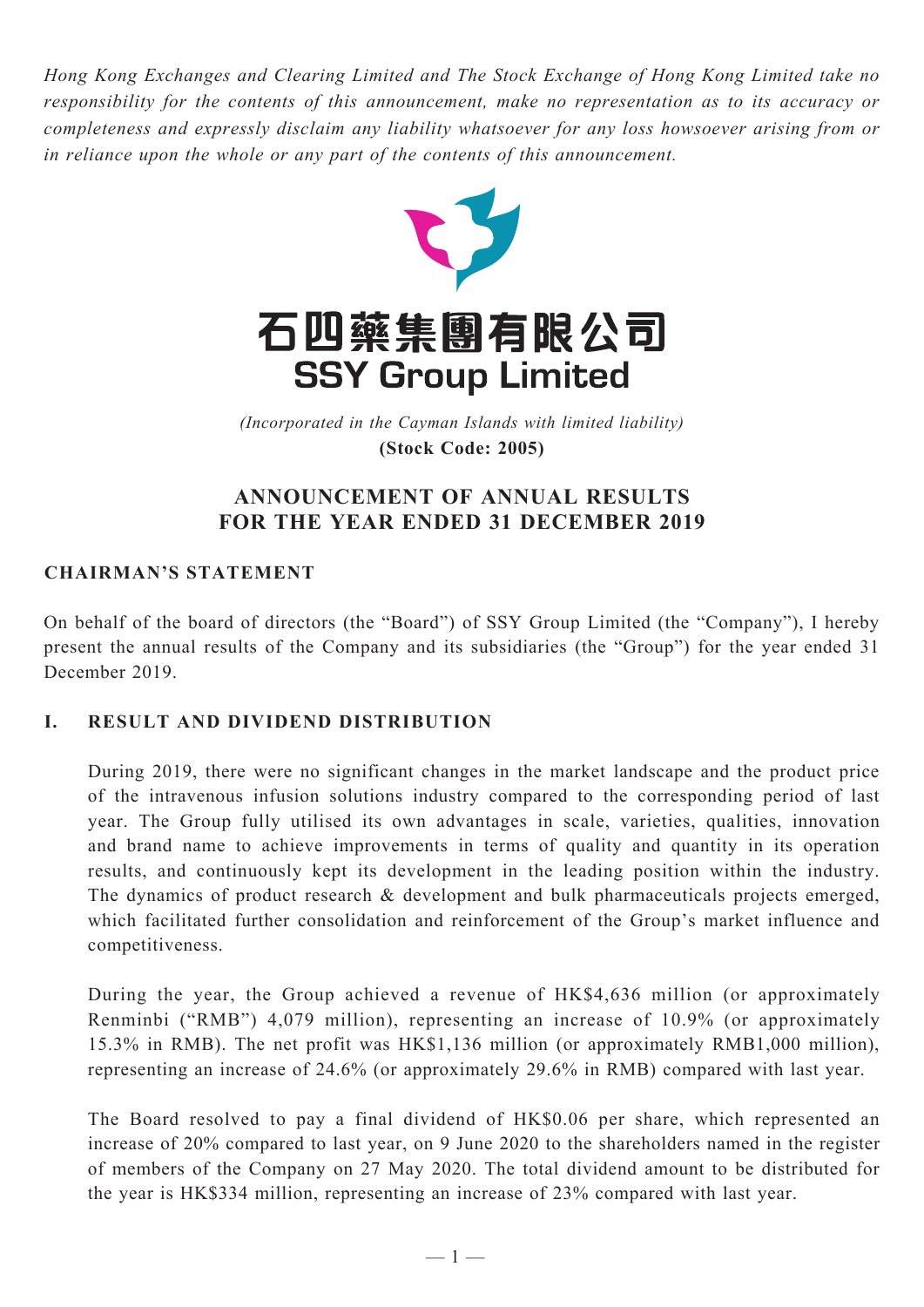### **II. BUSINESS REVIEW**

### **Revenue**

For the year ended 31 December 2019, revenue of the Group amounted to approximately HK\$4,635,675,000, representing an increase of 10.9% as compared to HK\$4,180,788,000 in last year. A breakdown of revenue of the Group for the year ended 31 December 2019 is set out as follows:

|                   |                                        | 2019            |            | 2018       |          |            |  |
|-------------------|----------------------------------------|-----------------|------------|------------|----------|------------|--|
|                   |                                        | Percentage      |            | Percentage |          | Increase/  |  |
|                   |                                        | <b>Sales</b>    | of sales   | Sales      | of sales | (Decrease) |  |
|                   |                                        | <b>HK\$'000</b> | %          | HK\$'000   | $\%$     | $\%$       |  |
|                   | Intravenous infusion solution          |                 |            |            |          |            |  |
| and others        |                                        | 4,474,109       | 96.5       | 4,026,403  | 96.3     | 11.1       |  |
| (Including:       | Non-PVC soft bag &<br>upright soft bag |                 |            |            |          |            |  |
|                   | infusion solution                      | 2,573,437       | 55.5       | 2,412,761  | 57.7     | 6.7        |  |
|                   | PP plastic bottle                      |                 |            |            |          |            |  |
|                   | infusion solution                      | 861,261         | 18.6       | 814,391    | 19.5     | 5.8        |  |
|                   | Glass bottle infusion                  |                 |            |            |          |            |  |
|                   | solution                               | 442,121         | 9.6        | 468,655    | 11.2     | (5.7)      |  |
|                   | Ampoule injection                      | 391,600         | 8.4        | 127,270    | 3.0      | 207.7      |  |
|                   | Others)                                | 205,690         | 4.4        | 203,326    | 4.9      | 1.2        |  |
| Medical materials |                                        | 161,566         | 3.5        | 154,385    | 3.7      | 4.7        |  |
| Total             |                                        | 4,635,675       | <b>100</b> | 4,180,788  | 100      | 10.9       |  |

### **(1) Sales of Products**

During 2019, we focused on the reinforcement of penetration rate in major provincial markets, so as to maintain and consolidate our competitive advantage. We completed the market development for over 170 new hospitals, focused on adjustments to product mix, improved the sales growth of therapeutic infusion solutions, and ensured that both production and sales of the Company's products were vigorous. We continued to be the company with the fastest growth of production and sales volume in the intravenous infusion solutions industry. During the year, the sales volume of the intravenous infusion solutions, being our major products, reached approximately 1,545 million bottles/bags, representing an increase of approximately 5.6% compared to the corresponding period of last year, of which the proportion of therapeutic infusion solutions increased to 22.3%, representing an increase of 2.6 percentage points compared to the corresponding period of last year.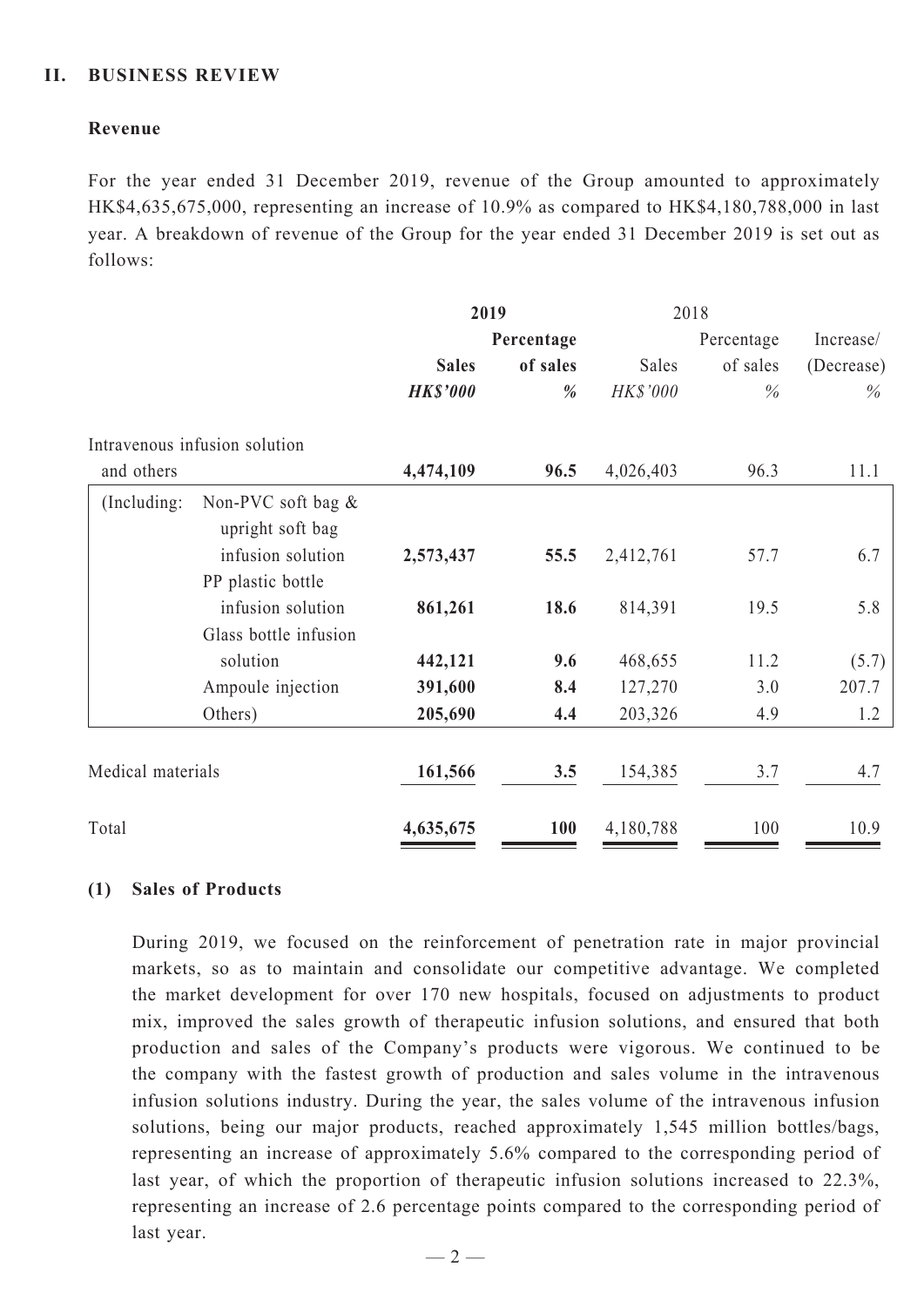Ampoule products had a fast growth. During the year, the sales of ampoule products amounted to HK\$392 million, representing a growth of 208% compared to the corresponding period of last year.

In recent years, access to different markets by newly approved products has been gradually completed with sales promotion for new products being facilitated in different provinces. Of those, the market access work of Moxifloxacin Hydrochloride and Sodium Chloride Injection has been completed in 22 provinces and has resulted in sales in 21 provinces, reaching the milestone of over HK\$100 million sales in 2019 as its first full year in sales, achieving a sales of approximately HK\$165 million. With the progress of market access and development work in hospitals, it will continue to maintain the momentum in fast development.

Arbidol capsule was included in the National Medical Insurance Catalogue 2019, the Diagnosis and Treatment Program for Influenza (2019 version) by the National Health Commission and the Diagnosis and Treatment Program for Novel Coronavirus Infected Pneumonia (Trial Version) of China. The product has been admitted to either Catalogues of Products for Epidemic Prevention and Control or Green Channels for Preventive and Control Drugs in 27 provinces and municipalities. As a broad-spectrum antiviral drug, Abidol has played a very good role in this fight against the epidemic, and has been widely recognised by medical institutions. Such factors have laid a good foundation for the Group to expand the market of the product and will provide a new driving force for the growth of the Company's result.

The export sales to foreign countries kept growing steadily with a growth of 19% in sales volume during the year as compared to the corresponding period of last year. We completed the export registration procedures and obtained registration certificates for 34 product specifications, including Metronidazole and Sodium Chloride Injection, Ciprofloxacin Lactate Injection, 18AA Amino Acid Injection and Sodium Lactated Ringer's Injection, in 9 countries including Philippines, Bolivia, Uzbekistan and Jamaica, and increased 5 new countries for export.

In respect of medical materials, Jiangsu Best brought its own technological advantages into play in responding to the policy for examination and approval associated with pharmaceutical products: enhancing the communication with the Research & Development department of other major national pharmaceutical enterprise and jointly developing medical materials products in accordance to customers' needs to seize opportunities in market development. Consistency evaluation for injection was conducted in active concert with the enterprises of pharmaceutical formulation. A total of 16 types of injection were submitted for 12 customers to Centre for Drug Evaluation for related review.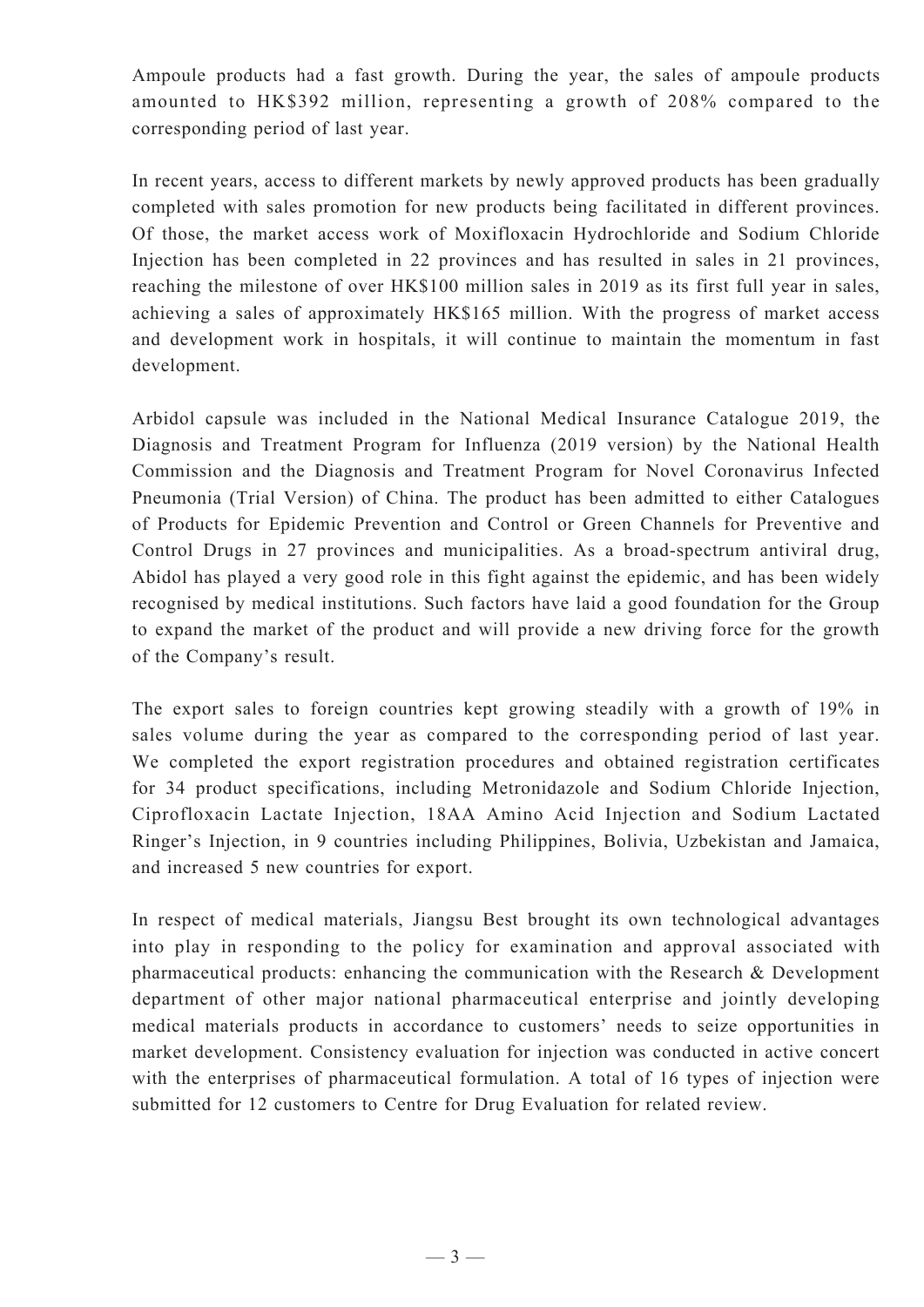### **(2) Research and Development of New Products**

Our technological innovation capabilities have been further enhanced, gradually forming a set of comprehensive, scientific and articulate systems for technology innovation. In 2019, preparation works for reaccreditations of National Centre for Enterprise Technology, Model Enterprises for National Technology Innovation, National and Local Joint Laboratory and Workstation for Postdoctoral Scientific Research have been completed. Applications of China's Patent Award and Dominating Enterprise of National Intellectual Property have been submitted to National Intellectual Property Administration, which was important for the Company to remain at "the forefront of the national team" in terms of technology innovation competence and level.

The Company submitted the review of NP-01, a Type 1 new drug, to the China Center for Drug Evaluation of National Medical Products Administration, which marked the first ever submission of innovative drugs by the Company, demonstrating that the Company had advanced from "generic drug R&D" to "combination of generic and innovative drugs" new stage.

Achievements from new innovations have been emerging. During the year, the Company has obtained 13 approvals for production of generic drugs and 2 approvals for consistency evaluation. Among which, Tirofiban Hydrochloride and Sodium Chloride Injection, a cardiovascular drug clinically used to treat acute coronary syndrome, was viewed as a therapeutical drug of great potential in promoting for clinical use and thus a key product for the Company's performance development. Approval for peritoneal dialysis solution series, combining with the Company's existing hemodialysis product portfolio will bring the Company to the market of dialysis products which has a nice room for market growth. Hydroxyethyl starch 130 sodium chloride injection will win a place in the blood capacity and anaesthetic markets; Ambroxol Hydrochloride ampoule products in 3 specifications will further enrich the Company's product series in the respiratory field. Fluconazole tablet with 2 specifications (50mg & 150mg) passing consistency evaluation, of which the 150mg specification being the first one passing consistency evaluation in China, will bring better market potential into effect in its future national product tendering.

### **(3) Development of Projects**

To satisfy the market demand, a production line for large volume and large specification of high-value-added infusion such as hemofiltration solution and peritoneal dialysis solution was recently built. With GMP certification obtained in May and designed capacity of 20 million bags per year, it is now in production and operation.

The main building as well as ancillary construction and structures of the Group's pharmaceutical R&D platform, pilot-testing and industrialized support project, have completed construction and is currently entering latter stages of equipment installation. They will be in service by April 2020.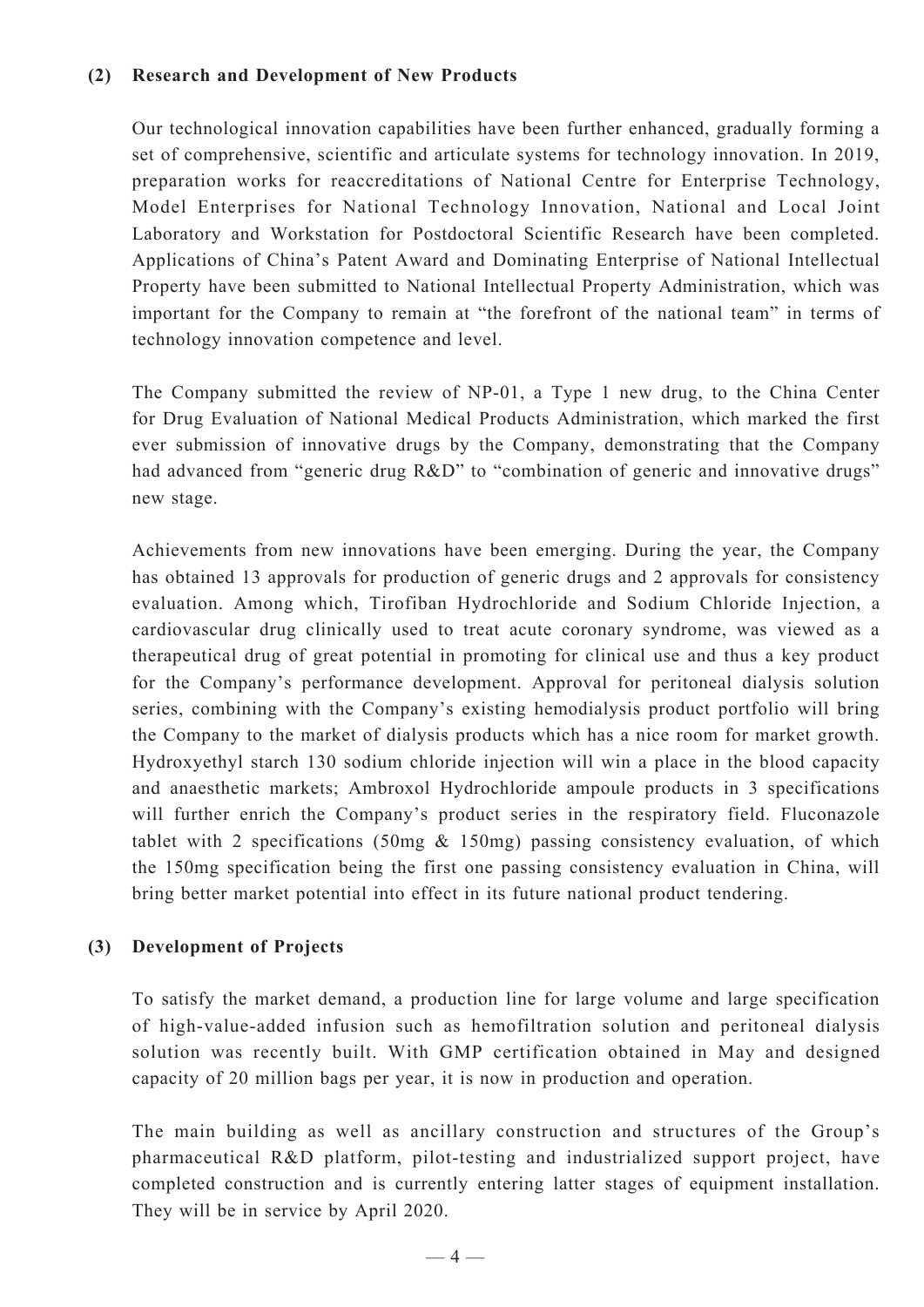The phase-one bulk pharmaceuticals project, which was invested and constructed in Bohai new district under Hebei Guangxiang Pharmaceutical Co., Ltd., has been completed. It passed the GMP certification in August 2019 and obtained the necessary approval for spot production of caffeine. Mass production began in October 2019. Participation in international market competition and efficiency enhancement has been regarded as the foothold of the project, while advanced technological ideas in bulk pharmaceutical production as well as artifices and new devices have been introduced and applied. Innovations and breakthroughs have been achieved in key areas such as quality risk control, ecological environmental protection and safety energy conservation. It has a national-wide leading level of automation, and continuously creates competitive advantages.

### **III. PROSPECTS FOR DEVELOPMENT**

Looking ahead in 2020, the domestic and international economy will be more complex and dynamic. The outbreak of novel coronavirus epidemic caused disturbances to the whole society and production chains. Pharmaceutical markets, raw materials supply and human resources market all require rebuilding and time order restoration, bringing numerous challenges to the production and operation of the Company. Policies such as Group Purchasing Organisation Programme and control over medical insurance expenditure in China have a long-lasting impact on the operation of pharmaceutical enterprises. Facing numerous uncertain factors, the Group will keep its composure, and do its best in maintaining the momentum in fast development of the Company.

- 1. We will maintain its major products in the leading position of intravenous infusion solution market. Despite the sales of intravenous infusion solution were affected by the epidemic in the first quarter of this year, we still strive for a sales volume of intravenous infusion solution products to reach approximately 1,600 million bottles/bags, representing a year-on-year increase of approximately 3.56%. We will continue to expand the sales proportion of therapeutic infusion solution products. We will strengthen market sales of the major therapeutic infusion products such as Moxifloxacin. On the foundation of Moxifloxacin's sales record of over HK\$100 million made in 2019, we will make efforts to reach a new level of sales target in multiples.
- 2. We will continue to enhance the utilisation rate of ampoule production lines, enrich products' variety, improve the sales growth of dominant ampoule products such as Hydrochloride Betahistine, Hydrochloride Ambroxol, Ropivacaine Hydrochloride and Doxofylline, and maintain a consistent sales growth in ampoule product series.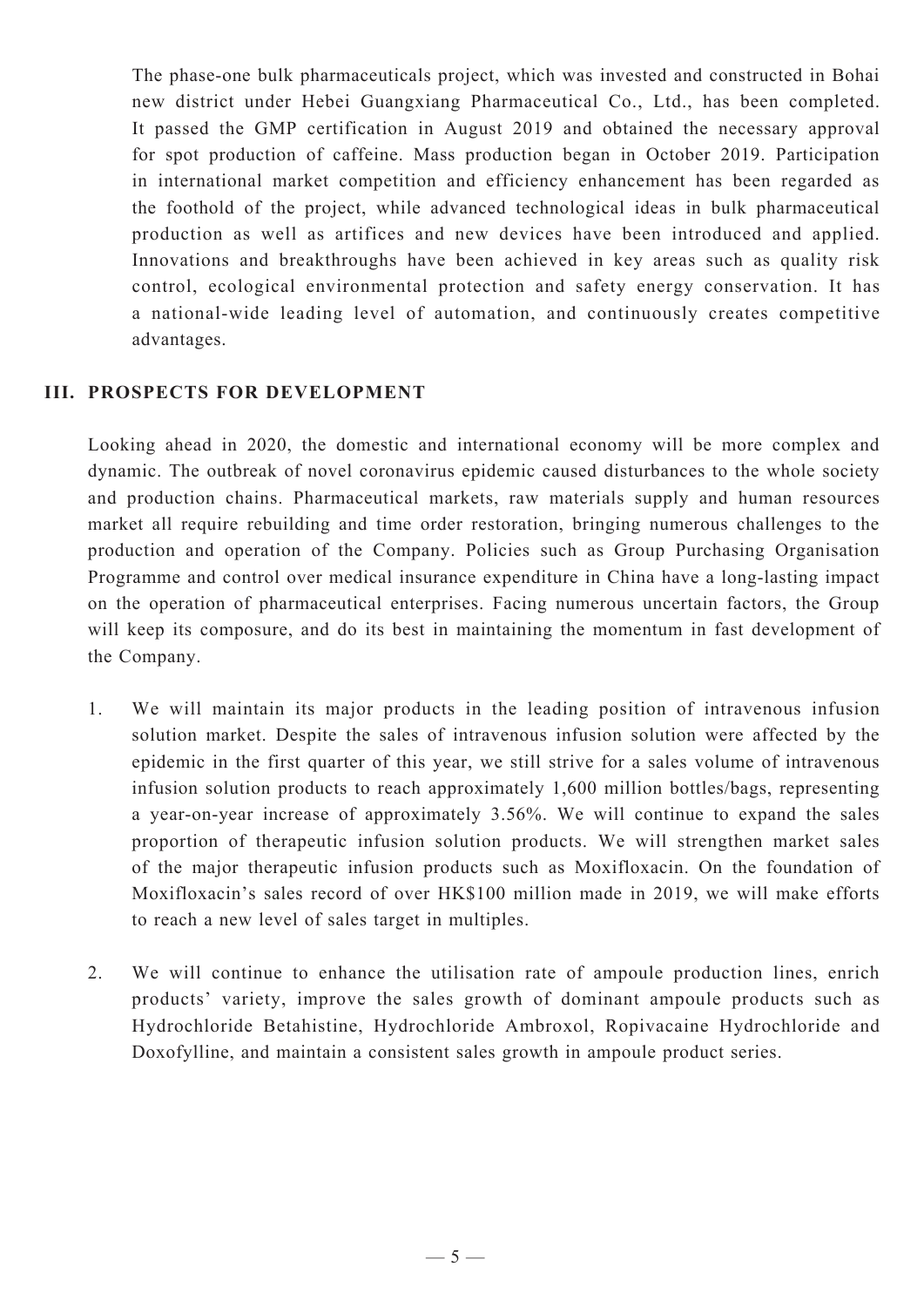- 3. We will actively utilise production capacity of bulk pharmaceuticals. The phase-one bulk pharmaceuticals project under Hebei Guangxiang Pharmaceutical will reach maximum efficiency and result in the mass production of bulk pharmaceuticals including caffeine, theophylline, aminophylline, metronidazole and nifedipine. We will create sales channel domestically and internationally while establishing quality and cost advantages to foster new growth poles for the Group's development.
- 4. We will create a new growth pole of the solid preparation products like Arbidol capsules. We will seize the market opportunities in fighting against the epidemic and strengthen the market recognition and sales of Arbidol, so as to facilitate the breakthrough in the whole solid preparation products. The sales revenue of Arbidol is expected to reach the milestone of over 100 million this year.
- 5. Jiangsu Best will continue following up the progress of consistency evaluation for injections, increase the interaction between pharmaceutical enterprises in research and development, and start product market development of packaging according to customers' special requirements, with market expansion always driven by technology.
- 6. We will continue to carry out new product development and consistency evaluations. We will adhere to the new products development idea of "combination of generic and innovative drugs" with injection as the basis, reinforcing the Company's technological and product advantages in the intravenous infusion solutions industry of China. We will make comprehensive progress on the development of new products for therapeutic injections, and focus on various fields including treatment of chronic diseases, respiratory system, circulation systems, emergency anesthesia therapy, antipyretic and analgesic therapy, as well as the new anti-infective therapy.

Within this year, we will comprehensively complete the research works for consistency evaluation of the major types of intravenous infusion solutions, and ensure that the Company maintains its leading position in development within the intravenous infusion solutions industry.

We will gradually create a product series of high-end anti-infective intravenous infusion solutions focusing on Moxifloxacin Hydrochloride Sodium Chloride Injection, Levornidazole Sodium Chloride Injection (type 2.1 innovative drug in China awaiting approval) and Linezolid and Glucose Injection, and create a product series in respiratory field including Bromhexine Hydrochloride Injection, Ambroxol Hydrochloride Injection and Doxofylline Injection. We will create a product series in anaesthesia field including Ropivaeaine Hydrochloride Injection and Dexmedetomidine Hydrochloride for injection. Hemodialysis and peritoneal product series will form the Company's product portfolio in the field of kidney disease and dialysis. Through developing new microspheres, Liposomal and Emulsion High-end Injection, Lyophilized Powder Injection, Dual-chamber Bag, Multi-chamber Bag and Aseptic Filling Injection, the Company gradually establishes its leading position in injections in terms of high-end drug delivery system and innovative packaging form.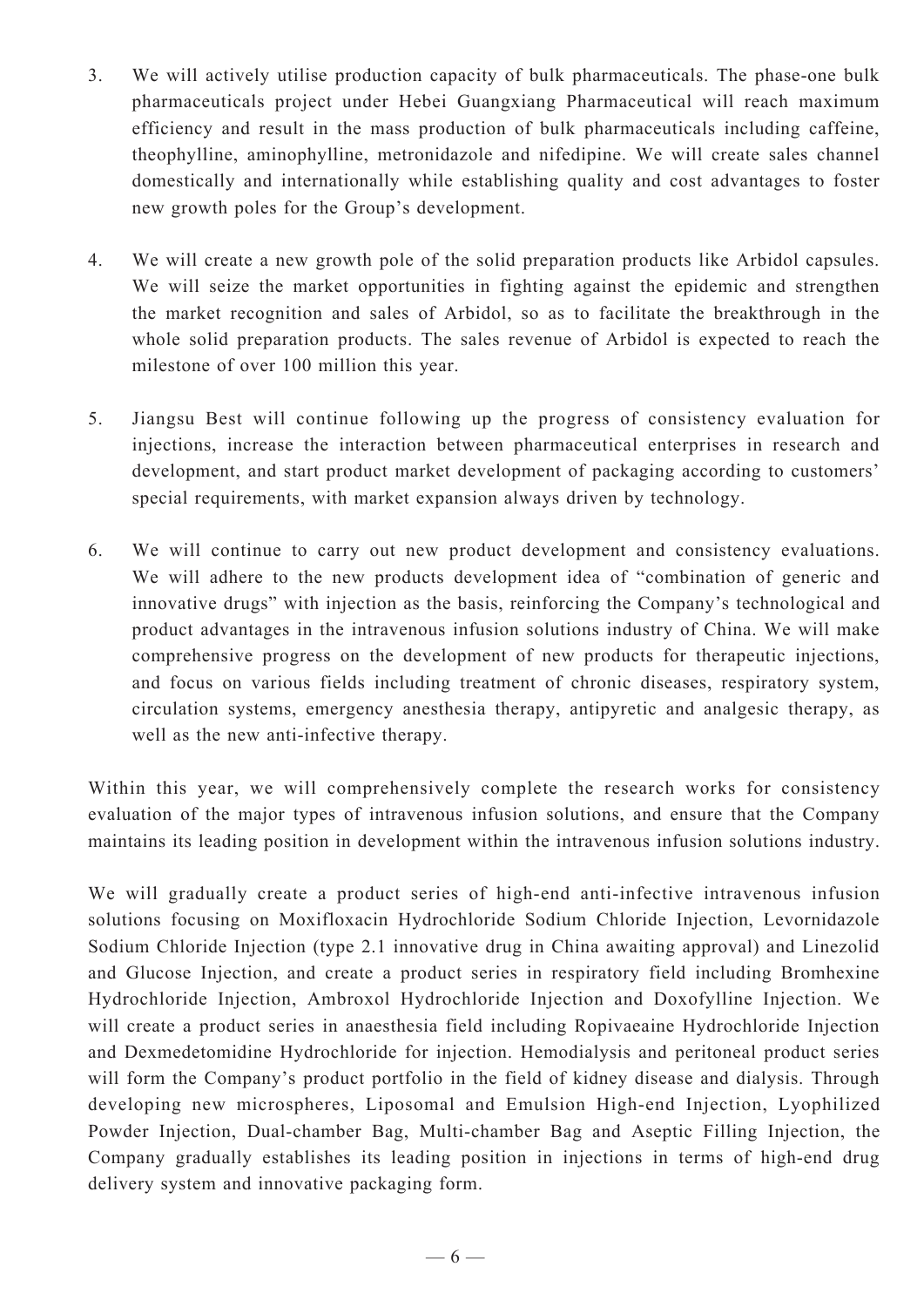Regarding innovative drugs, the phase I clinical trial of type 1 anti-tumor new drug NP-01 is expected to commence in the first half of year 2020. The type 1 new drug AND-9 used for the treatment of liver fibrosis is now under preclinical pharmacology and toxicology studies, and submission for phase I clinical trial registration application is expected during the year. Currently, 3 highly active target compounds selected from our self-developed series of compounds for treating pulmonary hypertension, are submitted to preclinical investigation in order. A preliminary animal experimentation of new type of anti-epileptic compound QO-83 indicates a good potential of drug-formation. Anti-tumor chemical drug Miriplatin, a type 2 innovative drug, has started the pharmacodynamics study and safety assessment work as scheduled, and is expected to apply for clinical trials within this year.

We are full of confidence on the future development of the Company. Leveraging on the competitive edges on our scale, quality and lean management in the industry, our development will be further strengthened despite strong market competition. We are committed to bringing satisfactory return to our investors.

I would like to take this opportunity to express our gratitude to our investors and all staff of the Group for their support to the development of the Company.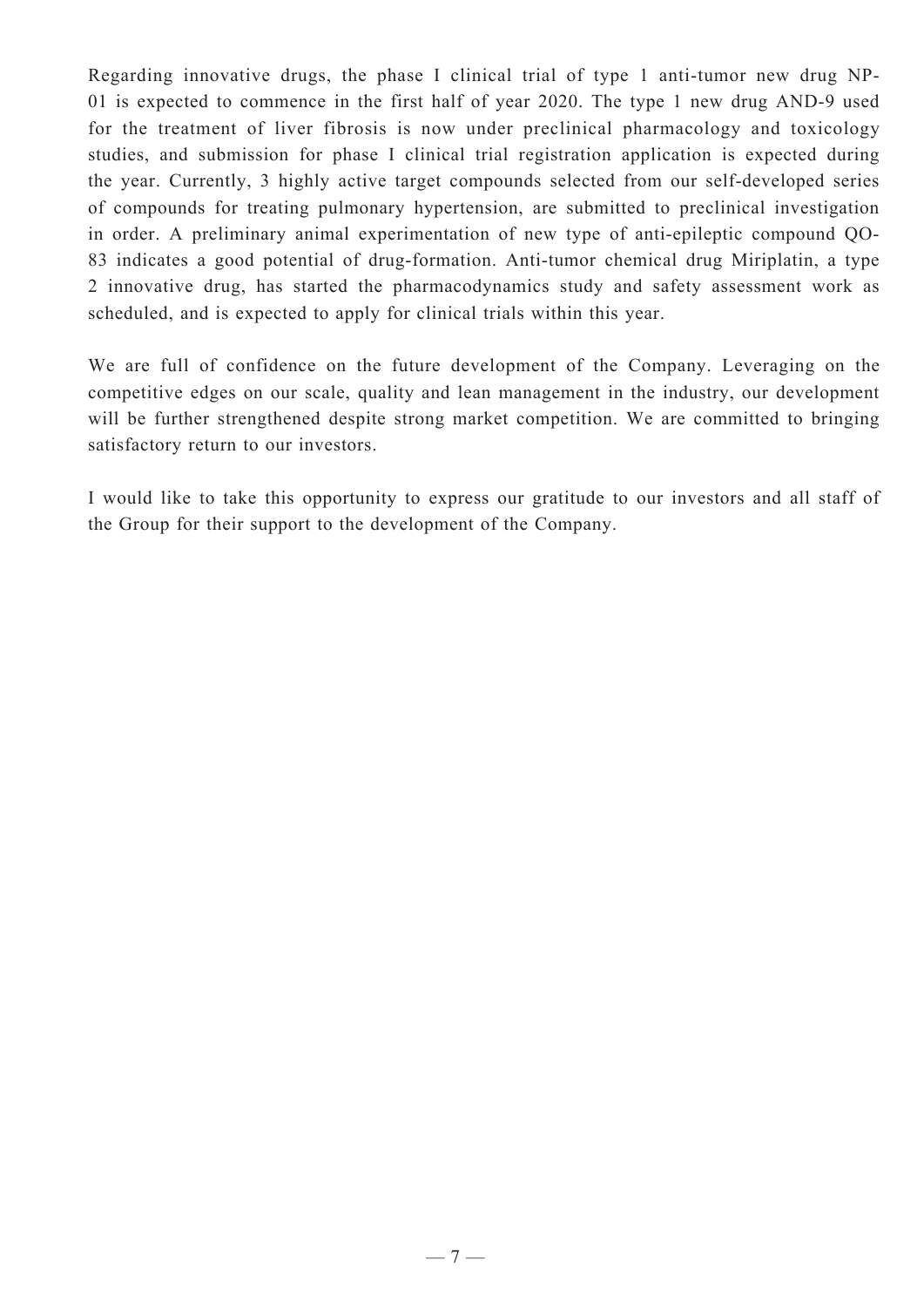# **Consolidated statement of profit or loss and other comprehensive income**

*For the year ended 31 December 2019 (Expressed in Hong Kong dollars)*

|                                                                                                                      |                | 2019            | 2018               |
|----------------------------------------------------------------------------------------------------------------------|----------------|-----------------|--------------------|
|                                                                                                                      | <b>Note</b>    | <b>HK\$'000</b> | (Note)<br>HK\$'000 |
| Revenue                                                                                                              | $\mathfrak{Z}$ | 4,635,675       | 4,180,788          |
| Cost of sales                                                                                                        |                | (1,758,842)     | (1,574,415)        |
| Gross profit                                                                                                         |                | 2,876,833       | 2,606,373          |
| Other income                                                                                                         |                | 157,886         | 73,389             |
| Selling and distribution costs                                                                                       |                | (1,261,406)     | (1,230,047)        |
| General and administrative expenses                                                                                  |                | (381, 657)      | (336, 260)         |
| <b>Profit from operations</b>                                                                                        |                | 1,391,656       | 1,113,455          |
| Finance income                                                                                                       |                | 24,755          | 16,657             |
| Finance costs                                                                                                        |                | (55,268)        | (50, 969)          |
| Finance costs - net                                                                                                  | 4(a)           | (30,513)        | (34,312)           |
| Profit before taxation                                                                                               | $\overline{A}$ | 1,361,143       | 1,079,143          |
| Income tax                                                                                                           | 5              | (223, 838)      | (164, 524)         |
| Profit for the year                                                                                                  |                | 1,137,305       | 914,619            |
| Other comprehensive income for the year, net of nil tax                                                              |                |                 |                    |
| Item that may be reclassified subsequently to profit or loss:<br>Exchange differences on translation to presentation |                |                 |                    |
| currency                                                                                                             |                | (130, 803)      | (240, 679)         |
| Other comprehensive income for the year                                                                              |                | (130, 803)      | (240, 679)         |
| Total comprehensive income for the year                                                                              |                | 1,006,502       | 673,940            |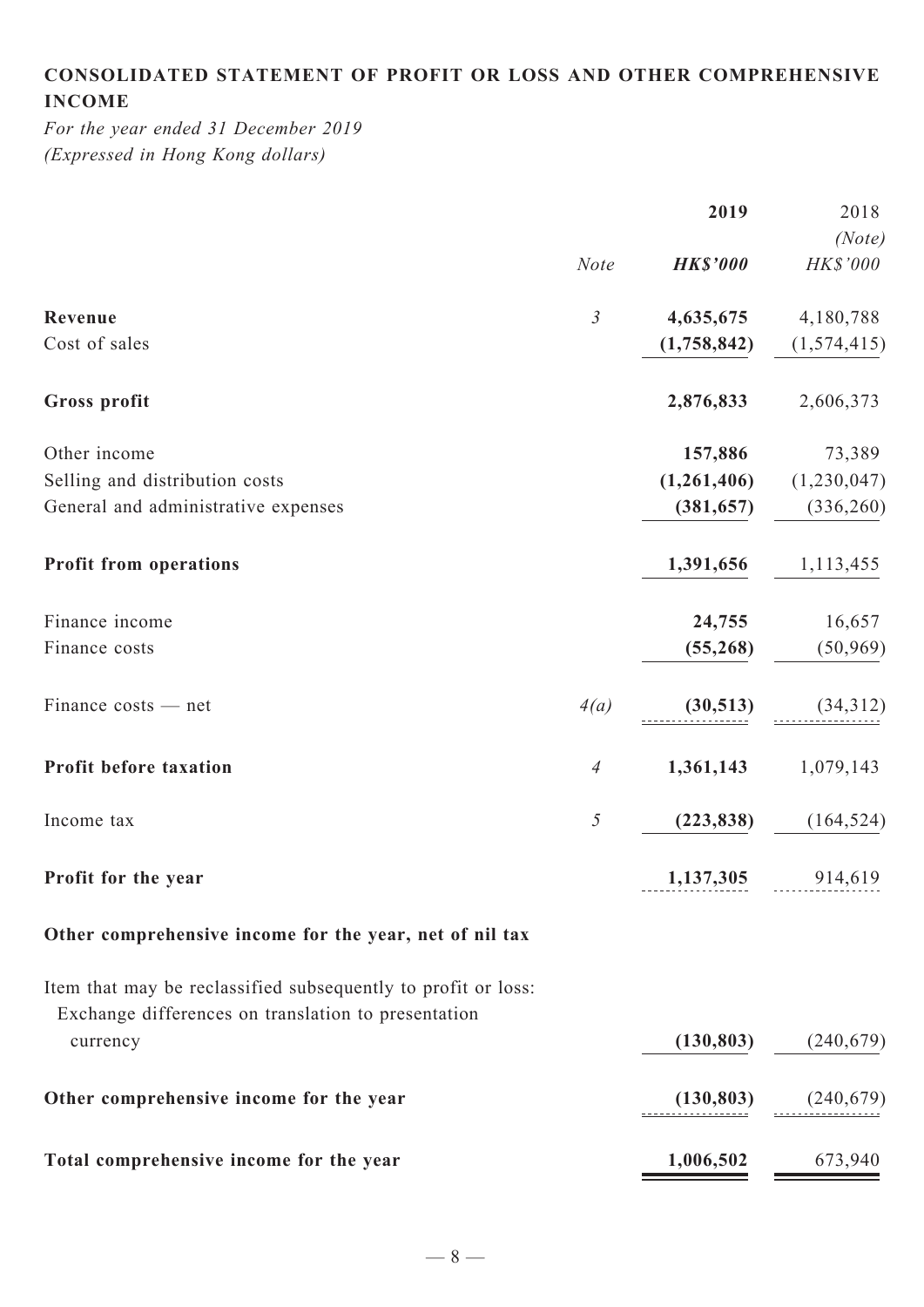|                                             |             | 2019              | 2018               |
|---------------------------------------------|-------------|-------------------|--------------------|
| Profit attributable to:                     | <b>Note</b> | <b>HK\$'000</b>   | (Note)<br>HK\$'000 |
| Equity shareholders of the Company          |             | 1,136,101         | 911,774            |
| Non-controlling interests                   |             | 1,204             | 2,845              |
| Profit for the year                         |             | 1,137,305         | 914,619            |
| Total comprehensive income attributable to: |             |                   |                    |
| Equity shareholders of the Company          |             | 1,009,287         | 679,602            |
| Non-controlling interests                   |             | (2,785)           | (5,662)            |
| Total comprehensive income for the year     |             | 1,006,502         | 673,940            |
| Earnings per share                          |             |                   |                    |
| — Basic                                     | 6(a)        | <b>HK\$0.3755</b> | HK\$0.3044         |
| - Diluted                                   | 6(b)        | <b>HK\$0.3725</b> | HK\$0.2999         |

*Note:*

The Group has initially applied HKFRS 16 at 1 January 2019 using the modified retrospective approach. Under this approach, comparative information is not restated. See note 1.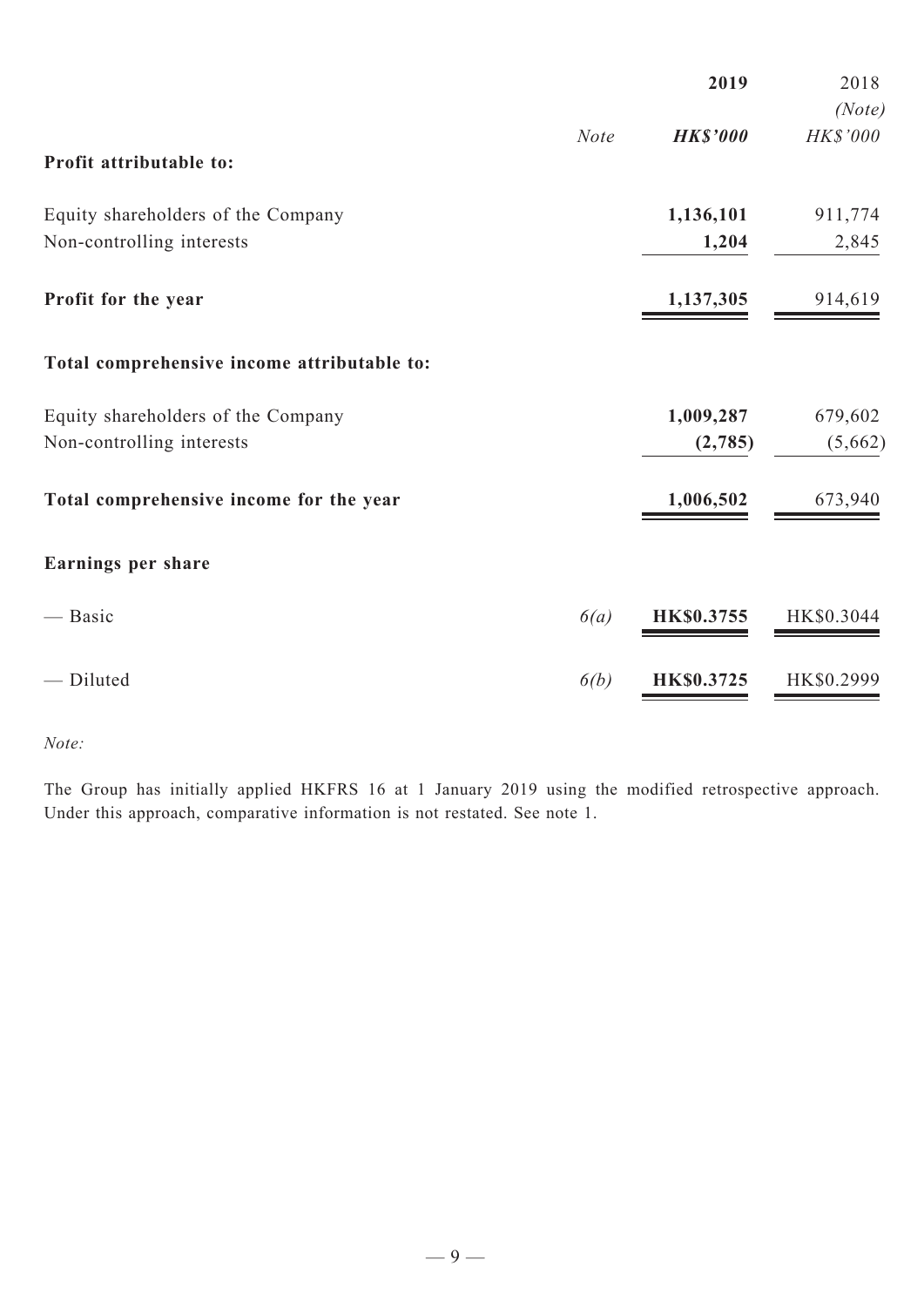# **Consolidated statement of financial position**

*For the year ended 31 December 2019 (Expressed in Hong Kong dollars)*

|                                                  |                  | 31 December<br>2019 | 31 December<br>2018<br>(Note) |
|--------------------------------------------------|------------------|---------------------|-------------------------------|
|                                                  | <b>Note</b>      | <b>HK\$'000</b>     | HK\$'000                      |
| Non-current assets                               |                  |                     |                               |
| Property, plant and equipment                    |                  | 3,414,398           | 2,879,018                     |
| Land use rights<br>Right-of-use assets           | $\boldsymbol{l}$ | 263,652             | 272,004                       |
| Intangible assets                                |                  | 545,509             | 499,056                       |
| Deferred tax assets                              |                  | 13,022              | 9,139                         |
| Fixed deposits                                   |                  | 122,798             | 114,129                       |
|                                                  |                  | 4,359,379           | 3,773,346                     |
| <b>Current assets</b>                            |                  |                     |                               |
| Inventories                                      |                  | 506,923             | 422,504                       |
| Trade and bills receivables                      | $\mathcal T$     | 1,803,279           | 1,271,424                     |
| Prepayments, deposits and other receivables      |                  | 230,070             | 216,081                       |
| Pledged bank deposits and time deposits          |                  | 7,262               | 252,671                       |
| Cash and cash equivalents                        |                  | 817,429             | 902,062                       |
|                                                  |                  | 3,364,963           | 3,064,742                     |
| Assets held for sale                             |                  |                     | 42,657                        |
|                                                  |                  | 3,364,963           | 3,107,399                     |
| <b>Current liabilities</b>                       |                  |                     |                               |
| Borrowings                                       |                  | 816,915             | 448,383                       |
| Trade payables                                   | $\delta$         | 171,798             | 148,505                       |
| Contract liabilities                             |                  | 47,411              | 32,659                        |
| Lease liabilities<br>Accruals and other payables | $\boldsymbol{l}$ | 2,394<br>475,283    | 720,031                       |
| Income tax payable                               |                  | 63,207              | 49,375                        |
|                                                  |                  |                     |                               |
|                                                  |                  | 1,577,008           | 1,398,953                     |
| Net current assets                               |                  | 1,787,955           | 1,708,446                     |
| Total assets less current liabilities            |                  | 6,147,334           | 5,481,792                     |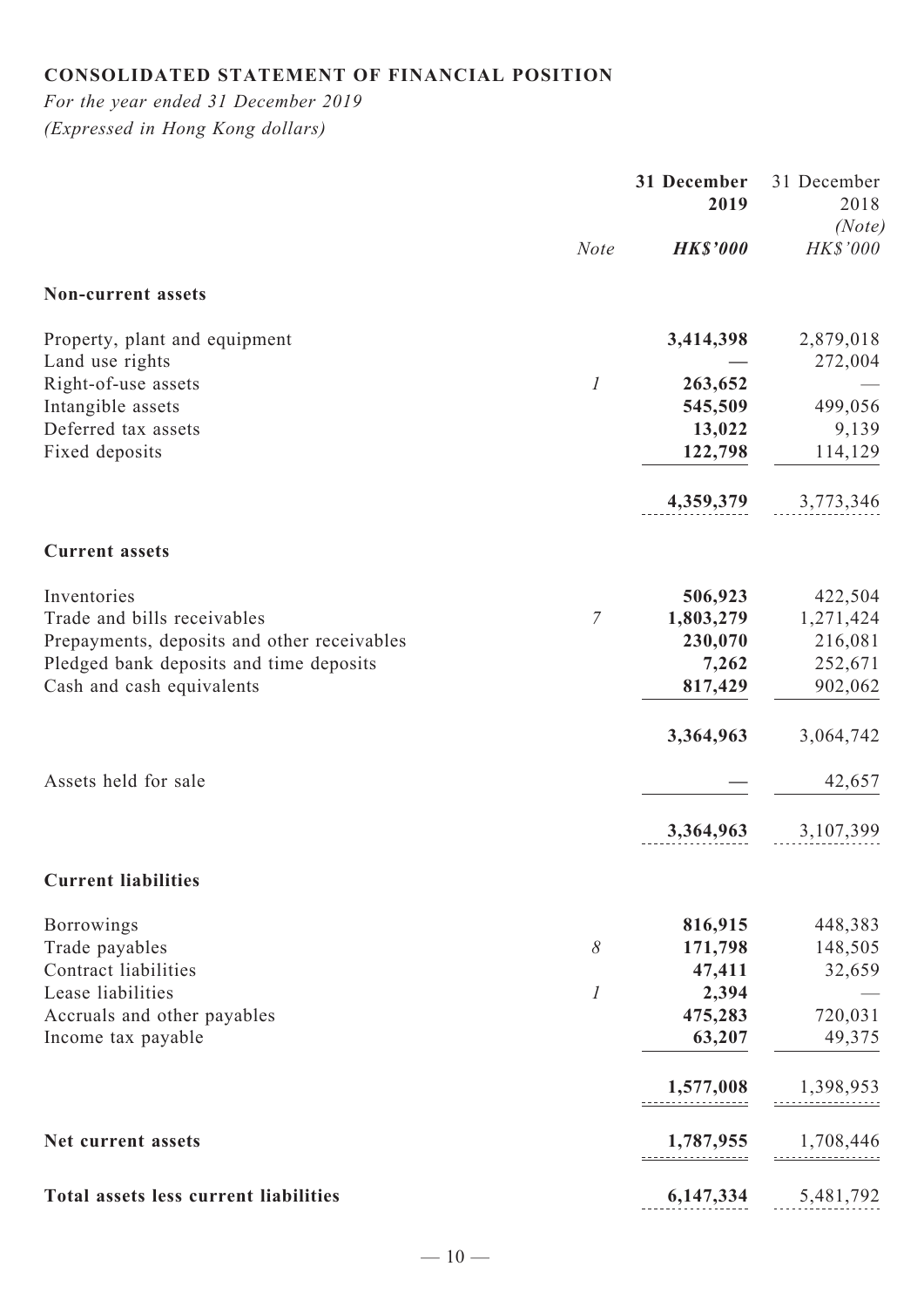|                                                         |                  | 31 December<br>2019 | 31 December<br>2018<br>(Note) |
|---------------------------------------------------------|------------------|---------------------|-------------------------------|
|                                                         | <b>Note</b>      | <b>HK\$'000</b>     | <b>HK\$'000</b>               |
| <b>Non-current liabilities</b>                          |                  |                     |                               |
| Borrowings                                              |                  | 878,942             | 1,046,119                     |
| Lease liabilities                                       | $\boldsymbol{l}$ | 904                 |                               |
| Deferred tax liabilities                                |                  | 24,203              | 17,974                        |
| Deferred revenue                                        |                  | 56,137              | 39,453                        |
|                                                         |                  | 960,186             | 1,103,546                     |
|                                                         |                  |                     |                               |
| <b>NET ASSETS</b>                                       |                  | 5,187,148           | 4,378,246                     |
| <b>CAPITAL AND RESERVES</b>                             | 9                |                     |                               |
| Share capital                                           |                  | 67,454              | 67,088                        |
| Reserves                                                |                  | 4,918,968           | 4,171,344                     |
| Total equity attributable to equity shareholders of the |                  |                     |                               |
| Company                                                 |                  | 4,986,422           | 4,238,432                     |
| Non-controlling interests                               |                  | 200,726             | 139,814                       |
| <b>TOTAL EQUITY</b>                                     |                  | 5,187,148           | 4,378,246                     |

*Note:*

The Group has initially applied HKFRS 16 at 1 January 2019 using the modified retrospective approach. Under this approach, comparative information is not restated. See note 1.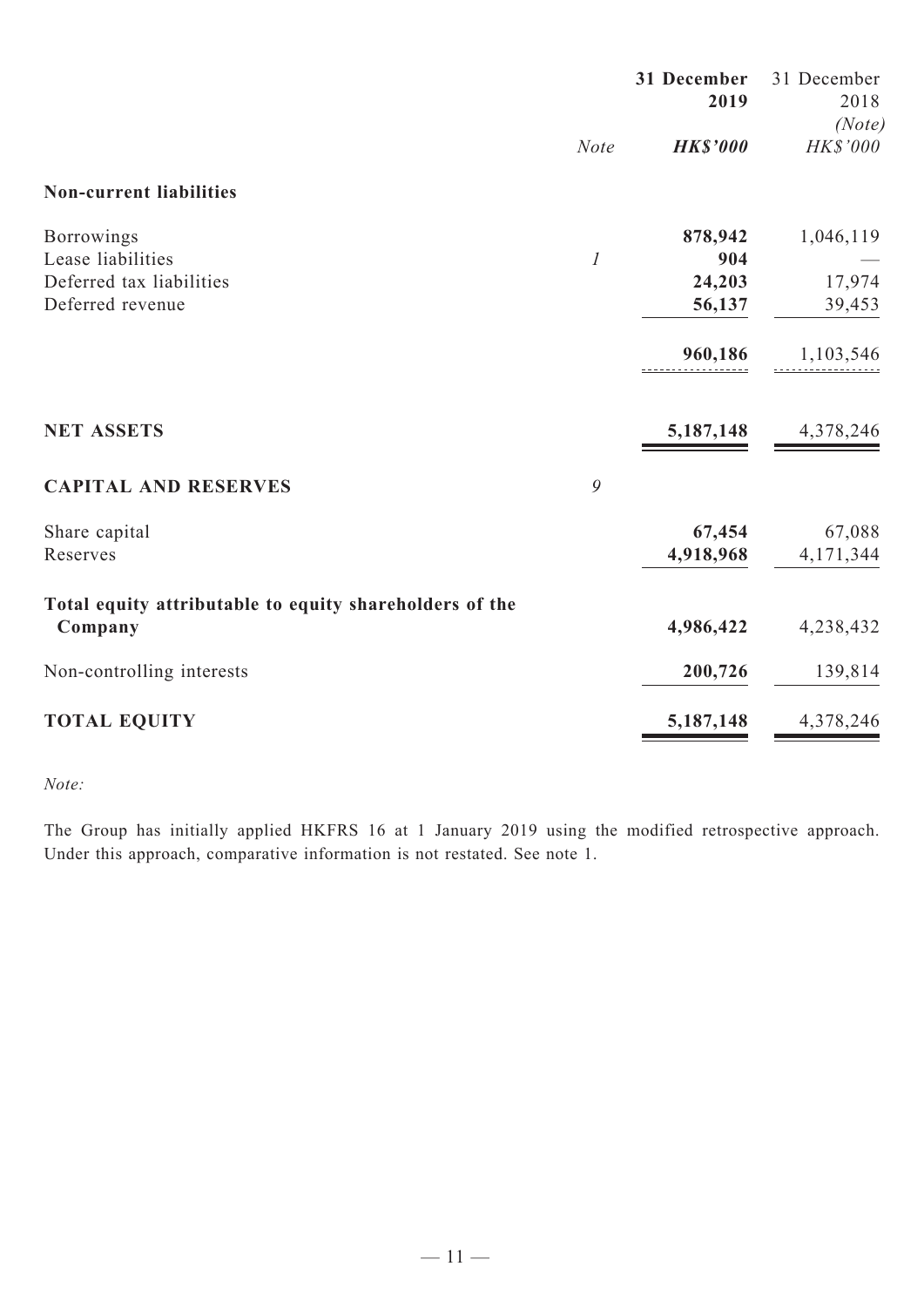### **SELECTED NOTES TO THE CONSOLIDATED FINANCIAL STATEMENTS**

#### **1. Basis of preparation**

These financial statements have been prepared in accordance with all applicable Hong Kong Financial Reporting Standards ("HKFRSs"), which collective term includes all applicable individual Hong Kong Financial Reporting Standards, Hong Kong Accounting Standards ("HKASs") and Interpretations issued by the Hong Kong Institute of Certified Public Accountants ("HKICPA"), accounting principles generally accepted in Hong Kong and the disclosure requirements of the Hong Kong Companies Ordinance. These financial statements also comply with the applicable disclosure provisions of the Rules Governing the Listing of Securities on the Stock Exchange (the "Listing Rules"). The consolidated financial statements for the year ended 31 December 2019 comprise the Company and its subsidiaries.

The measurement basis used in the preparation of the financial statements is the historical cost basis except as set out in the accounting policies hereunder.

The preparation of financial statements in conformity with HKFRSs requires management to make judgements, estimates and assumptions that affect the application of policies and reported amounts of assets, liabilities, income and expenses. The estimates and associated assumptions are based on historical experience and various other factors that are believed to be reasonable under the circumstances, the results of which form the basis of making the judgements about carrying values of assets and liabilities that are not readily apparent from other sources. Actual results may differ from these estimates.

The estimates and underlying assumptions are reviewed on an ongoing basis. Revisions to accounting estimates are recognised in the period in which the estimate is revised if the revision affects only that period, or in the period of the revision and future periods if the revision affects both current and future periods.

#### *Changes in accounting policies*

The HKICPA has issued a new HKFRS, HKFRS 16, *Leases*, and a number of amendments to HKFRSs that are first effective for the current accounting period of the Group.

Except for HKFRS 16, *Leases*, none of the developments have had a material effect on how the Group's results and financial position for the current or prior periods have been prepared or presented. The Group has not applied any new standard or interpretation that is not yet effective for the current accounting period.

#### *HKFRS 16, Leases*

HKFRS 16 replaces HKAS 17, *Leases*, and the related interpretations, HK(IFRIC) 4, *Determining whether an arrangement contains a lease*, HK(SIC) 15, *Operating leases – incentives*, and HK(SIC) 27, *Evaluating the substance of transaction involving the legal form of a lease*. It introduces a single accounting model for lessees, which requires a lessee to recognise a right-of-use asset and a lease liability for all leases, except for leases that have a lease term of 12 months or less ("short-term leases") and leases of low-value assets. The lessor accounting requirements are brought forward from HKAS 17 substantially unchanged.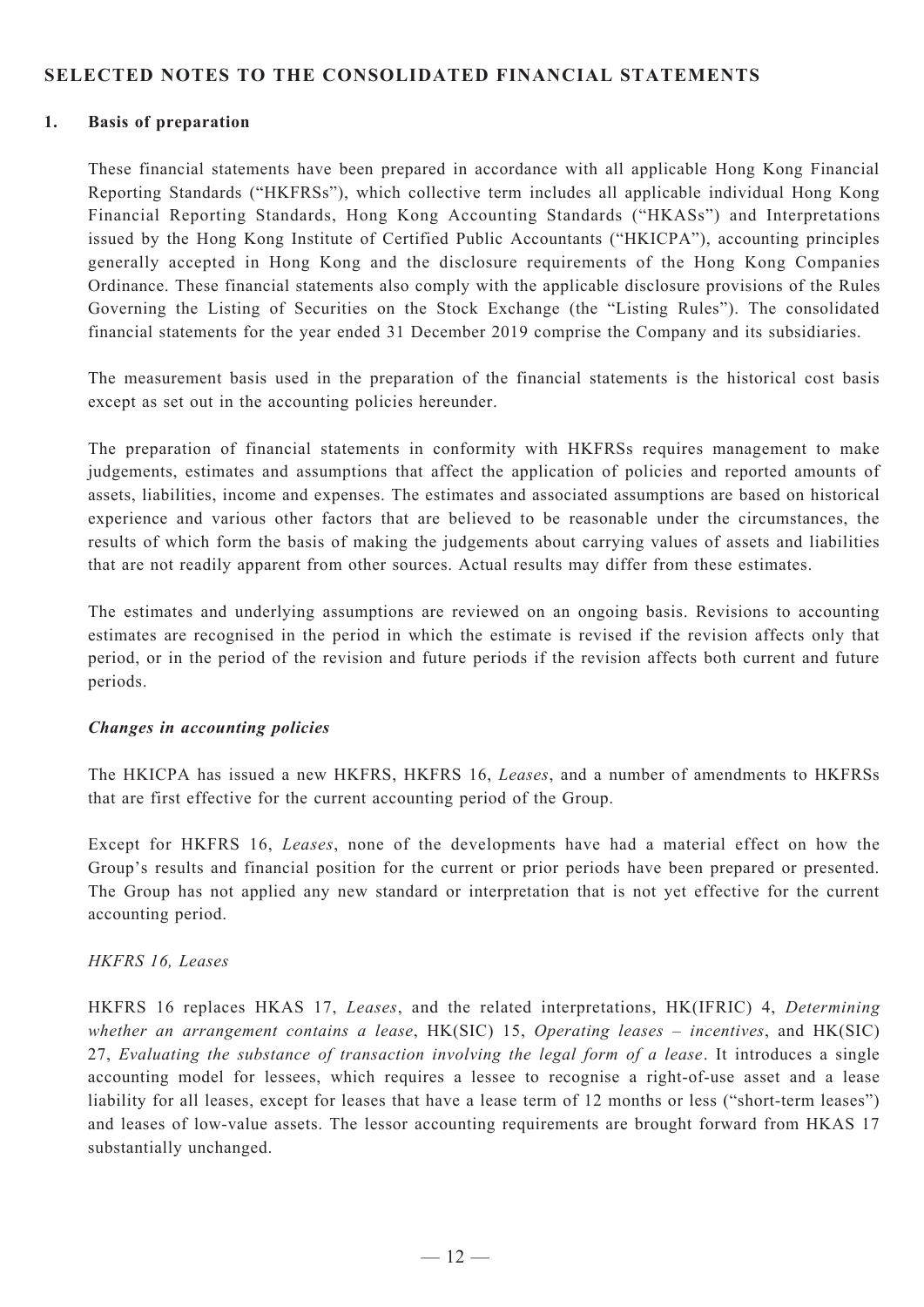HKFRS 16 also introduces additional qualitative and quantitative disclosure requirements which aim to enable users of the financial statements to assess the effect that leases have on the financial position, financial performance and cash flows of an entity.

The Group has initially applied HKFRS 16 as from 1 January 2019. The Group has elected to use the modified retrospective approach. Comparative information has not been restated and continues to be reported under HKAS 17.

Further details of the nature and effect of the changes to previous accounting policies and the transition options applied are set out below:

#### *a. New definition of a lease*

The change in the definition of a lease mainly relates to the concept of control. HKFRS 16 defines a lease on the basis of whether a customer controls the use of an identified asset for a period of time, which may be determined by a defined amount of use. Control is conveyed where the customer has both the right to direct the use of the identified asset and to obtain substantially all of the economic benefits from that use.

The Group applies the new definition of a lease in HKFRS 16 only to contracts that were entered into or changed on or after 1 January 2019. For contracts entered into before 1 January 2019, the Group has used the transitional practical expedient to grandfather the previous assessment of which existing arrangements are or contain leases. Accordingly, contracts that were previously assessed as leases under HKAS 17 continue to be accounted for as leases under HKFRS 16 and contracts previously assessed as non-lease service arrangements continue to be accounted for as executory contracts.

#### *b. Lessee accounting and transitional impact*

HKFRS 16 eliminates the requirement for a lessee to classify leases as either operating leases or finance leases, as was previously required by HKAS 17. Instead, the Group is required to capitalise all leases when it is the lessee, including leases previously classified as operating leases under HKAS 17, other than those short-term leases and leases of low-value assets which are exempt.

At the date of transition to HKFRS 16 (i.e. 1 January 2019), the Group determined the length of the remaining lease terms and measured the lease liabilities for the leases previously classified as operating leases at the present value of the remaining lease payments, discounted using the relevant incremental borrowing rates at 1 January 2019. The weighted average of the incremental borrowing rates used for determination of the present value of the remaining lease payments was 4.76%.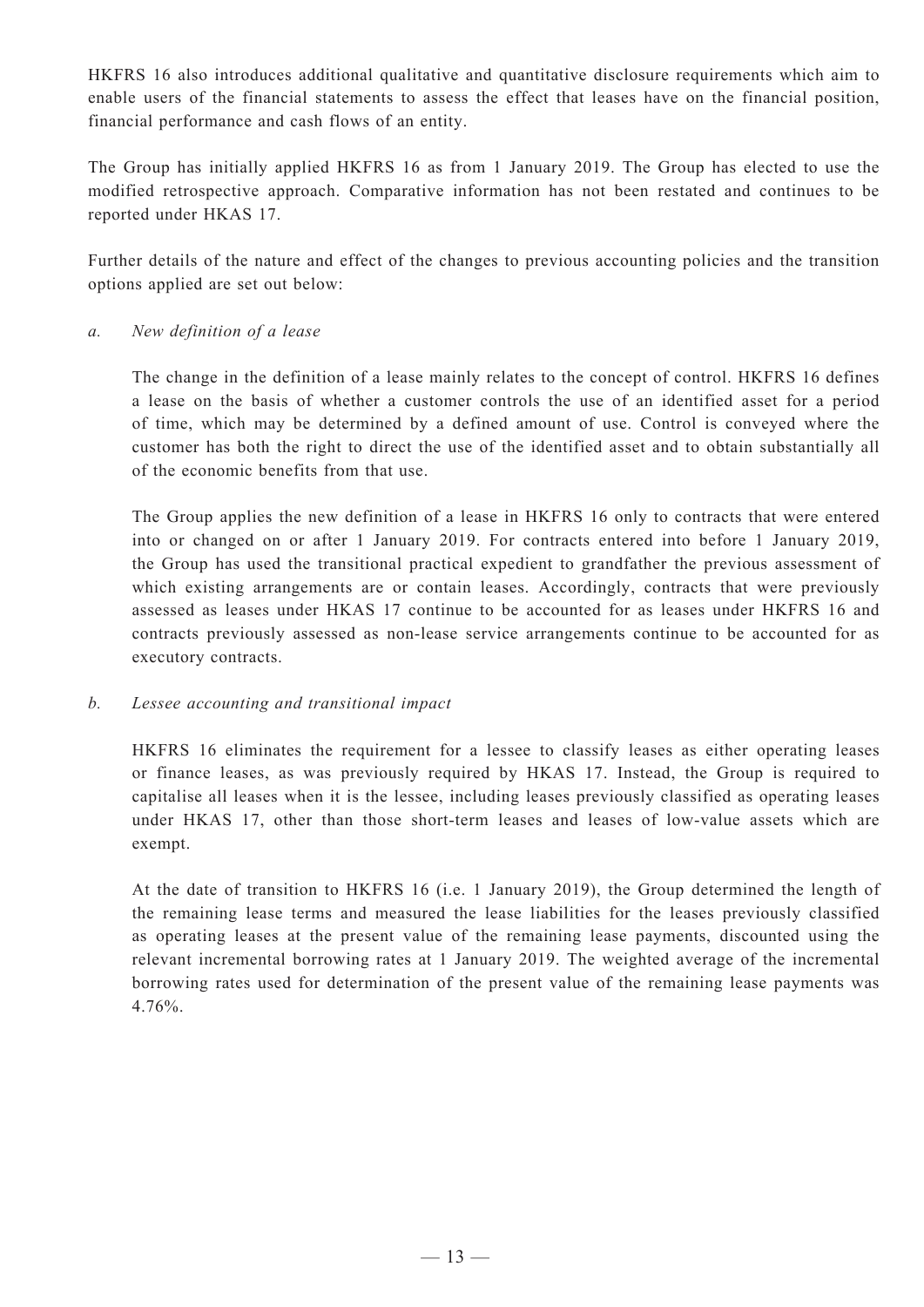To ease the transition to HKFRS 16, the Group applied the following recognition exemption and practical expedients at the date of initial application of HKFRS 16:

- (i) the Group elected not to apply the requirements of HKFRS 16 in respect of the recognition of lease liabilities and right-of-use assets to leases for which the remaining lease term ends within 12 months from the date of initial application of HKFRS 16, i.e. where the lease term ends on or before 31 December 2019;
- (ii) when measuring the lease liabilities at the date of initial application of HKFRS 16, the Group applied a single discount rate to a portfolio of leases with reasonably similar characteristics (such as leases with a similar remaining lease term for a similar class of underlying asset in a similar economic environment); and
- (iii) when measuring the right-of-use assets at the date of initial application of HKFRS 16, the Group relied on the previous assessment for onerous contract provisions as at 31 December 2018 as an alternative to performing an impairment review.

The following table reconciles the operating lease commitments as at 31 December 2018 to the opening balance for lease liabilities recognised as at 1 January 2019:

|                                                                             | 1 January 2019  |
|-----------------------------------------------------------------------------|-----------------|
|                                                                             | <i>HK\$'000</i> |
| Operating lease commitments at 31 December 2018                             | 7,774           |
| Less: commitments relating to leases exempt from capitalisation:            |                 |
| - short-term leases and other leases with remaining lease term ending on    |                 |
| or before 31 December 2019                                                  | (709)           |
|                                                                             | 7,065           |
| Less: total future interest expenses                                        | (406)           |
| Present value of remaining lease payments, discounted using the incremental |                 |
| borrowing rates at 1 January 2019 and total lease liabilities recognised    |                 |
| at 1 January 2019                                                           | 6,659           |
|                                                                             |                 |

The right-of-use assets in relation to leases previously classified as operating leases have been recognised at an amount equal to the amount recognised for the remaining lease liabilities, adjusted by the amount of any prepaid or accrued lease payments relating to that lease recognised in the statement of financial position at 31 December 2018.

As at 31 December 2018, the Group did not have any leases classified as finance leases. There is no impact on the opening balance of equity.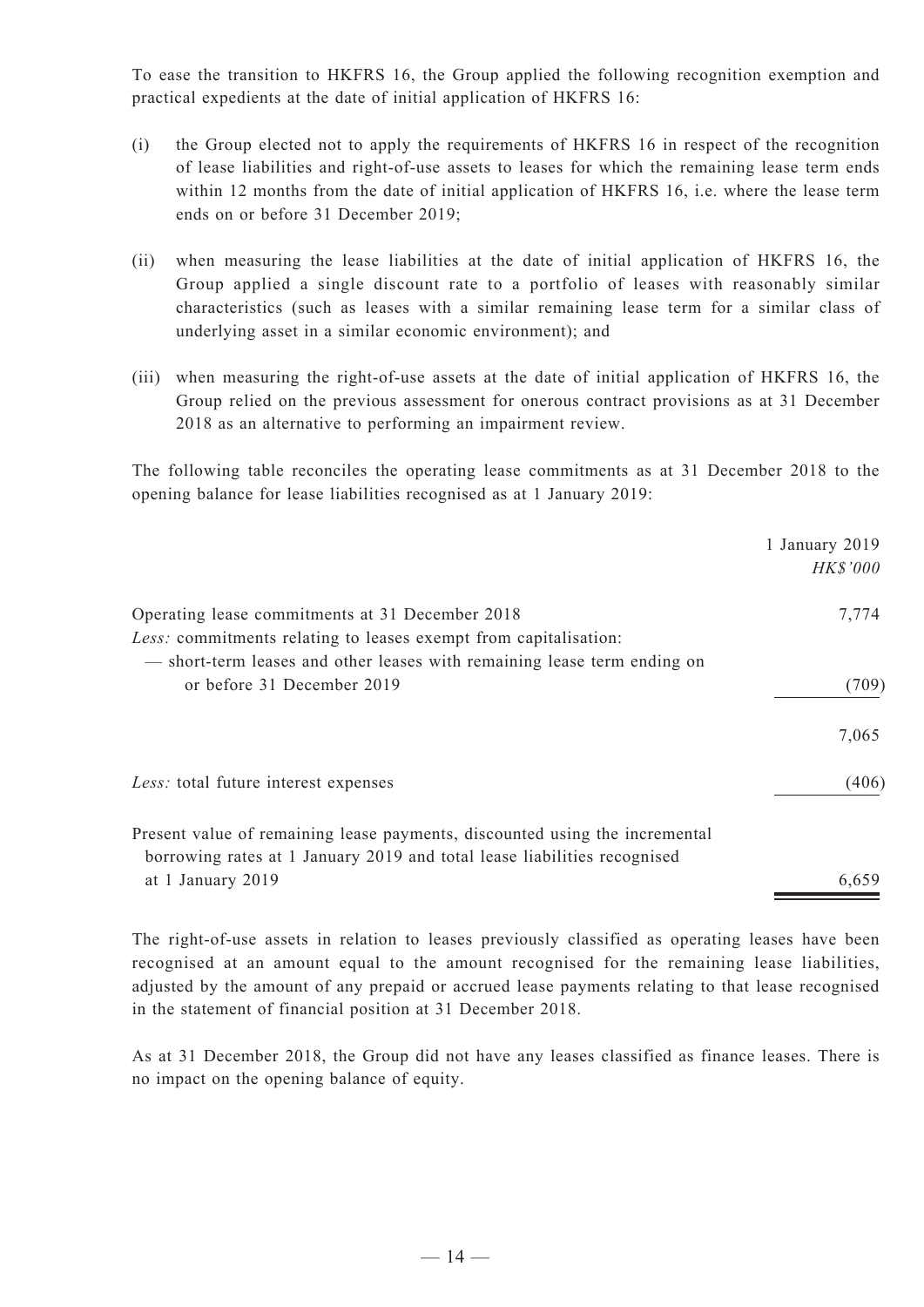The following table summarises the impacts of the adoption of HKFRS 16 on the Group's consolidated statement of financial position:

|                                                                                                            | Carrying<br>amount at<br>31 December<br>2018<br>HK\$'000 | Capitalisation<br>of operating<br>lease contracts<br>HK\$'000 | Carrying<br>amount at<br>1 January<br>2019<br>HK\$'000 |
|------------------------------------------------------------------------------------------------------------|----------------------------------------------------------|---------------------------------------------------------------|--------------------------------------------------------|
| Line items in the consolidated statement<br>of financial position impacted by the<br>adoption of HKFRS 16: |                                                          |                                                               |                                                        |
| Land use rights                                                                                            | 272,004                                                  | (272,004)                                                     |                                                        |
| Right-of-use assets                                                                                        |                                                          | 278,663                                                       | 278,663                                                |
| <b>Total non-current assets</b>                                                                            | 3,773,346                                                | 6,659                                                         | 3,780,005                                              |
| Lease liabilities (current)                                                                                |                                                          | 3,332                                                         | 3,332                                                  |
| <b>Current liabilities</b>                                                                                 | 1,398,953                                                | 3,332                                                         | 1,402,285                                              |
| Net current assets                                                                                         | 1,708,446                                                | (3, 332)                                                      | 1,705,114                                              |
| Total assets less current liabilities                                                                      | 5,481,792                                                | 3,327                                                         | 5,485,119                                              |
| Lease liabilities (non-current)                                                                            |                                                          | 3,327                                                         | 3,327                                                  |
| <b>Total non-current liabilities</b>                                                                       | 1,103,546                                                | 3,327                                                         | 1,106,873                                              |
| Net assets                                                                                                 | 4,378,246                                                |                                                               | 4,378,246                                              |

#### *c. Impact on the financial result and cash flows of the Group*

After the initial recognition of right-of-use assets and lease liabilities as at 1 January 2019, the Group as a lessee is required to recognise interest expense accrued on the outstanding balance of the lease liability, and the depreciation of the right-of-use asset, instead of the previous policy of recognising rental expenses incurred under operating leases on a straight-line basis over the lease term. There is no significant difference on the reported profit from operations in the Group's consolidated statement of profit or loss and other comprehensive income as compared to the results if HKAS 17 had been applied during the year.

In the cash flow statement, the Group as a lessee is required to split rentals paid under capitalised leases into their capital element and interest element. These elements are classified as financing cash outflows, similar to how leases previously classified as finance leases under HKAS 17 were treated, rather than as operating cash outflows, as was the case for operating leases under HKAS 17. Although total cash flows are unaffected, the adoption of HKFRS 16 therefore results in a change in presentation of cash flows within the cash flow statement.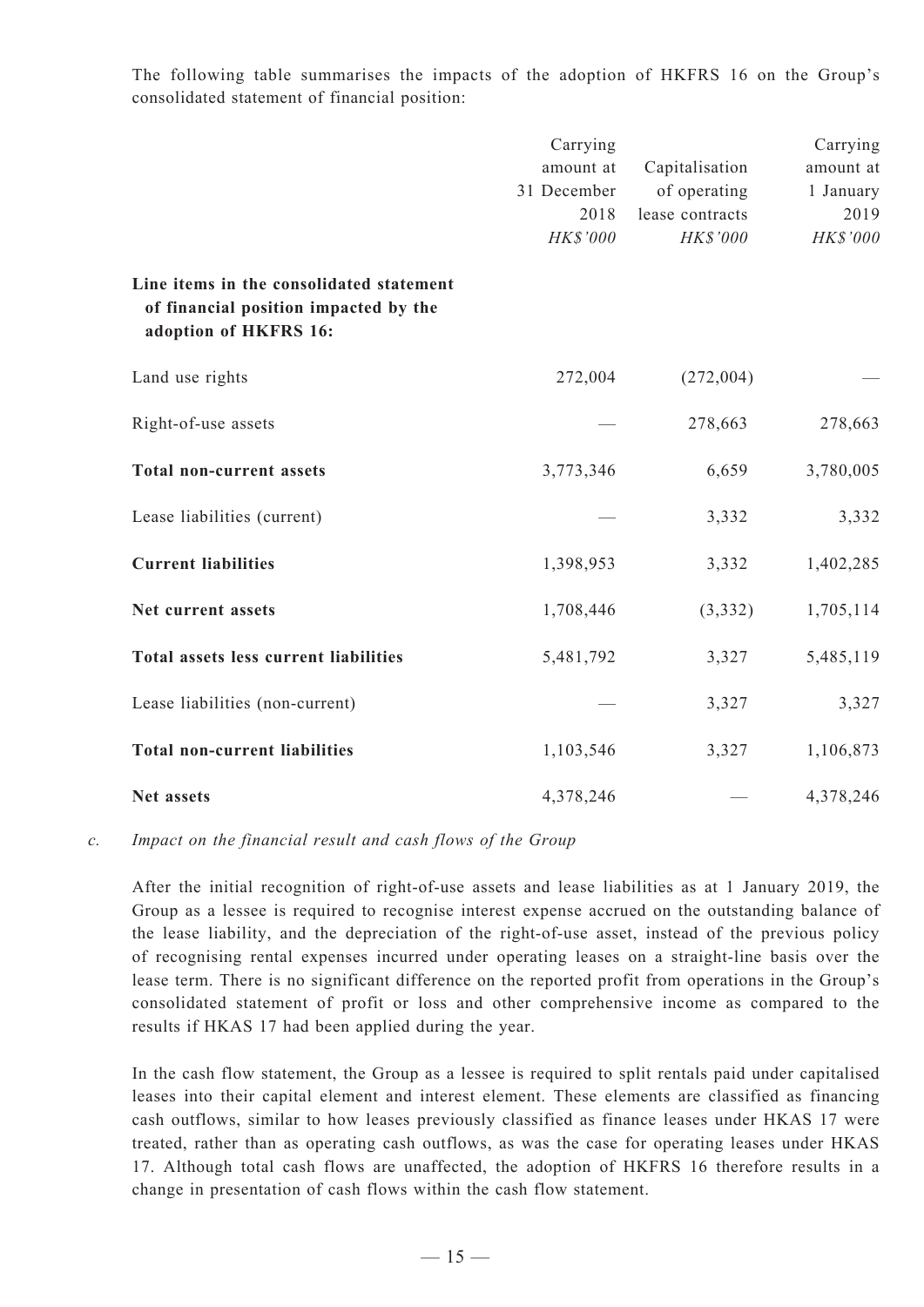The following tables give an indication of the estimated impact of the adoption of HKFRS 16 on the Group's financial result and cash flows for the year ended 31 December 2019, by adjusting the amounts reported under HKFRS 16 in these consolidated financial statements to compute estimates of the hypothetical amounts that would have been recognised under HKAS 17 if this superseded standard had continued to apply in 2019 instead of HKFRS 16, and by comparing these hypothetical amounts for 2019 with the actual 2018 corresponding amounts which were prepared under HKAS 17.

|                                                                                                 |                                                                                  | 2018                                                                                                    |                                                                                                         |                                                                                                            |                                                                             |
|-------------------------------------------------------------------------------------------------|----------------------------------------------------------------------------------|---------------------------------------------------------------------------------------------------------|---------------------------------------------------------------------------------------------------------|------------------------------------------------------------------------------------------------------------|-----------------------------------------------------------------------------|
|                                                                                                 |                                                                                  |                                                                                                         | Deduct:<br><b>Estimated</b><br>amounts                                                                  |                                                                                                            |                                                                             |
|                                                                                                 | <b>Amounts</b><br>reported<br>under<br><b>HKFRS 16</b><br>(A)<br><b>HK\$'000</b> | Add back:<br><b>HKFRS 16</b><br>depreciation<br>and interest<br>expense<br><b>(B)</b><br><b>HKS'000</b> | related to<br>operating<br>leases as if<br>under<br><b>HKAS17</b><br>(note 1)<br>(C)<br><b>HK\$'000</b> | Hypothetical<br>amounts<br>for 2019<br>as if under<br>HKAS <sub>17</sub><br>$(D=A+B-C)$<br><b>HK\$'000</b> | Compared<br>to amounts<br>reported for<br>2018 under<br>HKAS 17<br>HK\$'000 |
| Financial result for year ended<br>31 December 2019 impacted<br>by the adoption of HKFRS<br>16: |                                                                                  |                                                                                                         |                                                                                                         |                                                                                                            |                                                                             |
| Profit from operations                                                                          | 1,391,656                                                                        | 3,336                                                                                                   | (3,581)                                                                                                 | 1,391,411                                                                                                  | 1,113,455                                                                   |
| Finance costs - net                                                                             | (30,513)                                                                         | 238                                                                                                     |                                                                                                         | (30, 275)                                                                                                  | (34,312)                                                                    |
| Profit before taxation                                                                          | 1,361,143                                                                        | 3,574                                                                                                   | (3,581)                                                                                                 | 1,361,136                                                                                                  | 1,079,143                                                                   |
| Profit for the year                                                                             | 1,137,305                                                                        | 3,574                                                                                                   | (3,581)                                                                                                 | 1,137,298                                                                                                  | 914,619                                                                     |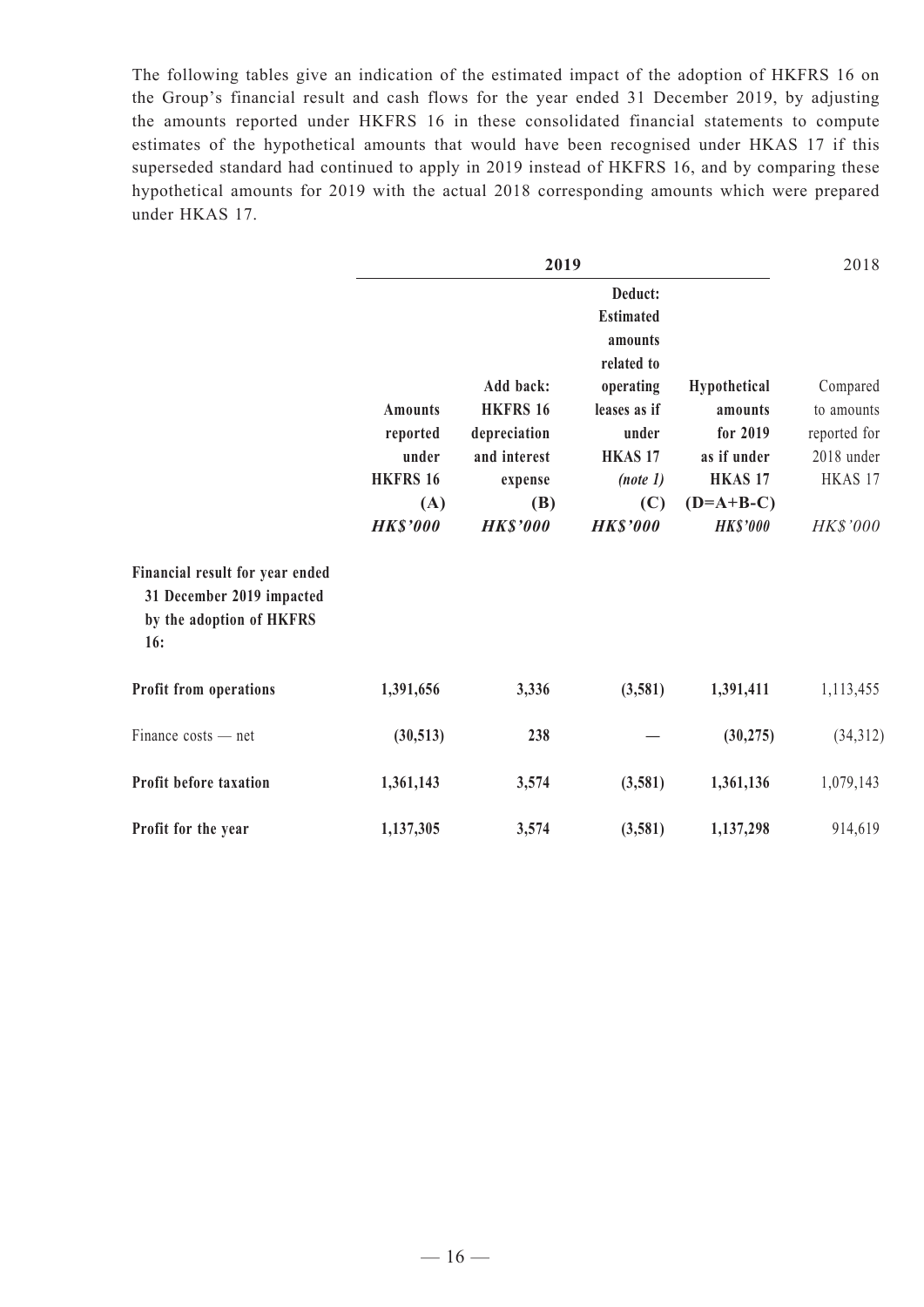|                                                                                                                                | 2019            |                                           |                 | 2018         |  |
|--------------------------------------------------------------------------------------------------------------------------------|-----------------|-------------------------------------------|-----------------|--------------|--|
|                                                                                                                                |                 | <b>Estimated</b><br>amounts<br>related to |                 |              |  |
|                                                                                                                                |                 | operating                                 | Hypothetical    | Compared     |  |
|                                                                                                                                | <b>Amounts</b>  | leases as                                 | amounts         | to amounts   |  |
|                                                                                                                                | reported        | if under                                  | for 2019        | reported for |  |
|                                                                                                                                | under           | <b>HKAS17</b>                             | as if under     | 2018 under   |  |
|                                                                                                                                | <b>HKFRS 16</b> | (notes 1&2)                               | <b>HKAS17</b>   | HKAS 17      |  |
|                                                                                                                                | (A)             | (B)                                       | $(C=A+B)$       |              |  |
|                                                                                                                                | <b>HK\$'000</b> | <b>HK\$'000</b>                           | <b>HK\$'000</b> | HK\$'000     |  |
| Line items in the consolidated cash flow<br>statement for year ended 31 December 2019<br>impacted by the adoption of HKFRS 16: |                 |                                           |                 |              |  |
| Cash generated from operations                                                                                                 | 905,236         | (3,581)                                   | 901,655         | 1,180,645    |  |
| Net cash generated from operating activities                                                                                   | 645,957         | (3,581)                                   | 642,376         | 969,825      |  |
| Capital element of lease rentals paid                                                                                          | (3,343)         | 3,343                                     |                 |              |  |
| Interest element of lease rentals paid                                                                                         | (238)           | 238                                       |                 |              |  |
| Net cash generated from financing activities                                                                                   | 14,529          | 3,581                                     | 18,110          | 39,787       |  |

- *Note 1:* The "estimated amounts related to operating leases" is an estimate of the amounts of the cash flows in 2019 that relate to leases which would have been classified as operating leases, if HKAS 17 had still applied in 2019. This estimate assumes that there were no differences between rentals and cash flows and that all of the new leases entered into in 2019 would have been classified as operating leases under HKAS 17, if HKAS 17 had still applied in 2019. Any potential net tax effect is ignored.
- *Note 2:* In this impact table these cash outflows are reclassified from financing to operating in order to compute hypothetical amounts of net cash generated from operating activities and net cash used in financing activities as if HKAS 17 still applied.
- *d. Lessor accounting*

The Group leases out certain office premise as the lessor of operating leases. The accounting policies applicable to the Group as a lessor remain substantially unchanged from those under HKAS 17.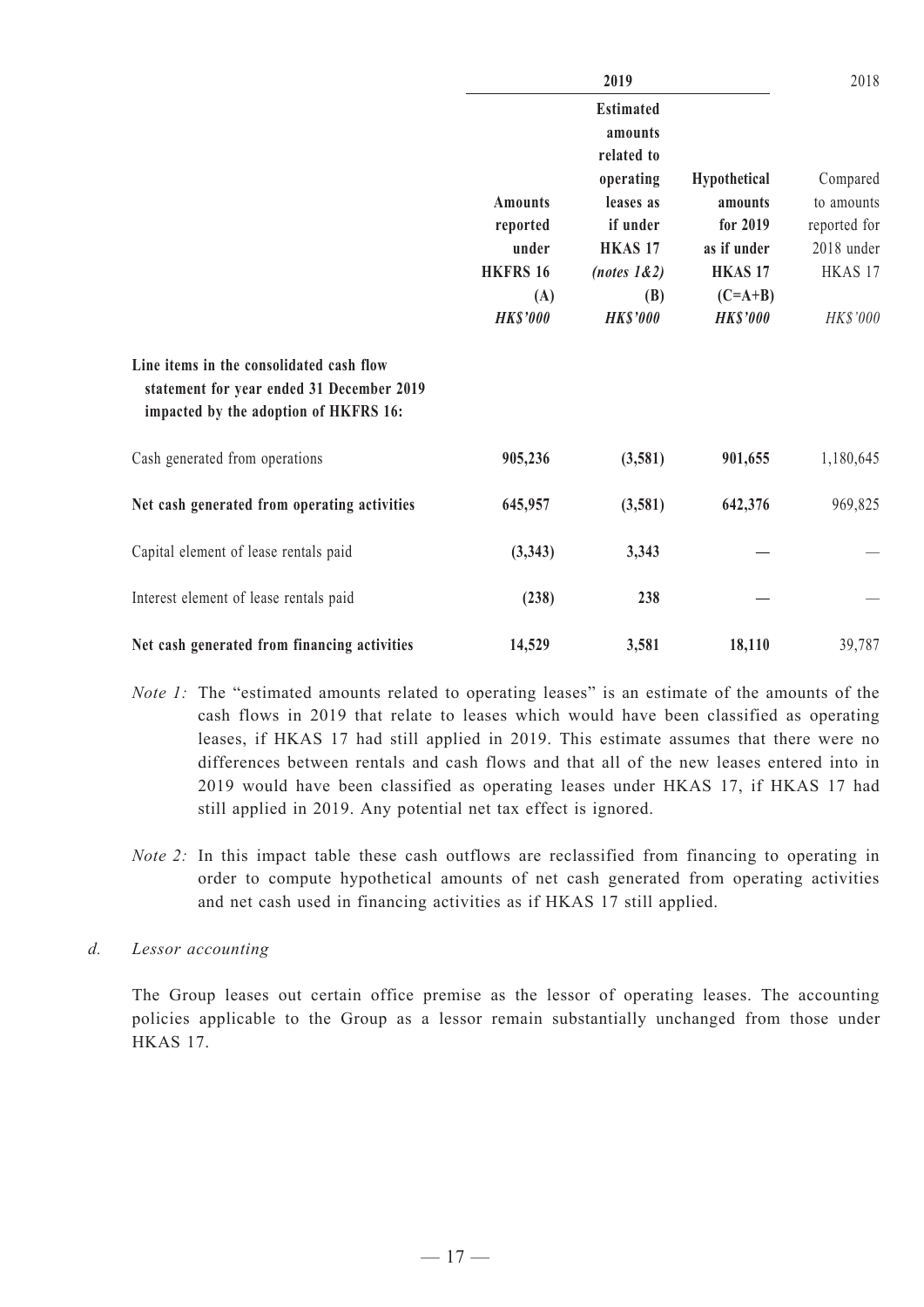### **2. Segment reporting**

The Group manages its businesses by divisions, which are organised by a mixture of both business lines and geography. In a manner consistent with the way in which information is reported internally to the Group's most senior executive management for the purposes of resource allocation and performance assessment, the Group has identified two reportable segments, namely intravenous infusion solution and others and medical materials. No operating segments have been aggregated to form the reportable segments.

For the purposes of assessing segment performance and allocating resources between segments, the Group's senior executive management monitors the results, assets and liabilities attributable to each reportable segment on the following bases:

Segment assets include all tangible, intangible assets and current assets. Unallocated assets mainly comprise corporate cash. Segment liabilities include operating liabilities. Unallocated liabilities mainly comprise corporate borrowings.

Revenue and expenses are allocated to the reportable segments with reference to revenue generated by those segments and the expenses incurred by those segments or which otherwise arise from the depreciation or amortisation of assets attributable to those segments.

The measure used for reporting segment profit is profit from operations.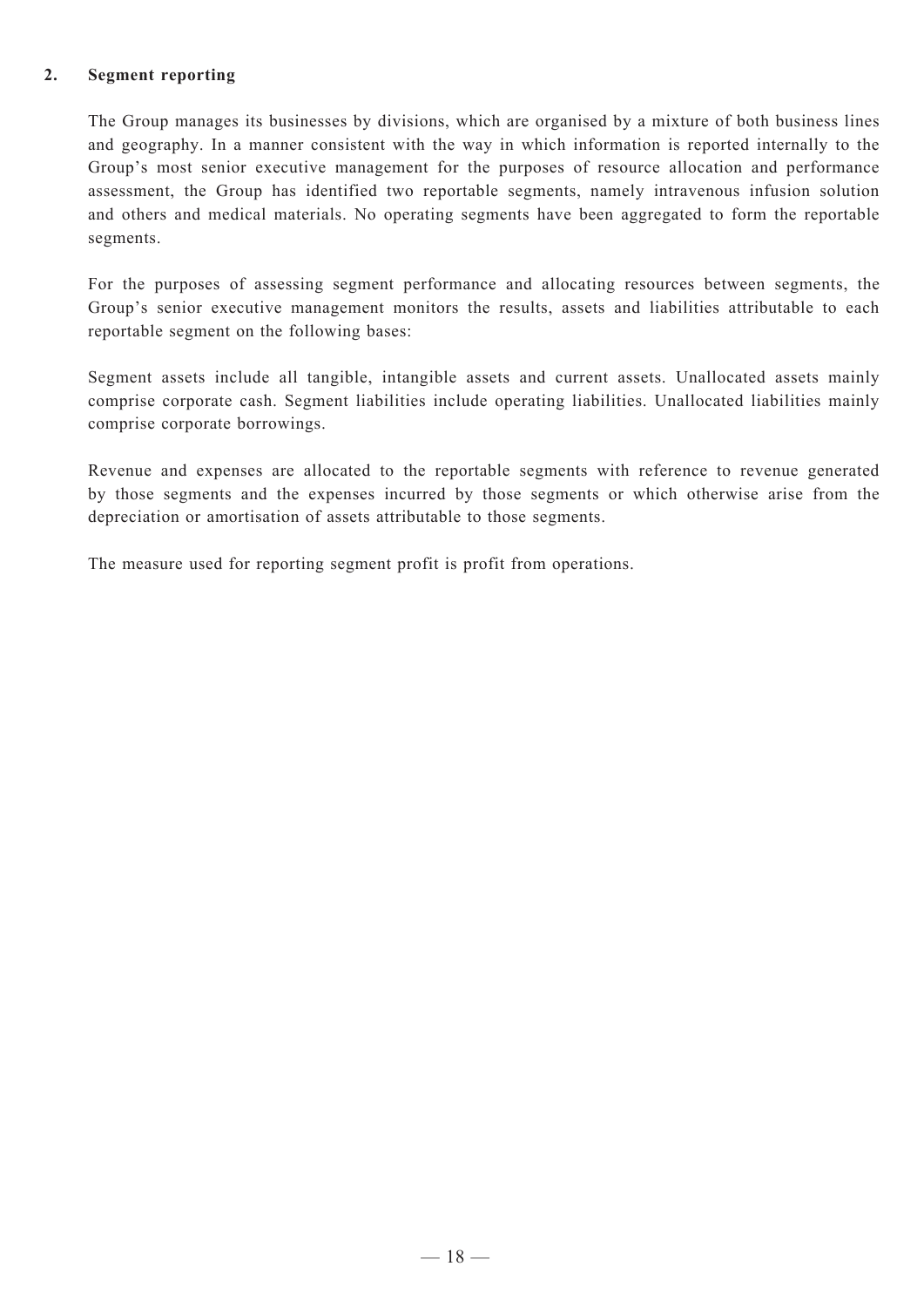Disaggregation of revenue from contracts with customers by the timing of revenue recognition, as well as information regarding the Group's reportable segments as provided to the Group's most senior executive management for the purposes of resource allocation and assessment of segment performance for the years ended 31 December 2019 and 2018 is set out below.

|                                                                     | 2019                                                                        |                                         |                                |                                 |  |
|---------------------------------------------------------------------|-----------------------------------------------------------------------------|-----------------------------------------|--------------------------------|---------------------------------|--|
|                                                                     | <b>Intravenous</b><br>infusion<br>solution<br>and others<br><b>HK\$'000</b> | Medical<br>materials<br><b>HK\$'000</b> | Unallocated<br><b>HK\$'000</b> | <b>Total</b><br><b>HK\$'000</b> |  |
| Disaggregated by timing of revenue<br>recognition                   |                                                                             |                                         |                                |                                 |  |
| Point in time                                                       | 4,469,404                                                                   | 161,318                                 |                                | 4,630,722                       |  |
| Over time                                                           | 4,715                                                                       | 238                                     |                                | 4,953                           |  |
| Revenue from external customers                                     | 4,474,119                                                                   | 161,556                                 |                                | 4,635,675                       |  |
| Inter-segment revenue                                               | 21,564                                                                      | 169,939                                 |                                | 191,503                         |  |
| Reportable segment revenue                                          | 4,495,683                                                                   | 331,495                                 |                                | 4,827,178                       |  |
| Operating profit or loss/segment results                            | 1,402,078                                                                   | 23,385                                  | (33,807)                       | 1,391,656                       |  |
| Finance income                                                      | 24,610                                                                      | 81                                      | 64                             | 24,755                          |  |
| Finance costs                                                       | (32, 521)                                                                   | (453)                                   | (22, 294)                      | (55, 268)                       |  |
| Profit/(loss) before taxation                                       | 1,394,167                                                                   | 23,013                                  | (56, 037)                      | 1,361,143                       |  |
| Income tax                                                          | (217,798)                                                                   | (6, 040)                                |                                | (223, 838)                      |  |
| Reportable segment profit/(loss) for the<br>year                    | 1,176,369                                                                   | 16,973                                  | (56, 037)                      | 1,137,305                       |  |
| Depreciation and amortisation for the year                          | 257,262                                                                     | 19,809                                  | 271                            | 277,342                         |  |
| Write-off of internally generated research and<br>development costs | 8,943                                                                       |                                         |                                | 8,943                           |  |
| Provision for impairment of receivables                             | 2,692                                                                       | 36                                      |                                | 2,728                           |  |
| Total assets/reportable segment assets                              | 7,366,351                                                                   | 350,833                                 | 7,158                          | 7,724,342                       |  |
| Additions to non-current assets                                     | 929,254                                                                     | 21,364                                  |                                | 950,618                         |  |
| Total liabilities/reportable segment<br>liabilities                 | 1,989,746                                                                   | 24,004                                  | 523,444                        | 2,537,194                       |  |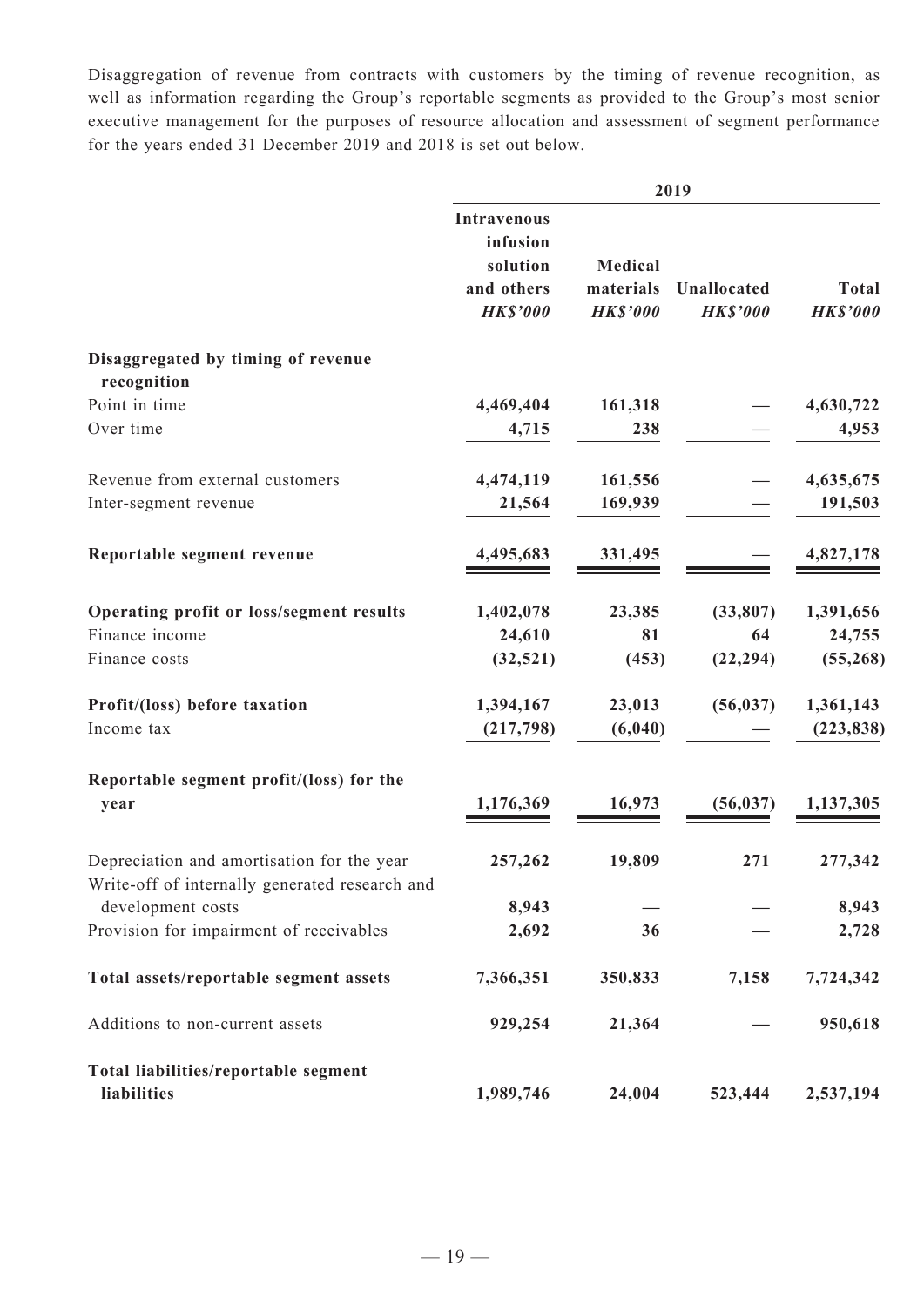|                                                     | 2018 (Note)                                                   |                                  |                         |                   |  |
|-----------------------------------------------------|---------------------------------------------------------------|----------------------------------|-------------------------|-------------------|--|
|                                                     | Intravenous<br>infusion<br>solution<br>and others<br>HK\$'000 | Medical<br>materials<br>HK\$'000 | Unallocated<br>HK\$'000 | Total<br>HK\$'000 |  |
| Disaggregated by timing of revenue                  |                                                               |                                  |                         |                   |  |
| recognition<br>Point in time                        | 4,020,187                                                     | 154,385                          |                         | 4,174,572         |  |
| Over time                                           | 6,216                                                         |                                  |                         | 6,216             |  |
| Revenue from external customers                     | 4,026,403                                                     | 154,385                          |                         | 4,180,788         |  |
| Inter-segment revenue                               | 25,587                                                        | 164,452                          |                         | 190,039           |  |
| Reportable segment revenue                          | 4,051,990                                                     | 318,837                          |                         | 4,370,827         |  |
| Operating profit or loss/segment results            | 1,108,917                                                     | 22,896                           | (18, 358)               | 1,113,455         |  |
| Finance income                                      | 16,436                                                        | 219                              | 2                       | 16,657            |  |
| Finance costs                                       | (26, 543)                                                     | (1,027)                          | (23, 399)               | (50, 969)         |  |
| Profit/(loss) before taxation                       | 1,098,810                                                     | 22,088                           | (41, 755)               | 1,079,143         |  |
| Income tax                                          | (159, 287)                                                    | (5,237)                          |                         | (164, 524)        |  |
| Reportable segment profit/(loss) for the<br>year    | 939,523                                                       | 16,851                           | (41, 755)               | 914,619           |  |
| Depreciation and amortisation for the year          | 259,864                                                       | 23,526                           | 590                     | 283,980           |  |
| Impairment of goodwill                              | 6,206                                                         |                                  |                         | 6,206             |  |
| Impairment of intangible assets                     | 19,342                                                        |                                  |                         | 19,342            |  |
| Provision for impairment of receivables             | 1,401                                                         | 56                               |                         | 1,457             |  |
| Total assets/reportable segment assets              | 6,460,123                                                     | 364,666                          | 55,956                  | 6,880,745         |  |
| Additions to non-current assets                     | 781,826                                                       | 11,992                           |                         | 793,818           |  |
| Total liabilities/reportable segment<br>liabilities | 1,645,444                                                     | 59,772                           | 797,283                 | 2,502,499         |  |

*Note:* The Group has initially applied HKFRS 16 at 1 January 2019 using the modified retrospective approach. Under this approach, comparative information is not restated. See note 1.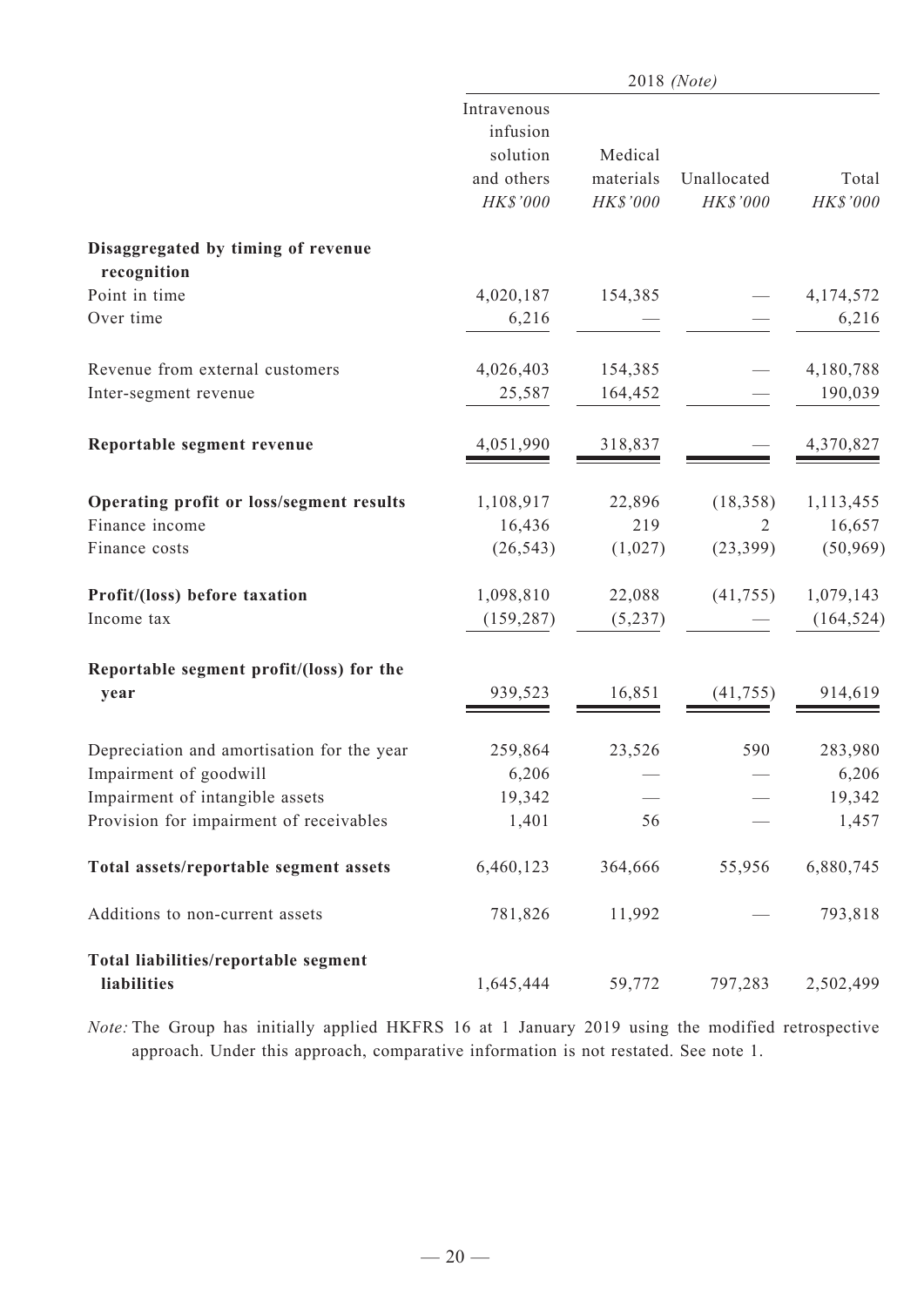#### **3. Revenue**

The Group derives revenue principally from the sale of finished medicines of mainly intravenous infusion solution to hospitals and distributors, bulk pharmaceutical products and medical materials.

#### *(i) Disaggregation of revenue*

Disaggregation of revenue from contracts with customers by major products or service lines is as follows:

| 2019      | 2018            |
|-----------|-----------------|
|           | HK\$'000        |
|           |                 |
|           |                 |
| 4,462,343 | 4,017,162       |
| 158,224   | 151,169         |
| 4,709     | 6,041           |
| 10,155    | 6,241           |
| 4,635,431 | 4,180,613       |
|           |                 |
| 244       | 175             |
| 4,635,675 | 4,180,788       |
|           |                 |
| 4,481,341 | 4,046,465       |
| 154,334   | 134,323         |
| 4,635,675 | 4,180,788       |
|           | <b>HK\$'000</b> |

Disaggregation of revenue from contracts with customers by the timing of revenue recognition is disclosed in note 2.

The geographical analysis on revenue above includes rental income from external customers in the PRC for the year ended 31 December 2019 of HK\$244,000 (2018: HK\$175,000). The directors have determined that no geographical segment information of specified non-current assets is presented as over 95% of the non-current assets of the Group are located in the PRC, which is considered as one geographic location with similar risks and returns.

For the year ended 31 December 2019, no customer with whom transactions have exceeded 10% of the Group's revenue.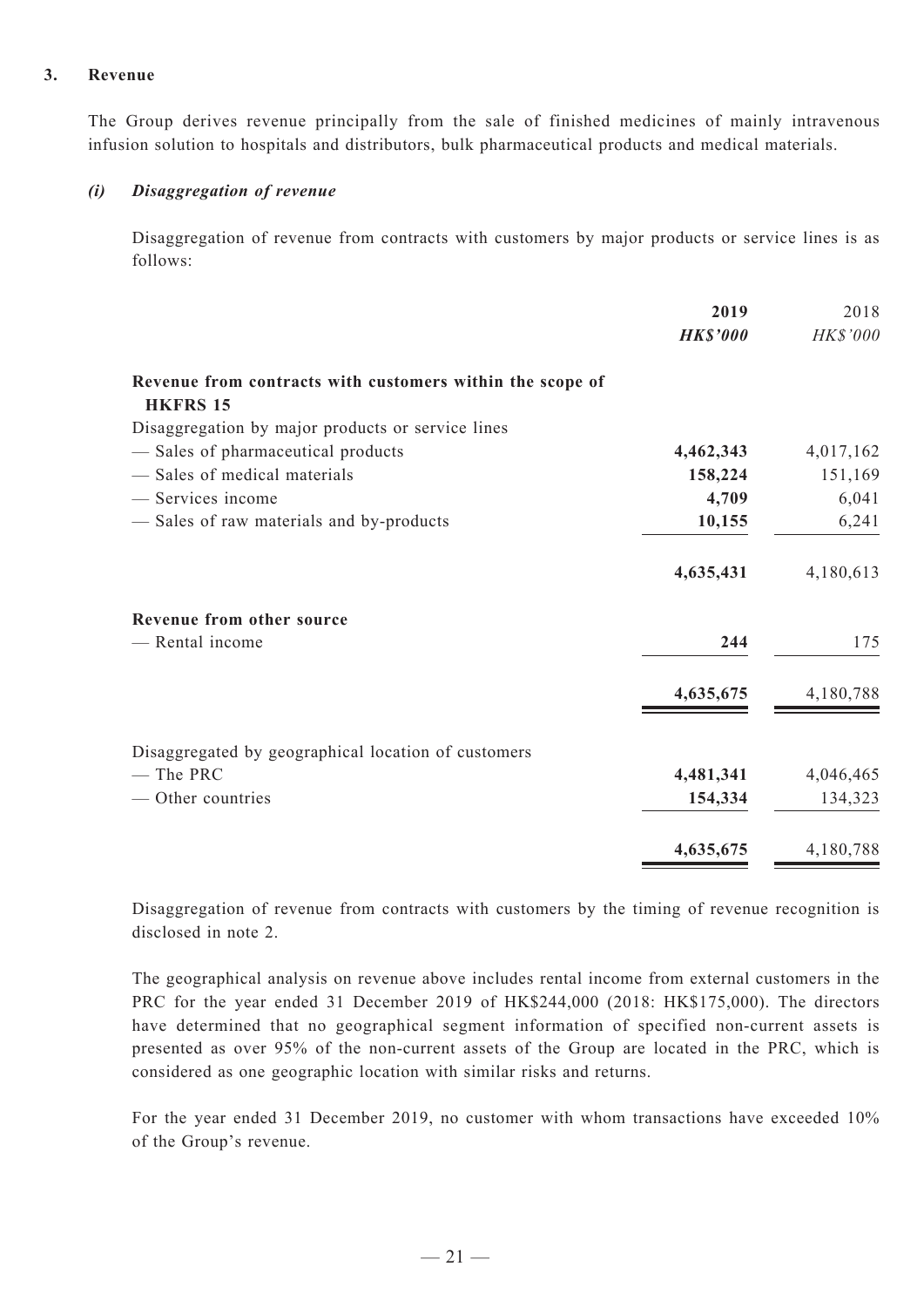#### **4 Profit before taxation**

Profit before taxation is arrived at after (crediting)/charging:

#### *(a) Finance income and costs*

|                                                            | 2019            | 2018      |
|------------------------------------------------------------|-----------------|-----------|
|                                                            |                 | (Note)    |
|                                                            | <b>HK\$'000</b> | HK\$'000  |
| Finance income:                                            |                 |           |
| - Interest income on bank deposits                         | (23,367)        | (13, 412) |
| - Net foreign exchange gain                                | (1,388)         | (3,245)   |
| <b>Finance income</b>                                      | (24, 755)       | (16, 657) |
| Finance costs:                                             |                 |           |
| - Interest expense of borrowings                           | 68,852          | 53,154    |
| - Interest on lease liabilities                            | 238             |           |
|                                                            | 69,090          | 53,154    |
| Less: Interest expense capitalised into qualifying assets* | (13, 822)       | (2,185)   |
| <b>Finance costs</b>                                       | 55,268          | 50,969    |
| Finance costs - net                                        | 30,513          | 34,312    |

*Note:* The Group has initially applied HKFRS 16 at 1 January 2019 using the modified retrospective approach. Under this approach, comparative information is not restated. See note 1.

\* During the year ended 31 December 2019, the borrowing costs have been capitalised at a rate of 4.90% per annum (2018: 4.11%).

### *(b) Staff costs*

|                                                                                             | 2019<br><b>HK\$'000</b> | 2018<br><b>HK\$'000</b> |
|---------------------------------------------------------------------------------------------|-------------------------|-------------------------|
| Contributions to defined contribution retirement plan<br>Salaries, wages and other benefits | 41,702<br>434,445       | 44,830<br>385,225       |
|                                                                                             | 476,147                 | 430,055                 |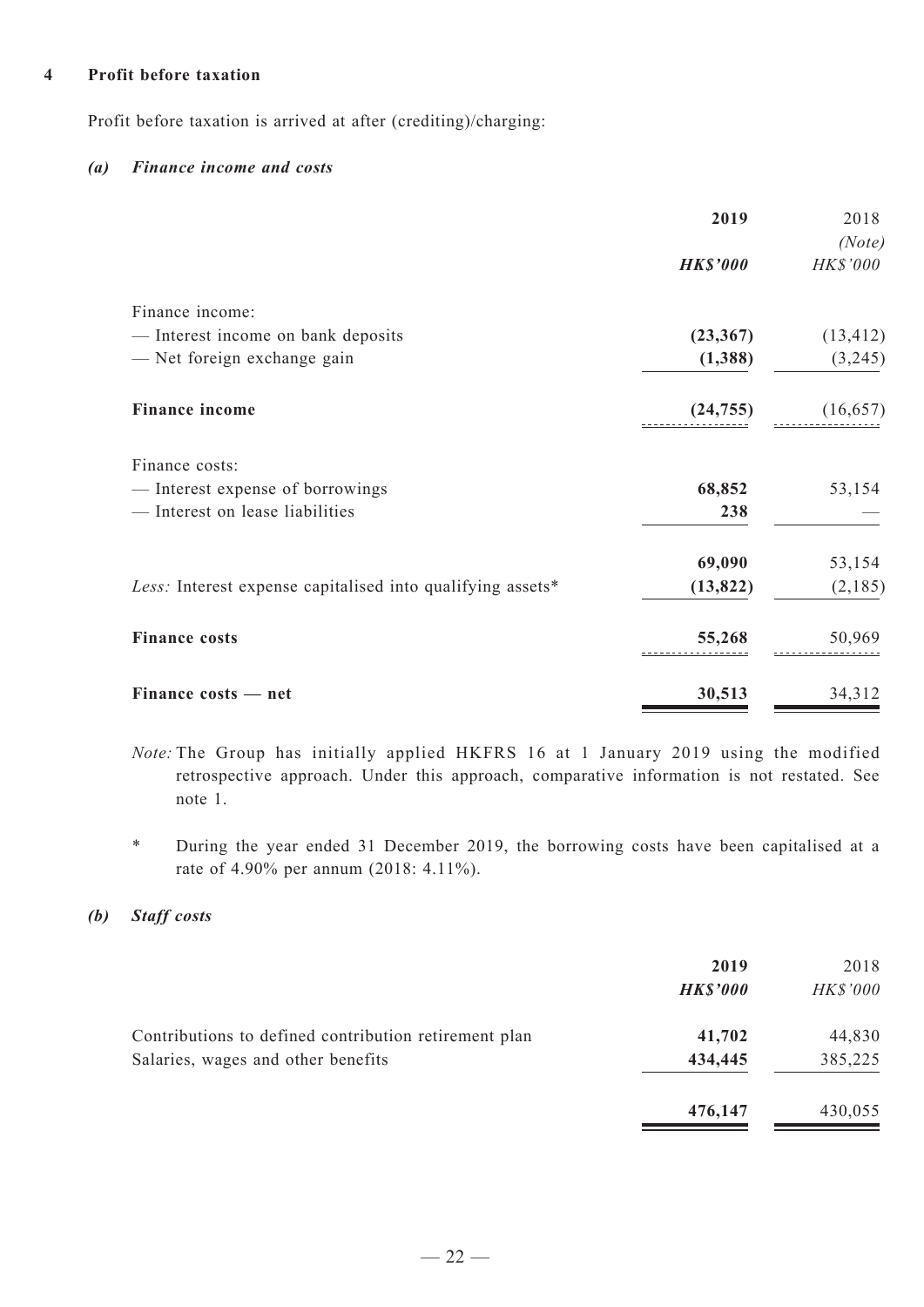|                                                                                                                  | 2019<br><b>HK\$'000</b> | 2018<br>HK\$'000    |
|------------------------------------------------------------------------------------------------------------------|-------------------------|---------------------|
| Research and development costs (other than amortisation costs)<br>Less: Costs capitalised into intangible assets | 140,490<br>(65, 139)    | 78,071<br>(31, 271) |
|                                                                                                                  | 75,351                  | 46,800              |
| Amortisation <sup>#</sup>                                                                                        |                         |                     |
| - land use rights                                                                                                |                         | 6,879               |
| - intangible assets                                                                                              | 15,814                  | 18,601              |
| Less: Amount capitalised as development costs                                                                    | (994)                   | (923)               |
|                                                                                                                  | 14,820                  | 24,557              |
| Depreciation charges <sup>#</sup>                                                                                |                         |                     |
| - owned property, plant and equipment                                                                            | 251,956                 | 258,500             |
| - right-of-use assets                                                                                            | 9,572                   |                     |
| Impairment losses                                                                                                |                         |                     |
| - trade and bills receivables                                                                                    | 2,725                   | 1,585               |
| - intangible assets                                                                                              |                         | 19,342              |
| $-$ goodwill                                                                                                     |                         | 6,206               |
| Write-off of internally generated research and                                                                   |                         |                     |
| development costs                                                                                                | 8,943                   |                     |
| Auditors' remuneration - audit services                                                                          | 2,500                   | 2,300               |
| Cost of inventories $*$                                                                                          | 1,721,736               | 1,510,912           |
| Total minimum lease payments for leases previously classified<br>as operating leases under HKAS 17*              |                         | 9,457               |
| Other expenses                                                                                                   |                         |                     |
| - transportation expenses                                                                                        | 434,694                 | 518,651             |
| — utility expenses                                                                                               | 130,348                 | 149,319             |
| — advertising expenses                                                                                           | 203,785                 | 190,961             |
| - marketing service expenses                                                                                     | 499,887                 | 394,311             |
| - travelling, meeting and entertainment expenses                                                                 | 62,646                  | 84,191              |
| - surcharges and other tax expenses                                                                              | 63,525                  | 71,934              |

\* The Group has initially applied HKFRS 16 using the modified retrospective approach and adjusted the opening balances at 1 January 2019 to recognise right-of-use assets relating to leases which were previously classified as operating leases under HKAS 17. After initial recognition of right-of-use assets at 1 January 2019, the Group as a lessee is required to recognise the depreciation of right-of-use assets, instead of the previous policy of recognising rental expenses incurred under operating leases on a straight-line basis over the lease term. Under this approach, the comparative information is not restated. See note 1.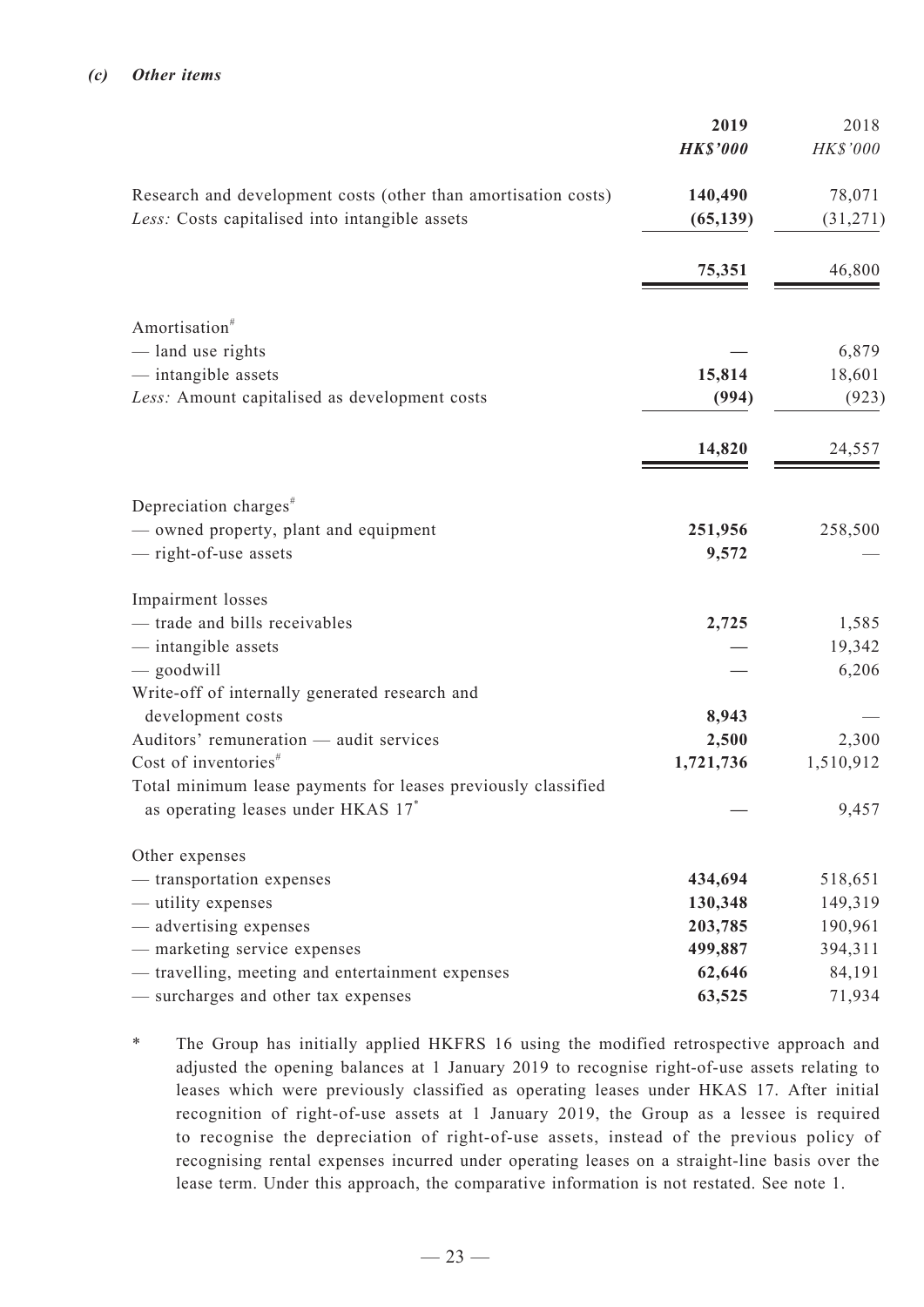# Cost of inventories includes HK\$444,883,000 (2018: HK\$441,388,000) relating to staff costs, depreciation and amortisation expenses, which amount is also included in the respective total amounts disclosed separately above or in note 4(b) for each of these types of expenses.

### **5. Income tax**

*(a) Taxation in the consolidated statement of profit or loss and other comprehensive income represents:*

|                                                                                                              | 2019<br><b>HK\$'000</b> | 2018<br><b>HK\$'000</b> |
|--------------------------------------------------------------------------------------------------------------|-------------------------|-------------------------|
| Current tax – the PRC Corporate Income Tax $("CIT")$<br>Deferred tax – origination and reversal of temporary | 221,235                 | 172,280                 |
| differences                                                                                                  | 2,603                   | (7,756)                 |
|                                                                                                              | 223,838                 | 164,524                 |

The Company is incorporated in the Cayman Islands as an exempted company and, accordingly, is exempted from payment of the Cayman Islands income tax.

No provision for Hong Kong Profits Tax has been made for the years ended 31 December 2019 and 2018 as the Group did not have any profits assessable to Hong Kong Profits Tax during the current and prior years.

Shijiazhuang No. 4 Pharmaceutical Co., Ltd. ("Shijiazhuang No.4"), Jiangsu Best New Medical Material Co., Ltd. ("Jiangsu Best"), Hebei Guolong Pharmaceutical Co., Ltd. and Hebei Hanlin Biotechnology Co., Ltd. have been certified as High and New Technology Enterprises ("HNTE") in 2018, 2017, 2017 and 2018, respectively. According to the tax incentives rules of the CIT Law of the PRC (the "CIT Law") for HNTE, these entities are subject to a reduced corporate income tax rate of 15% for three years. The additional deduction of research and development expenditures have been increased from 50% to 75%, effective from 2018 to 2020, according to a new tax incentives policy promulgated by the State Tax Bureau of the PRC in September 2018.

All other subsidiaries of the Company established and operated in the PRC are subject to the PRC CIT at an applicable rate of 25%.

The CIT Law and its relevant regulations also impose a withholding tax at 10% on the foreign investors with respect to dividend distributions made out of the PRC entities from earnings accumulated from 1 January 2008, unless the foreign investors meet certain requirements specified in the relevant tax regulations in the PRC and accordingly are entitled to a preferential rate of 5%. Deferred tax liabilities have been provided for in this regard based on the expected dividends to be distributed from the Group's PRC subsidiaries in the foreseeable future in respect of the profits generated since 1 January 2008.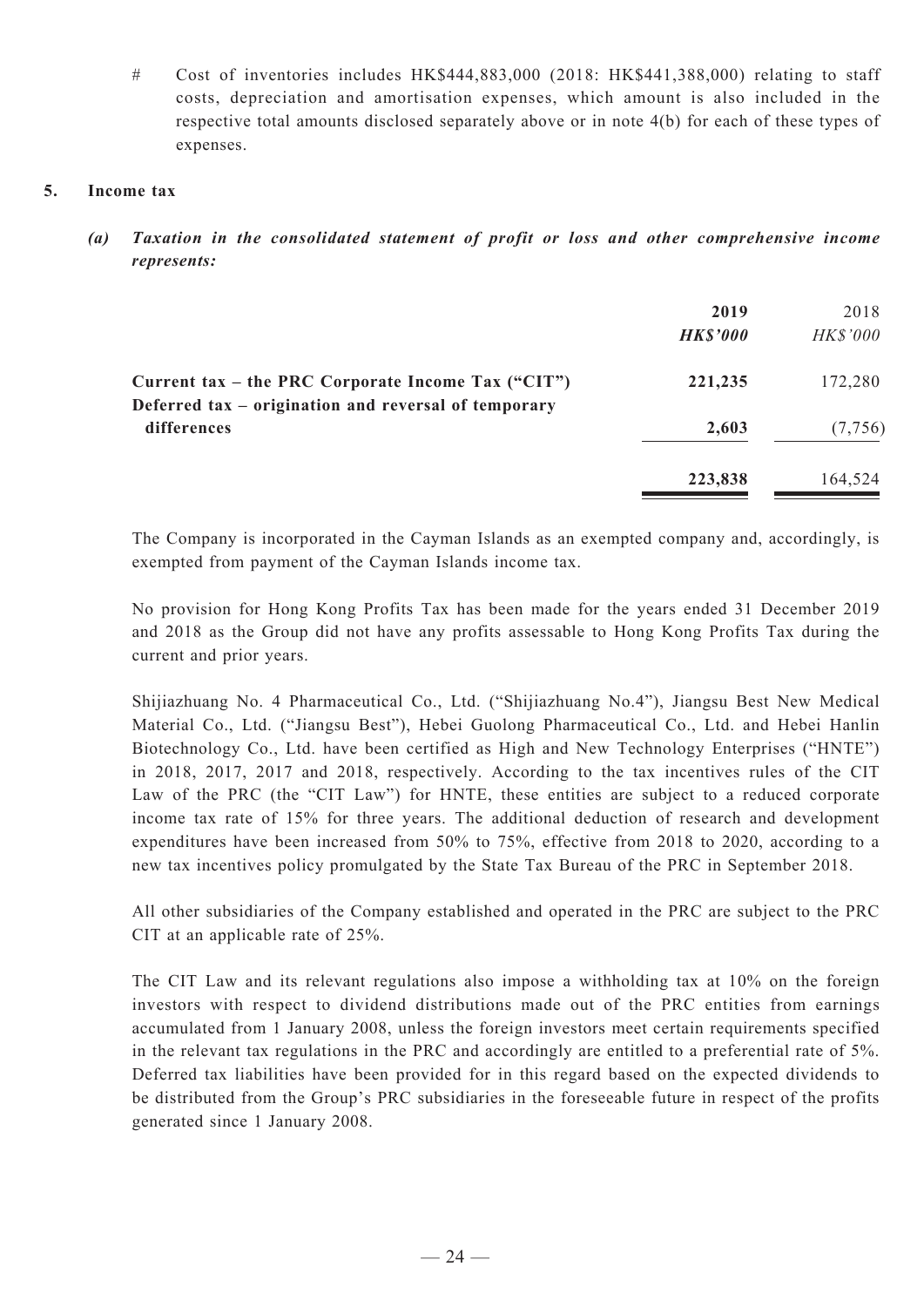#### *(b) Reconciliation between tax expense and accounting profit at applicable tax rates:*

|                                                                 | 2019<br><b>HK\$'000</b> | 2018<br>HK\$'000 |
|-----------------------------------------------------------------|-------------------------|------------------|
| Profit before taxation                                          | 1,361,143               | 1,079,143        |
| Notional tax on profit before taxation, calculated at the rates |                         |                  |
| applicable to profits in the countries concerned                | 347,727                 | 271,938          |
| Effect of the PRC preferential tax rate                         | (139, 891)              | (109, 743)       |
| Effect of non-deductible expenses                               | 10,037                  | 6,506            |
| Additional deduction of research and development expenditures   | (8,936)                 | (6,030)          |
| Withholding tax on profit distributions                         | 16,003                  | 1,878            |
| Others                                                          | (1,102)                 | (25)             |
| Actual tax expense                                              | 223,838                 | 164,524          |

### **6. Earnings per share**

#### *(a) Basic earnings per share*

The calculation of basic earnings per share is based on the profit attributable to ordinary equity shareholders of the Company of HK\$1,136,101,000 (2018: HK\$911,774,000) and the weighted average of 3,025,730,000 ordinary shares (2018: 2,995,448,000 ordinary shares) in issue during the year, calculated as follows:

*Weighted average number of ordinary shares*

|                                                   | 2019                  | 2018      |
|---------------------------------------------------|-----------------------|-----------|
|                                                   | $\boldsymbol{\theta}$ | '000      |
| Issued ordinary shares at 1 January               | 3,014,025             | 2,871,657 |
| Effect of purchase and cancellation of own shares | (131)                 |           |
| Effect of share options exercised                 | 11,836                | 123,791   |
| Weighted average number of ordinary shares at     |                       |           |
| 31 December                                       | 3,025,730             | 2,995,448 |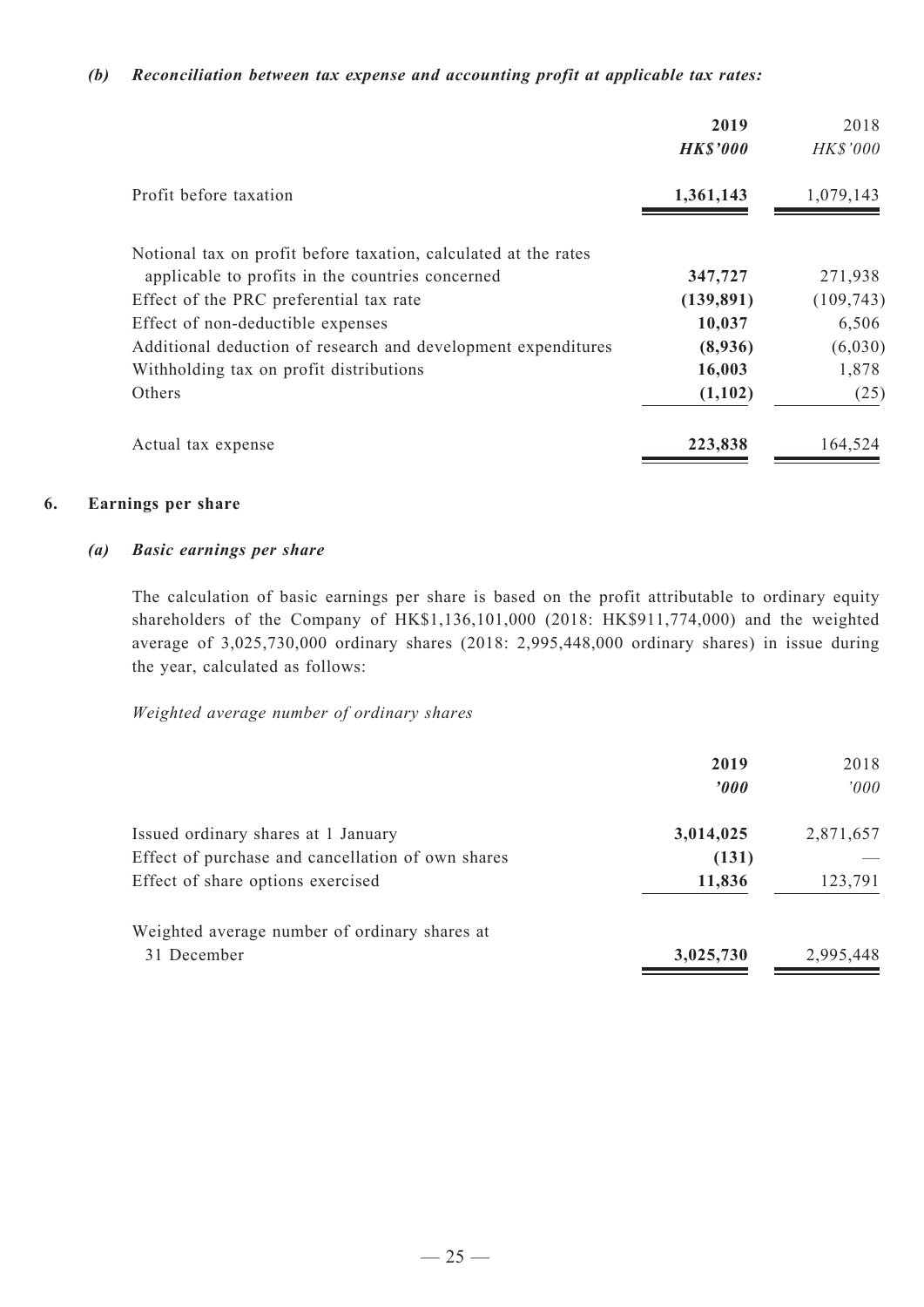### *(b) Diluted earnings per share*

The calculation of diluted earnings per share is based on the profit attributable to ordinary equity shareholders of the Company of HK\$1,136,101,000 (2018: HK\$911,774,000) and the weighted average of 3,050,338,000 ordinary shares (2018: 3,040,695,000 ordinary shares) after adjusting the effect of dilutive potential ordinary shares under the Company's share option scheme, calculated as follows:

*Weighted average number of ordinary shares (diluted)*

|                                          |                                                            | 2019<br>'000    | 2018<br>$^{\prime}000$ |
|------------------------------------------|------------------------------------------------------------|-----------------|------------------------|
|                                          | Weighted average number of ordinary shares at              |                 |                        |
| 31 December (basic)                      |                                                            | 3,025,730       | 2,995,448              |
|                                          | Effect of deemed issue of shares under the Company's share |                 |                        |
| option scheme                            |                                                            | 24,608          | 45,247                 |
|                                          | Weighted average number of ordinary shares at              |                 |                        |
| 31 December (diluted)                    |                                                            | 3,050,338       | 3,040,695              |
| 7.<br><b>Trade and bills receivables</b> |                                                            |                 |                        |
|                                          |                                                            | 2019            | 2018                   |
|                                          |                                                            | <b>HK\$'000</b> | HK\$'000               |
| Trade receivables                        |                                                            | 1,681,143       | 1,177,794              |
| Bills receivable                         |                                                            | 130,573         | 99,518                 |
|                                          |                                                            | 1,811,716       | 1,277,312              |
| Less: Loss allowance                     |                                                            | (8, 437)        | (5,888)                |
|                                          |                                                            | 1,803,279       | 1,271,424              |

All of the trade and bills receivables are expected to be recovered within one year.

Bills receivable represent short-term bank acceptance notes receivable that entitle the Group to receive the full face amount from the banks at maturity, which generally ranges from 3 to 12 months from the date of issuance. Historically, the Group had experienced no credit losses on bills receivable. The Group from time to time endorses bills receivable to suppliers in order to settle payables.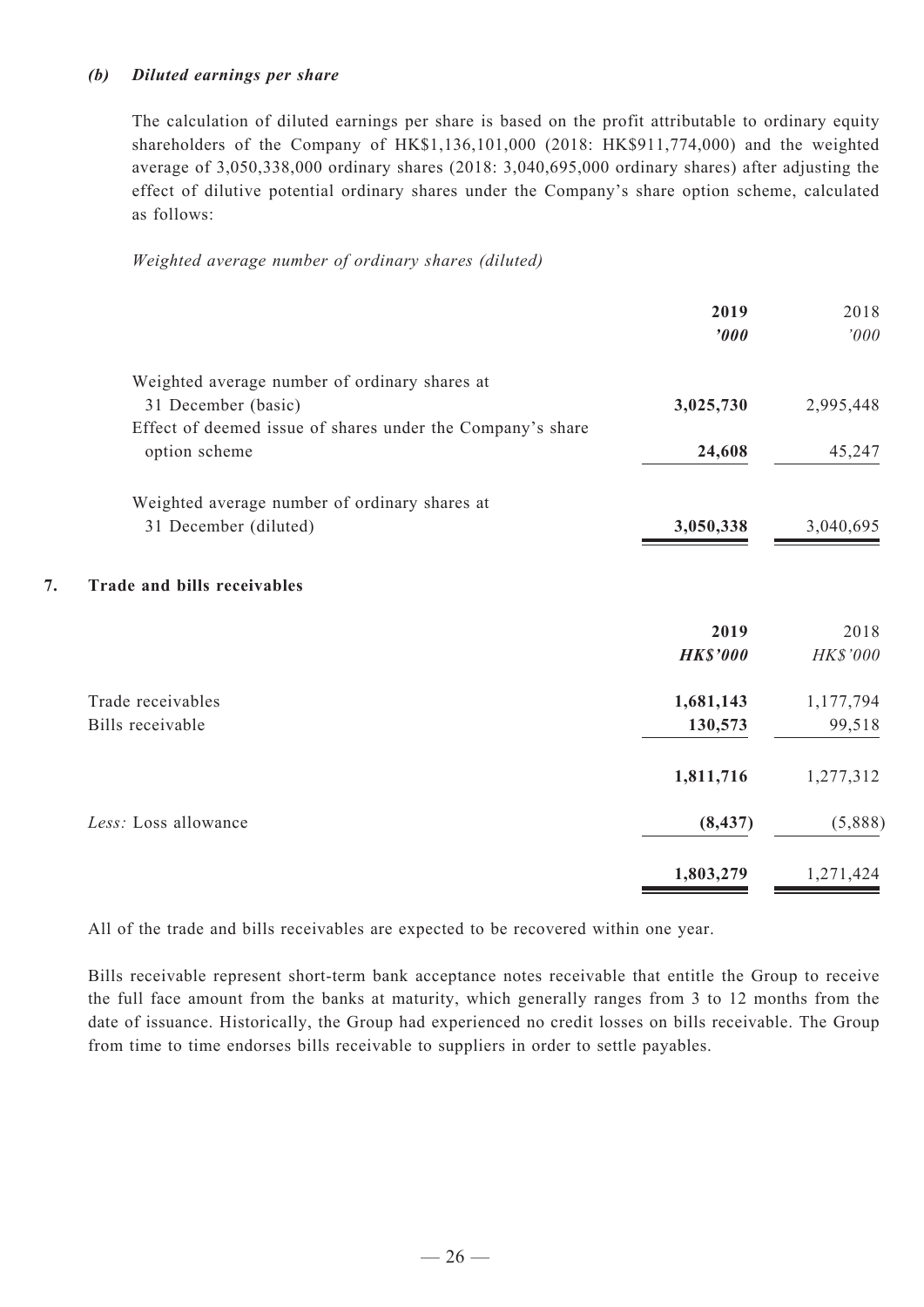As at 31 December 2019, the Group endorsed certain bank acceptance bills to suppliers for settling payables of the same amount on a full recourse basis. The Group has derecognised these bills receivable and payables to suppliers in their entirety. These derecognised bank acceptance bills had a maturity date of less than six months from the end of the reporting period. In the opinion of the directors, the Group has transferred substantially all the risks and rewards of ownership of these bills and has discharged its obligation of the payables to its suppliers, and the Group has limited exposure in respect of the settlement obligation of these bills receivable under the relevant PRC rules and regulations, should the issuing banks fail to settle the bills on maturity date. The Group considered the issuing banks of these bills are of good credit quality and non-settlement of these bills by the issuing banks on maturity is not probable.

As at 31 December 2019, the Group's maximum exposure to loss and undiscounted cash outflow, which is same as the amount payable by the Group to suppliers in respect of the endorsed bills, should the issuing banks fail to settle the bills on maturity date, amounted to HK\$573 million (31 December 2018: HK\$544 million). Bills receivable were therefore derecognised.

#### *Ageing analysis*

As of the end of the reporting period, the ageing analysis of trade and bills receivables, based on the invoice date is as follows:

|                             | 2019            | 2018      |
|-----------------------------|-----------------|-----------|
|                             | <b>HK\$'000</b> | HK\$'000  |
| Within 3 months             | 1,244,219       | 986,536   |
| 4 to 6 months               | 385,524         | 225,455   |
| 7 to 12 months              | 179,291         | 65,260    |
| 1 to 2 years                | 2,682           | 61        |
|                             | 1,811,716       | 1,277,312 |
| 8.<br><b>Trade payables</b> |                 |           |
|                             | 2019            | 2018      |
|                             | <b>HK\$'000</b> | HK\$'000  |
| Within 3 months             | 147,966         | 141,222   |
| 4 to 6 months               | 17,062          | 5,157     |
| 7 to 12 months              | 5,718           | 1,088     |
| 1 to 3 years                | 295             | 433       |
| More than 3 years           | 757             | 605       |
|                             | 171,798         | 148,505   |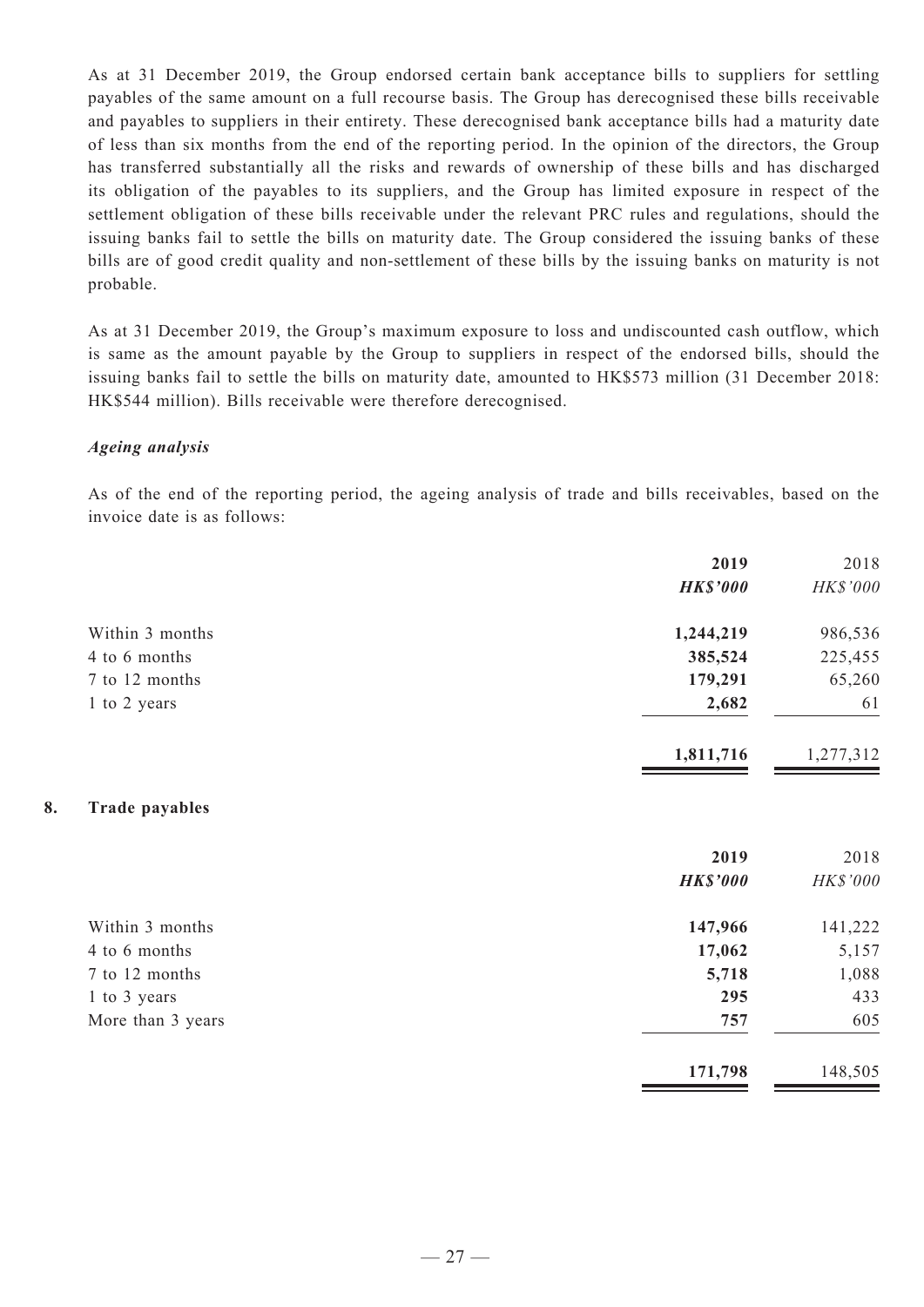#### **9. Dividends and share capital**

#### *(a) Dividends*

*(i) Dividends payable to equity shareholders of the company attributable to the year:*

|                                                                                                                  | 2019<br><b>HK\$'000</b> | 2018<br><b>HK\$'000</b> |
|------------------------------------------------------------------------------------------------------------------|-------------------------|-------------------------|
| Interim dividend declared and paid of HK5.0 cents per<br>ordinary share (2018: HK4.0 cents per ordinary share)   | 151,701                 | 120,561                 |
| Final dividend proposed after the end of the reporting<br>period of HK6.0 cents per ordinary share (2018: HK5.0) |                         |                         |
| cents per ordinary share)                                                                                        | 181,940                 | 150,701                 |
|                                                                                                                  | 333,641                 | 271,262                 |

The final dividend proposed after the end of the reporting period has not been recognised as a liability at the end of the reporting period.

*(ii) Dividends payable to equity shareholders of the company attributable to the previous financial year, approved and paid during the year:*

|     |     |                                                                                                                                                           |                  |                 | 2019<br><b>HK\$'000</b> | 2018<br>HK\$'000 |
|-----|-----|-----------------------------------------------------------------------------------------------------------------------------------------------------------|------------------|-----------------|-------------------------|------------------|
|     |     | Final dividend in respect of the previous financial year,<br>approved and paid during the year, of HK5.0 cents per<br>share (2018: HK4.0 cents per share) |                  |                 | 150,701                 | 120,561          |
| (b) |     | <b>Share</b> capital                                                                                                                                      |                  |                 |                         |                  |
|     | (i) | Issued share capital                                                                                                                                      |                  |                 |                         |                  |
|     |     |                                                                                                                                                           | 2019             |                 | 2018                    |                  |
|     |     |                                                                                                                                                           | No. of<br>shares |                 | No. of<br>shares        |                  |
|     |     |                                                                                                                                                           | (000)            | <b>HK\$'000</b> | (1000)                  | HK\$'000         |
|     |     | Ordinary shares of HK\$0.02<br>each, issued and fully paid:                                                                                               |                  |                 |                         |                  |
|     |     | At 1 January                                                                                                                                              | 3,014,025        | 67,088          | 2,871,657               | 64,241           |
|     |     | Purchase and cancellation of<br>own shares                                                                                                                | (1,700)          | (34)            |                         |                  |
|     |     | Shares issued under share option<br>scheme                                                                                                                | 20,000           | 400             | 142,368                 | 2,847            |

**3,032,325 67,454** 3,014,025 67,088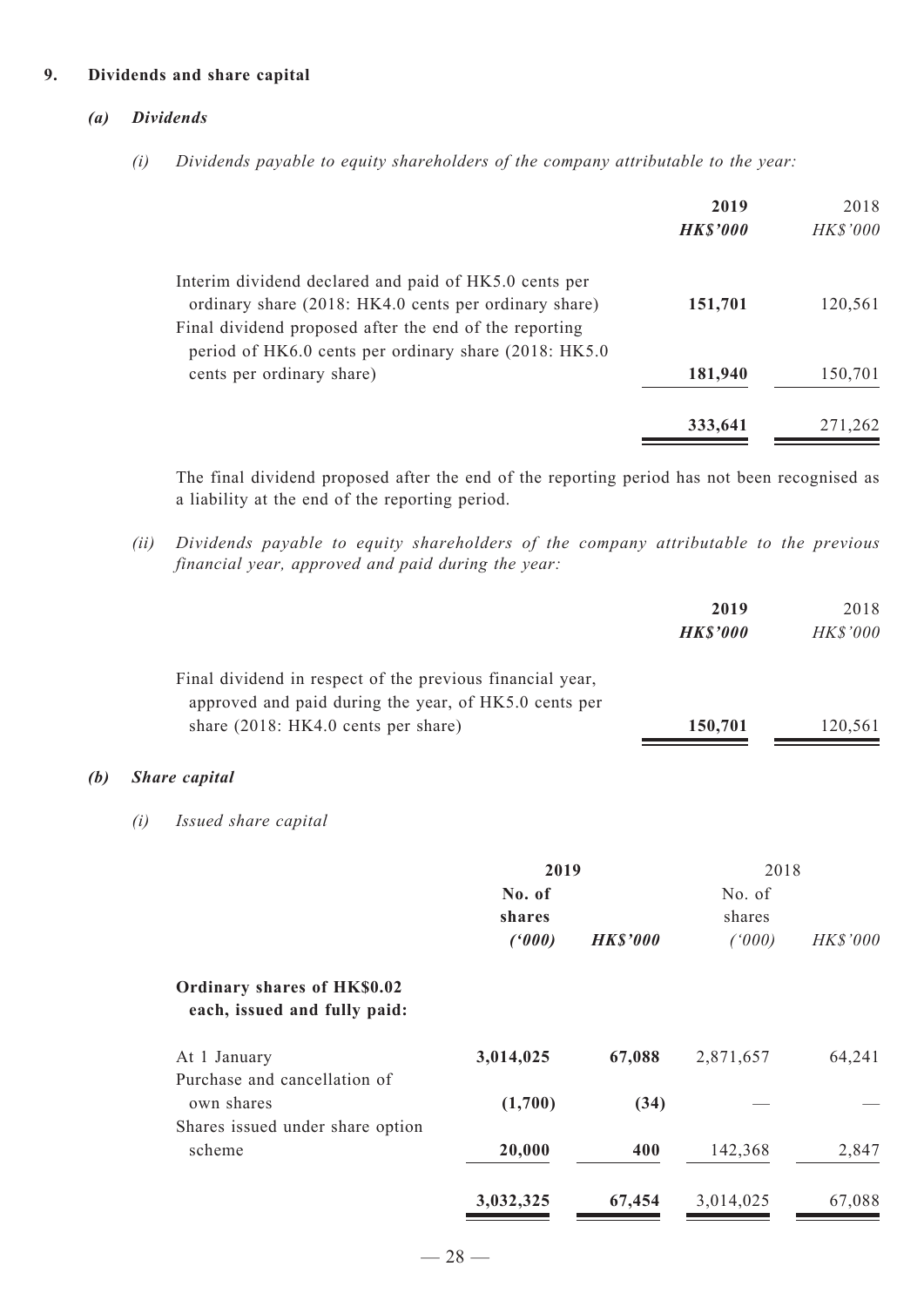## **MANAGEMENT DISCUSSION AND ANALYSIS**

### **BUSINESS REVIEW**

SSY Group Limited (the "Company") and its subsidiaries (together, the "Group") are principally engaged in the research, development, manufacturing and selling of a wide range of pharmaceutical products, which includes finished medicines of mainly intravenous infusion solution to hospitals and distributors, bulk pharmaceuticals and medical materials. The Group has manufacturing plants in Hebei Province and Jiangsu Province, the People's Republic of China (the "PRC"), and sells to customers mainly in the PRC.

For the year ended 31 December 2019, the review on the Group's business performance and financial performance are contained in the Chairman's statement under section headed "BUSINESS REVIEW" and in this Management Discussion and Analysis under section headed "FINANCIAL PERFORMANCE REVIEW" respectively. The future development in the Group's business is discussed in the Chairman's statement under section headed "PROSPECTS FOR DEVELOPMENT".

### **Financial performance review**

### **Revenue**

The Group's intravenous infusion solution products and ampoule injection products are mainly manufactured and sold by Shijiazhuang No. 4 Pharmaceutical Co., Ltd. ("Shijiazhuang No. 4 Pharma"), a wholly-owned subsidiary. There are different forms of packing in intravenous infusion solution products, including Non-PVC Soft Bag, Upright Soft Bag, PP Plastic Bottle and Glass Bottle, while ampoule injection products are mainly small liquid injections in forms of glass and PP plastic. The Group's medical materials are mainly manufactured and sold by Jiangsu Best New Medical Material Co., Ltd. ("Jiangsu Best"), which was also a wholly-owned subsidiary in the Group.

Majority of the Group's sales are conducted in the PRC and are denominated in Renminbi ("RMB"), which depreciated by approximately 3.8% when translated into Hong Kong dollars ("HK\$") for the year ended 31 December 2019 as compared with last year. Nevertheless, as a result of the increase in sales volumes of intravenous infusion solutions and ampoule injections, revenue of the Group for the year ended 31 December 2019 increased to HK\$4,635,675,000 (2018: HK\$4,180,788,000), representing a growth of 10.9% on a year-to-year basis. Among which, revenue from intravenous infusion solution products contributed HK\$3,876,819,000 (2018: HK\$3,695,807,000), representing a growth of 4.9% on a year-to-year basis. Among which, revenue from Non-PVC Soft Bag and Upright Soft Bag infusion solution were HK\$1,939,661,000 and HK\$633,776,000 respectively, totalling HK\$2,573,437,000, representing 66.4% of the revenue from intravenous infusion solution and an increase of 6.7% as compared with last year; revenue from PP Plastic Bottle infusion solution was HK\$861,261,000, representing 22.2% of the revenue from intravenous infusion solution and an increase of 5.8% as compared with last year; revenue from Glass Bottle infusion solution was HK\$442,121,000, representing 11.4% of the revenue from intravenous infusion solution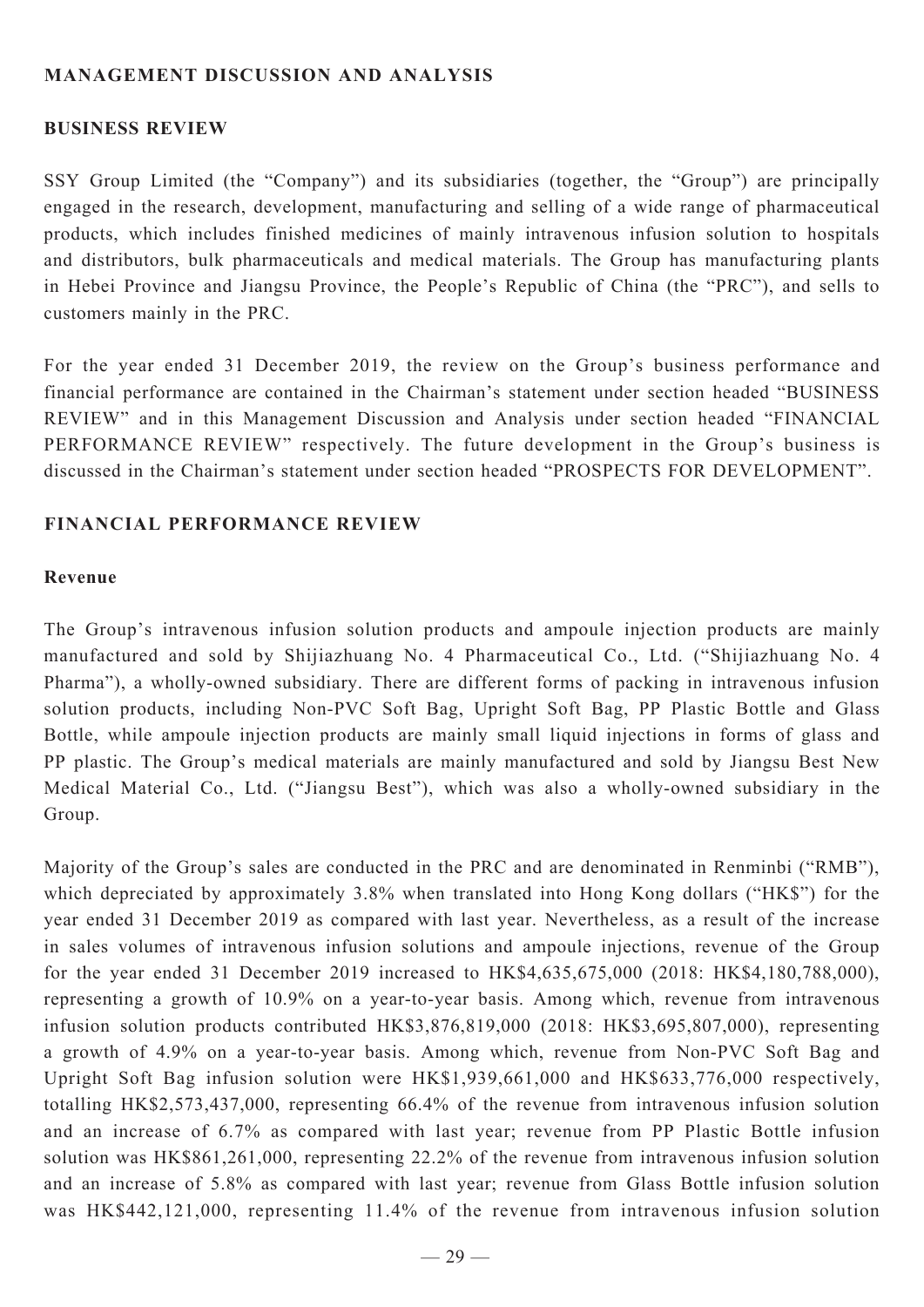and a decrease of 5.7% as compared with last year. Revenue from ampoule injection accounted for HK\$391,600,000 (2018: HK\$127,270,000), representing a significant increase of 207.7% as compared with last year.

With the increasing demand in the high quality intravenous infusion solution products in the PRC, the Group will keep focusing its production in the Non-PVC Soft Bag and Upright Soft Bag infusion solution as well as increasing the proportion of therapeutic infusion solution among its revenue. The Group will also keep expanding its production in ampoule injection to drive revenue growth.

Revenue from medical materials contributed HK\$161,566,000 (2018: HK\$154,385,000) to the Group, representing an increase of 4.7% as compared with last year.

## **Cost of Sales**

The Group's cost of sales increased by 11.7% to HK\$1,758,842,000 for the year ended 31 December 2019 as compared to last year of HK\$1,574,415,000. The cost of direct materials, direct labour and other costs represented approximately 64.0%, 14.3% and 21.7% of the total cost of sales respectively for the year ended 31 December 2019 while their comparative percentages for 2018 were 57.8%, 15.8% and 26.4% respectively.

### **Gross Profit Margin**

For the year ended 31 December 2019, the Group recorded a total gross profit of HK\$2,876,833,000 (2018: HK\$2,606,373,000). Overall gross profit margin slightly decreased by 0.2 percentage point to 62.1% from that of last year 62.3%.

## **Other Income**

For the year ended 31 December 2019, the Group's other income amounted to HK\$157,886,000 (2018: HK\$73,389,000) which mainly represented a gain on disposal of assets held for sale of HK\$131,456,000 (2018: Nil) and income from government grants of HK\$17,041,000 (2018: HK\$68,693,000).

### **Selling and Distribution Costs**

For the year ended 31 December 2019, selling and distribution costs amounted to approximately HK\$1,261,406,000 (2018: HK\$1,230,047,000), which mainly consisted of transportation cost of approximately HK\$430,395,000 (2018: HK\$512,952,000), marketing service expenses of approximately HK\$476,096,000 (2018: HK\$367,481,000), advertising expenses of approximately HK\$203,785,000 (2018: HK\$190,961,000) as well as staff expenses for sales and marketing staff of approximately HK\$66,326,000 (2018: HK\$64,585,000).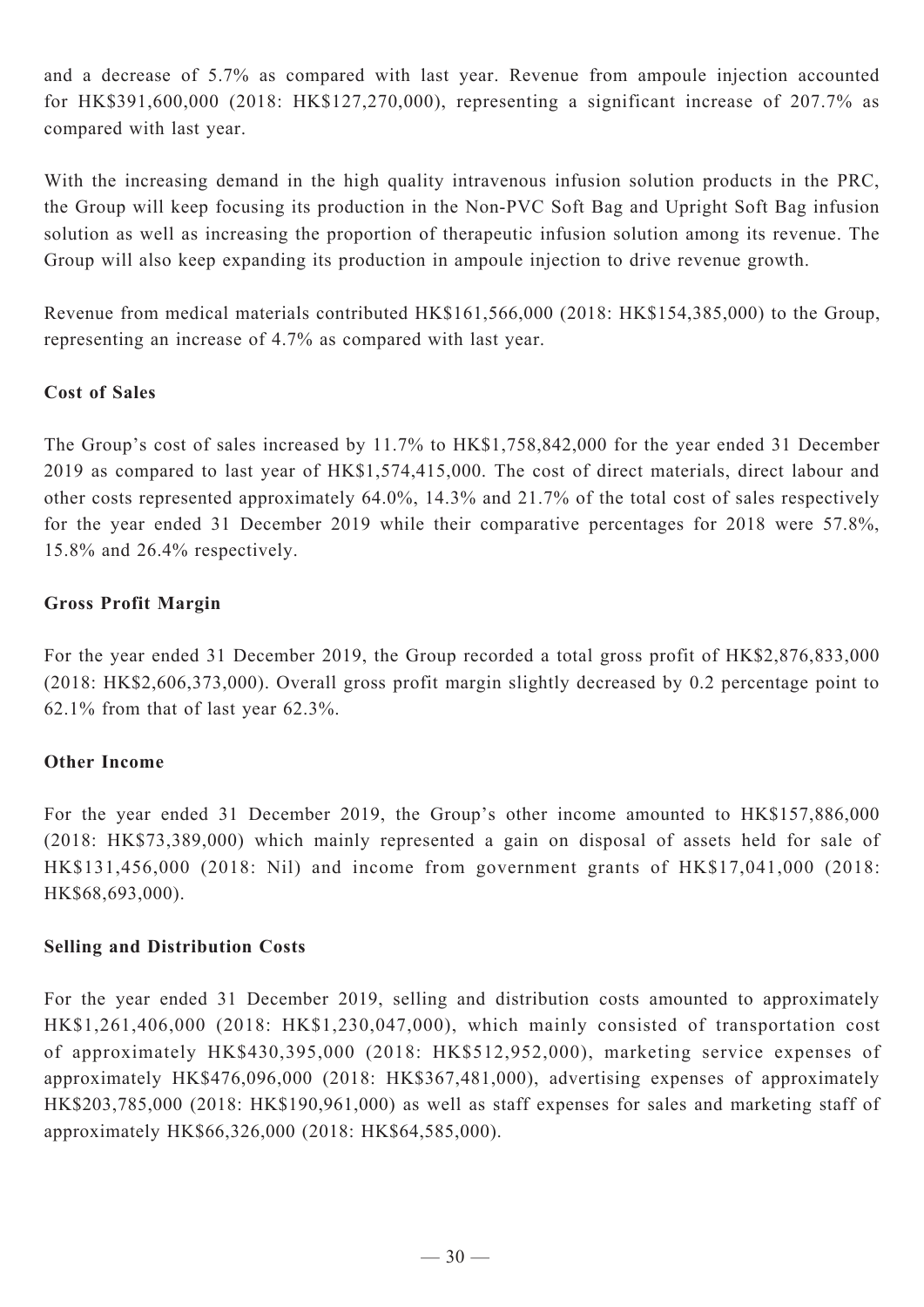Selling and distribution costs increased by 2.5% for the year ended 31 December 2019 as compared with last year. Such increase was caused by increases in marketing service and advertising expenses due to the Group's continuous expansion in sales and products coverage, but it was offset by a decrease in transportation cost due to price reduction by service providers and efficiency improvement in products logistics.

## **General and Administrative Expenses**

For the year ended 31 December 2019, general and administrative expenses was approximately HK\$381,657,000 (2018: HK\$336,260,000) which mainly comprised staff expenses for administrative staff of approximately HK\$158,108,000 (2018: HK\$117,161,000) as well as depreciation and amortisation expenses of approximately HK\$83,441,000 (2018: HK\$90,130,000).

The increase of 13.5% in general and administrative expenses in 2019 as compared to that of 2018 was mainly due to a higher staff cost as a result of the Group's overall expansion in business and more staff involved in the new bulk pharmaceuticals project.

## **Profit from Operations**

For the year ended 31 December 2019, the Group's profit from operations amounted to HK\$1,391,656,000, representing an increase of 25.0% as compared to HK\$1,113,455,000 in 2018. The operating profit margin (defined as operating profit divided by total revenue) increased to 30.0% as compared to 26.6% in 2018.

## **Finance Costs — net**

The Group's net finance costs in 2019 amounted to HK\$30,513,000 (2018: HK\$34,312,000), which represented mainly interest expenses of bank borrowings less interest income on bank deposits. The decrease of 11.1% in net finance costs was mainly due to higher interest income from larger bank deposits on average.

### **Income Tax Expense**

The Group believes that Shijiazhuang No. 4 Pharma, Jiangsu Best, Hebei Hanlin Biotechnology Co., Ltd. and Hebei Guolong Pharmaceutical Co., Ltd. are qualified as the High and New Technology Enterprise and thus subject to a 15% preferential income tax in the PRC for both 2019 and 2018. For the year ended 31 December 2019, the income tax expense of the Group increased by 36.1% to HK\$223,838,000 (2018: HK\$164,524,000) mainly due to higher profits before taxation of the Group and a withholding tax provision arising from dividend distribution to be made out of the PRC subsidiary.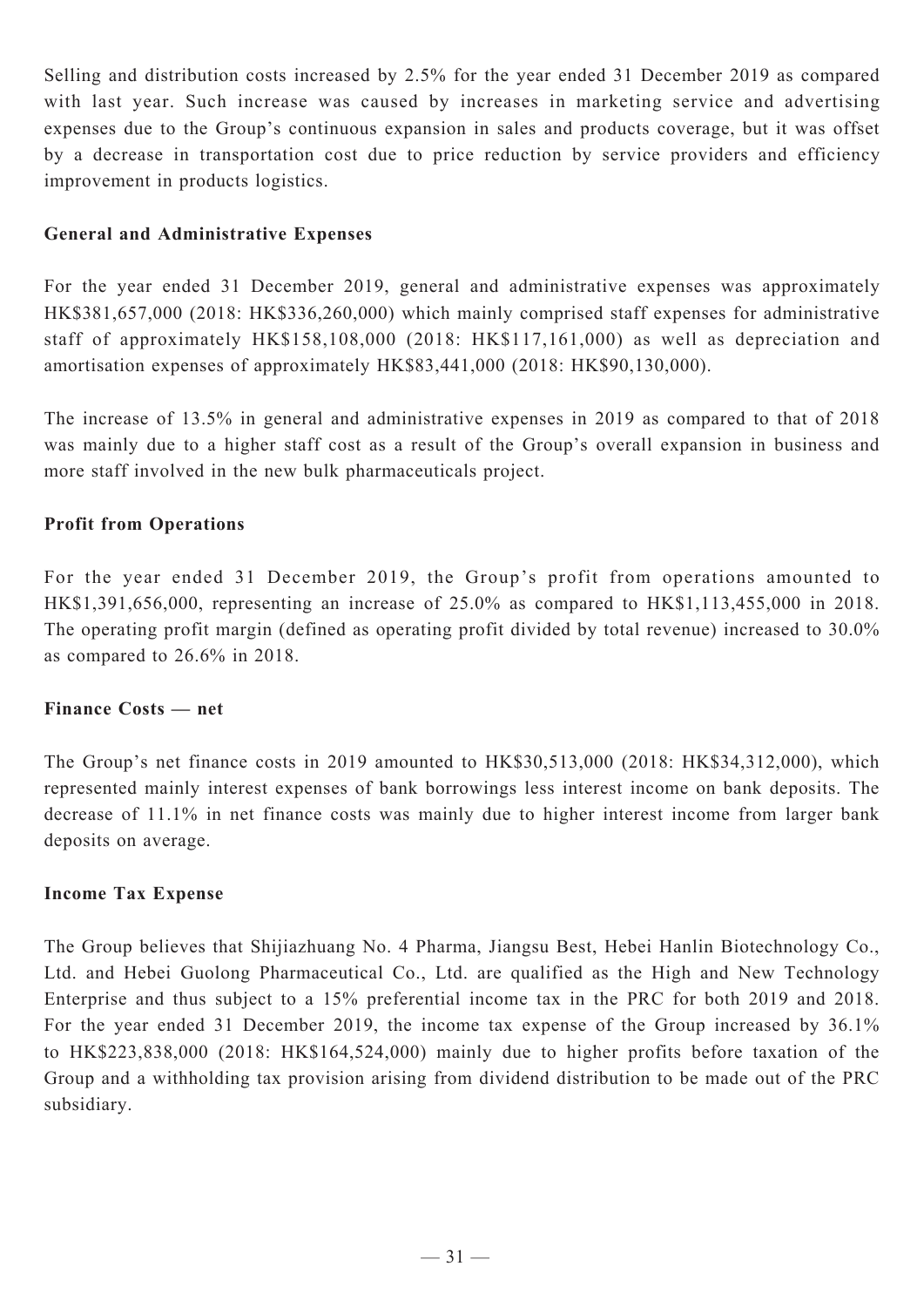## **Profit Attributable to Equity Shareholders**

Profit attributable to equity shareholders of the Company in 2019 increased by 24.6% to HK\$1,136,101,000 (2018: HK\$911,774,000). The net profit margin (defined as profit attributable to equity shareholders of the Company divided by total revenue) increased from 21.8% last year to 24.5% this year.

## **LIQUIDITY, FINANCIAL RESOURCES and capital structure**

The Group primarily finances its working capital and other capital requirements by net cash generated from operating activities and resorts to external financing including both long-term and short-term bank borrowings from time to time in case the projected operating cash flow is insufficient to meet the capital requirements.

As at 31 December 2019, the cash and cash equivalents aggregated to HK\$817,429,000 (2018: HK\$902,062,000), mostly were denominated in RMB.

As at 31 December 2019 , the Group's bank borrowings amounted to HK\$1,695,857,000 (2018: HK\$1,494,502,000), comprising HK\$717,810,000 (2018: HK\$639,123,000) of borrowings denominated in RMB and HK\$978,047,000 (2018: HK\$855,379,000) in Hong Kong dollars. As at 31 December 2019, all of the Group's bank borrowings were repayable within 5 years, mostly bearing interest at variable rates.

Gearing ratio (defined as bank borrowings and lease liabilities less cash and cash equivalents divided by total capital less non-controlling interests) increased from 12.3% as at 31 December 2018 to 15.0% as at 31 December 2019. Current ratio (defined as current assets divided by current liabilities) decreased from 2.22 as at 31 December 2018 to 2.13 as at 31 December 2019. Overall, the Group continued to maintain a sound liquidity position and a low-risk capital structure in view of opportunities as well as uncertainties in the future.

As at 31 December 2019, the Group's total capital commitments outstanding but not provided for was HK\$538,249,000 (31 December 2018: HK\$505,649,000).

## **EMPLOYEES AND REMUNERATION POLICY**

As its business operation keeps growing, the Group had a need to strengthen its workforce to approximately 4,800 employees as at 31 December 2019 (2018: 4,100 employees), most of whom were based in the PRC. The remuneration policy of employees other than executive Directors and senior management is based on industry practice and is periodically reviewed by executive Directors or senior management. Apart from social insurance and in-house training programmes, other kinds of remuneration such as discretionary bonuses, share options under the Share Option Scheme and shares granted under the Restricted Share Award Scheme may be awarded to eligible employees according to the assessment of individual performance.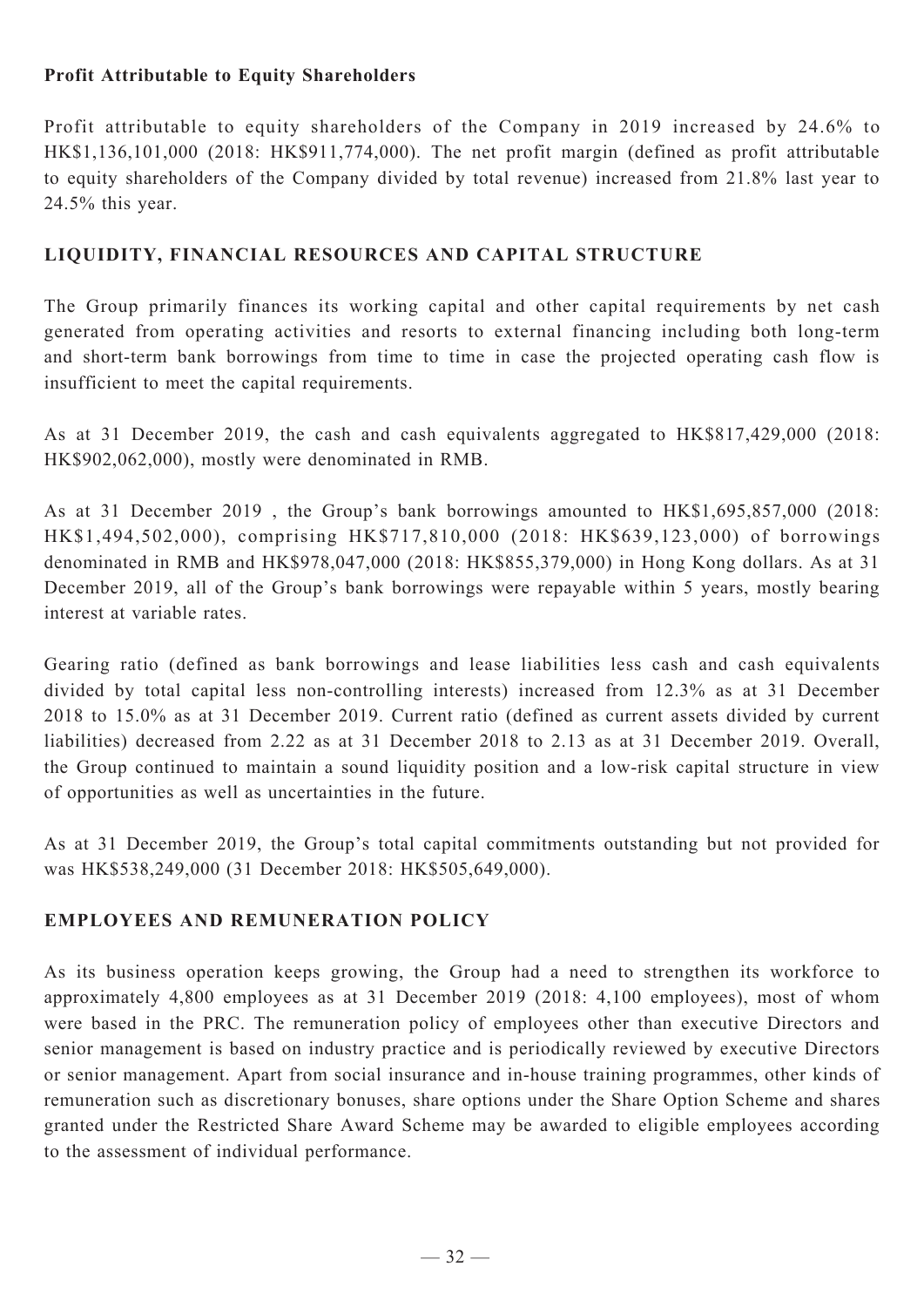The remuneration policy of executive Directors and senior management are reviewed and recommended for the Board's approval by the Remuneration Committee. In addition, share options may be granted under the Share Option Scheme and shares may be granted under the Restricted Share Award Scheme to the executive Directors and senior management. The remuneration package is reviewed with reference to the Board's corporate goals and objectives, prevailing market practice, duties and responsibilities of the individual executive Director or senior management and his/her contribution to the Group.

The total remuneration cost incurred by the Group for year ended 31 December 2019 was approximately HK\$476,147,000 (2018: HK\$430,055,000).

## **Charge on ASSETS**

As at 31 December 2019, the Group's land use right of HK\$52,156,000 (2018: land use right of HK\$72,984,000 and property, plant and equipment of HK\$28,273,000) were pledged as collateral for the Group's borrowings. In addition, as at 31 December 2019, the Group's land use right of HK\$17,600,000 and property, plant and equipment of HK\$26,624,000 were under the process of the release as collateral for the Group's borrowings which has been repaid.

## **CONTINGENT LIABILITIES**

As at 31 December 2019, the Group did not have any significant contingent liabilities.

## **FOREIGN EXCHANGE RISK**

Majority of the Group's businesses are operated in the PRC and are denominated in RMB. Except for the foreign currency translation risk arising from the translation into Hong Kong dollars for the financial statements of subsidiaries with the functional currencies of RMB, the Group does not expect any materially adverse effects of the exchange rate fluctuation. Hence, no financial instrument for hedging was employed. Nevertheless, the Group is closely monitoring the financial market and would consider appropriate measures if required.

As at 2019 and 2018, the exchange rates of converting HK\$ into RMB (as calculated in HK\$) were:

| 1 January 2018   | 0.83591 |
|------------------|---------|
| 31 December 2018 | 0.87620 |
| 31 December 2019 | 0.89578 |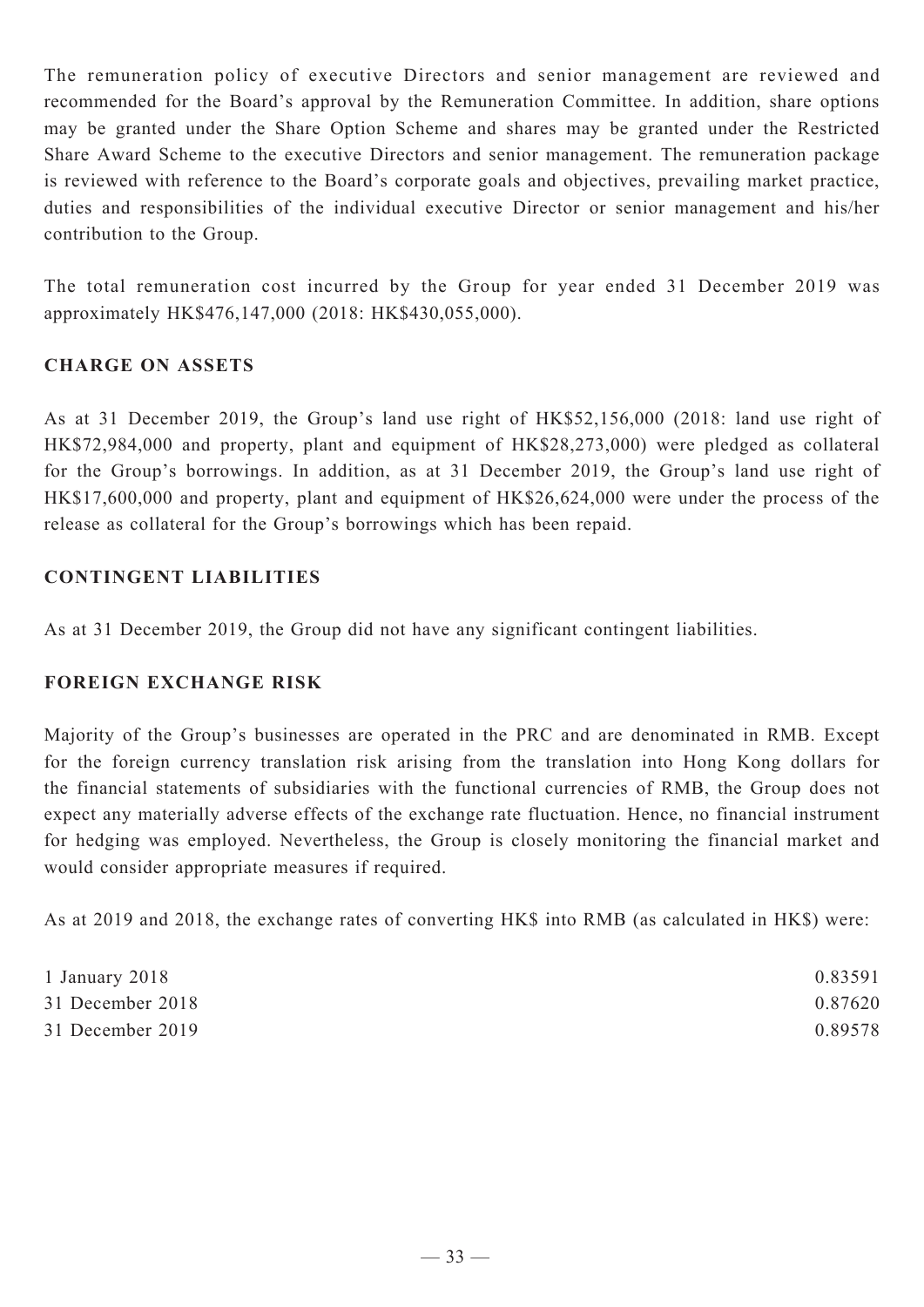## **PURCHASE, SALE OR REDEMPTION OF SECURITIES**

Save for the purchase of 1,700,000 shares which details are set out in the next paragraph, neither the Company nor any of its subsidiaries has purchased or sold any of the Company's listed securities for the year ended 31 December 2019.

During the year ended 31 December 2019, the Company acquired an aggregate of 1,700,000 ordinary shares through purchases on The Stock Exchange of Hong Kong Limited (the "Stock Exchange") at an aggregate consideration of HK\$10,152,000 which details are set out below. As at 31 December 2019, all of the 1,700,000 shares have been cancelled.

| Date of the purchases | <b>Total</b><br>number of<br>the ordinary<br>shares<br>purchased | <b>Highest</b><br>price paid<br>per share<br>$(HK\$ | Lowest<br>price paid<br>per share<br>$(HK\$ | Aggregate<br>consideration<br>$(HK\$ |
|-----------------------|------------------------------------------------------------------|-----------------------------------------------------|---------------------------------------------|--------------------------------------|
| 23 October 2019       | 600,000                                                          | 5.95                                                | 5.87                                        | 3,567,000                            |
| 9 December 2019       | 1,100,000                                                        | 5.99                                                | 5.94                                        | 6,585,000                            |
|                       | 1,700,000                                                        |                                                     |                                             | 10,152,000                           |

### **SHARE OPTION SCHEME**

As approved by an ordinary resolution passed by the shareholders at the Extraordinary General Meeting held on 20 September 2012, the Board had terminated the old share option scheme adopted on 16 October 2005 and adopted the existing share option scheme ("Share Option Scheme").

Share Option Scheme is valid and remains in force for a period of 10 years from 20 September 2012 (the "Scheme Period") unless terminated earlier by shareholders in general meeting. The purpose of Share Option Scheme is to enable the Board to grant share options to the Eligible Person as defined in Share Option Scheme including, among others, the directors, employee or proposed employee, consultants or advisers of or to the Company or its subsidiaries or any entity in which the Group holds an equity interest, as incentives or rewards for their contribution or potential contribution to the development and growth of the Group. The provisions of Share Option Scheme comply with the requirements of Chapter 17 of the Rules Governing the Listing of Securities on the Stock Exchange (the "Listing Rules").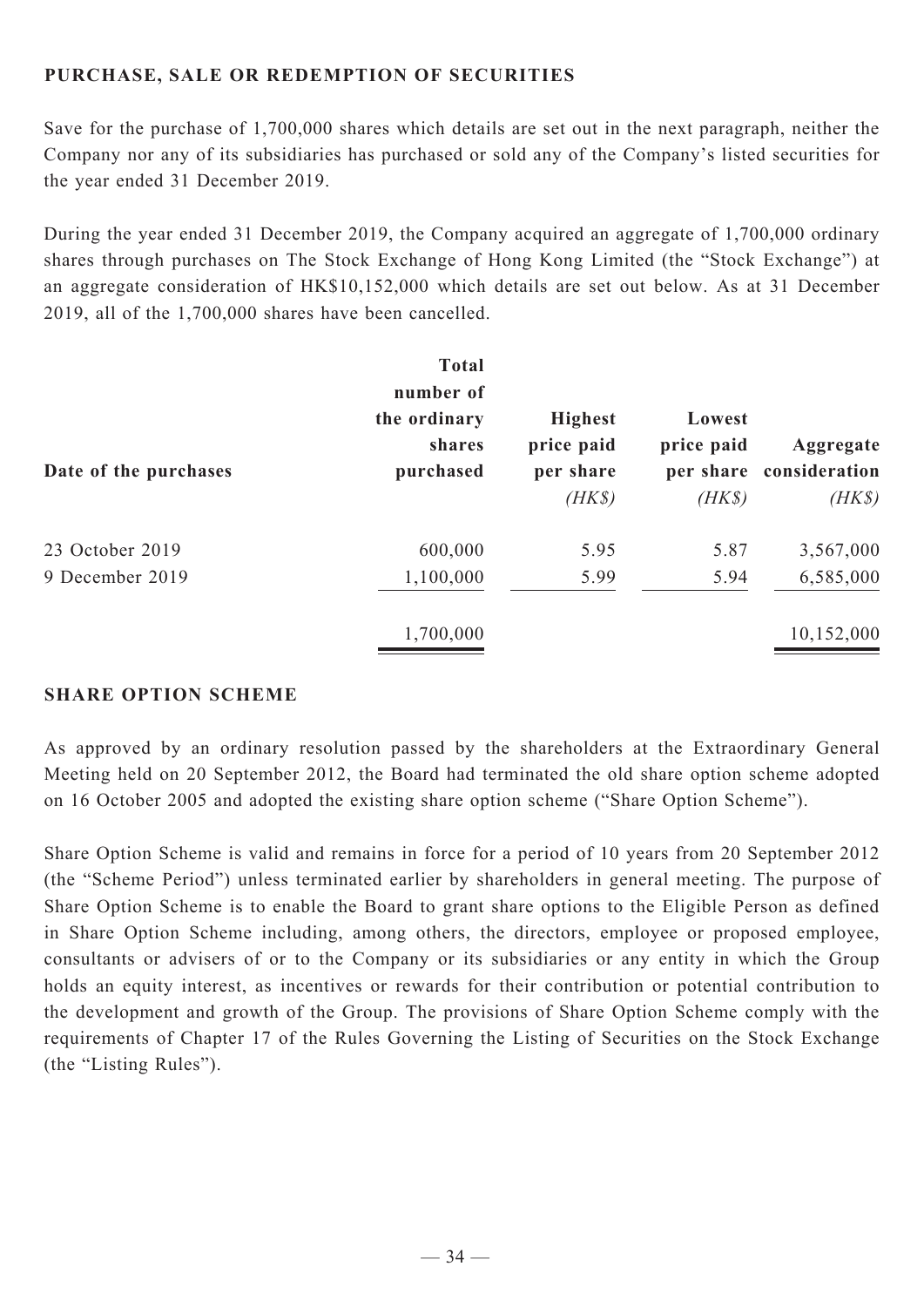Pursuant to Share Option Scheme, the offer for grant of options ("Offer") must be accepted within 30 days inclusive of the day on which such offer was made, with a payment of HK\$1.00 as consideration for the grant. The exercise price of the share option is to be determined by the Board provided always that it shall be at least the higher of (i) the closing price of the shares as stated in the daily quotations sheet issued by the Stock Exchange for the date of offer of grant, which must be a business day; and (ii) the average closing price of the shares as stated in the daily quotations sheets issued by the Stock Exchange for the five business days immediately preceding the date of offer of grant provided that the option price per share shall in no event be less than the nominal amount of one share. The share options are exercisable at any time during a period as the Board may determine in granting the share options but in any event shall not exceed 10 years from the date of Offer, subject to the terms and conditions of Share Option Scheme and any conditions of grant as may be stipulated by the Board.

The aggregate number of shares which may be issued upon exercise of all outstanding options granted and yet to be exercised under Share Option Scheme and any other schemes shall not exceed 30% of the issued share capital of the Company from time to time. The maximum number of shares issuable upon exercise of all options to be granted Share Option Scheme and any other schemes as from the commencement of the Scheme Period must not, in aggregate, exceed 10% of the shares in issue as at 20 September 2012 (the "Scheme Mandate Limit"). The Scheme Mandate Limit may be refreshed at any time by obtaining approval of the shareholders in general meeting provided that the new limit under the refreshed Scheme Mandate Limit must not exceed 10% of the issued share capital of the Company at the date of the shareholders' approval. The maximum number of shares issued and to be issued upon exercise of the options granted under Share Option Scheme and any other schemes to any of the Eligible Person (including cancelled, exercised and outstanding options) in any 12-month period up to the date of grant shall not exceed 1% of issued share capital of the Company unless shareholders' approval is obtained under the terms of Share Option Scheme.

On 19 October 2015, the Company granted a total of 122,000,000 share options to two executive directors of the Company and other management staff of the Group under Share Option Scheme, representing about 4.33% of the issued share capital as at the date immediately before share options were granted. The exercise price was HK\$1.98. The exercisable period was from 19 October 2015 to 18 October 2018. During the year ended 31 December 2018, a total of 72,368,000 share options were exercised by two of management staff of the Group who was not a director of the Company and two (2017: nil) executive directors of the Company. As a result, during the year ended 31 December 2018, a total of 72,368,000 ordinary shares of the Company was issued. All of the share options granted on 19 October 2015 have been exercised as at 31 December 2018.

On 15 April 2016, the Company granted 122,000,000 share options to Mr. Qu Jiguang, the Chairman and the CEO of the Company, under Share Option Scheme, representing about 4.31% of the issued share capital as at the date immediately before share options were granted. The exercise price was HK\$2.58. The exercisable period was from 15 April 2016 to 14 April 2021. Such grant of share options was approved by the independent shareholders at the annual general meeting held on 27 May 2016. During the year ended 31 December 2019, a total of 20,000,000 (2018: 70,000,000) share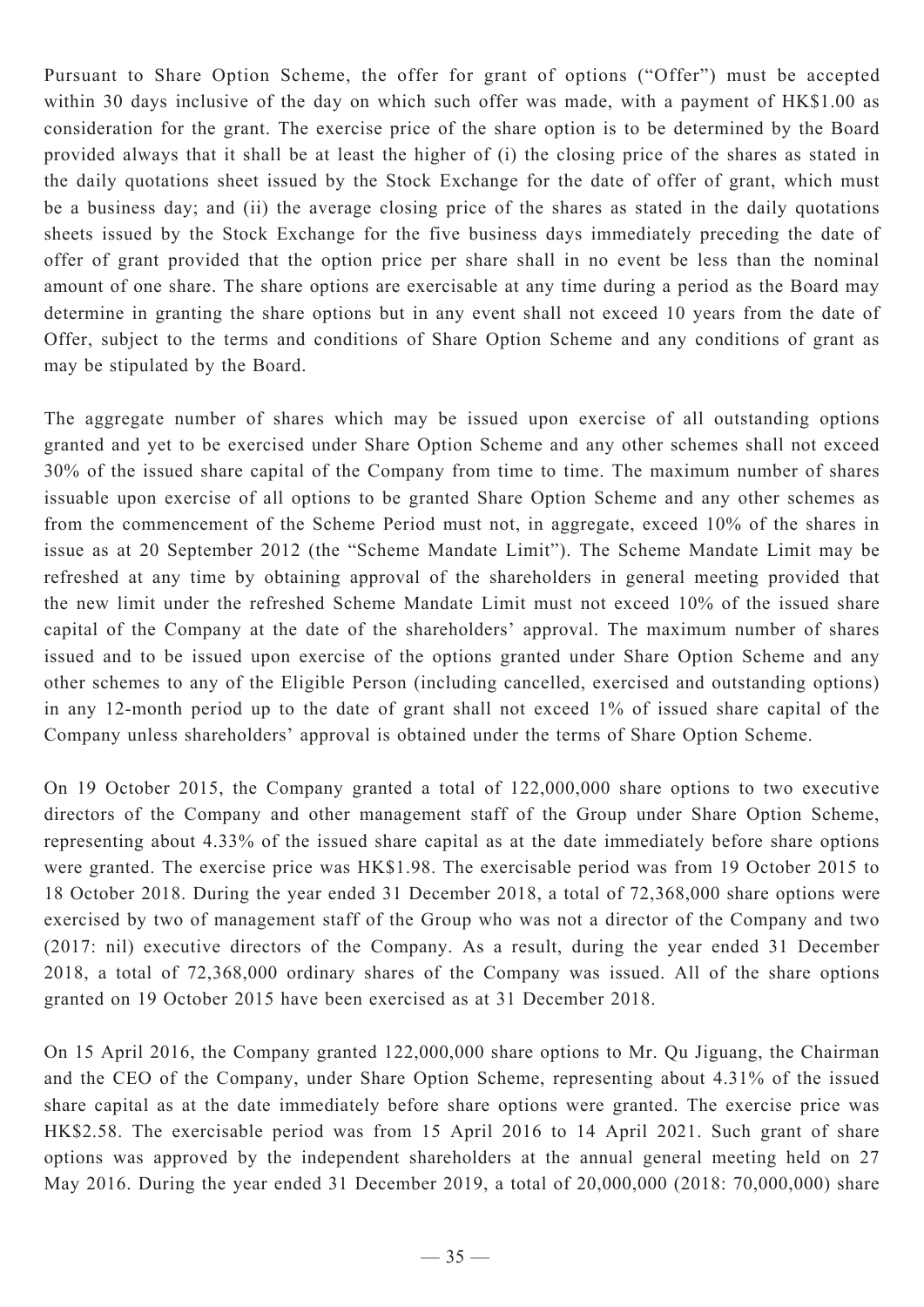options were exercised by Mr. Qu Jiguang and, as a result, a total of 20,000,000 (2018: 70,000,000) ordinary shares of the Company was issued. As at 31 December 2019, a total of 32,000,000 share options remained outstanding and exercisable.

The refreshment of Scheme Mandate Limit was approved at the annual general meeting held on 27 May 2016. Upon such approval, the Directors were authorised to grant share options to subscribe up to 10% of the issued share capital as at the date of such approval. Pursuant to the Listing Rules and the Share Option Scheme, share options previously granted under the Share Option Scheme (including those outstanding, cancelled, lapsed in accordance with the Share Option Scheme or exercised share options) will not be counted for purpose of calculating the Scheme Mandate Limit as refreshed. The limit on the number of shares which may be issued upon exercise of all outstanding share options granted and yet to be exercised under the Share Option Scheme and any other schemes of the Company must not exceed 30% of the shares in issue from time to time. No share options may be granted under the Share Option Scheme and any other schemes of the Company if this will result in the limit being exceeded.

The movement of total number of share options outstanding is shown as follows:

|                                                    | 2019       | 2018                           |
|----------------------------------------------------|------------|--------------------------------|
| Outstanding at the beginning of the year           | 52,000,000 | 194,368,000                    |
| Granted during the year                            |            |                                |
| Exercised during the year                          |            | $(20,000,000)$ $(142,368,000)$ |
| Lapsed during the year                             |            |                                |
| Outstanding and exercisable at the end of the year | 32,000,000 | 52,000,000                     |

As at 31 December 2019, the share options granted under Share Option Scheme and remained outstanding had an weighted average exercise price of HK\$2.58 (31 December 2018: HK\$2.58) and a remaining contractual life of approximately 1.29 years (31 December 2018: 2.29 years).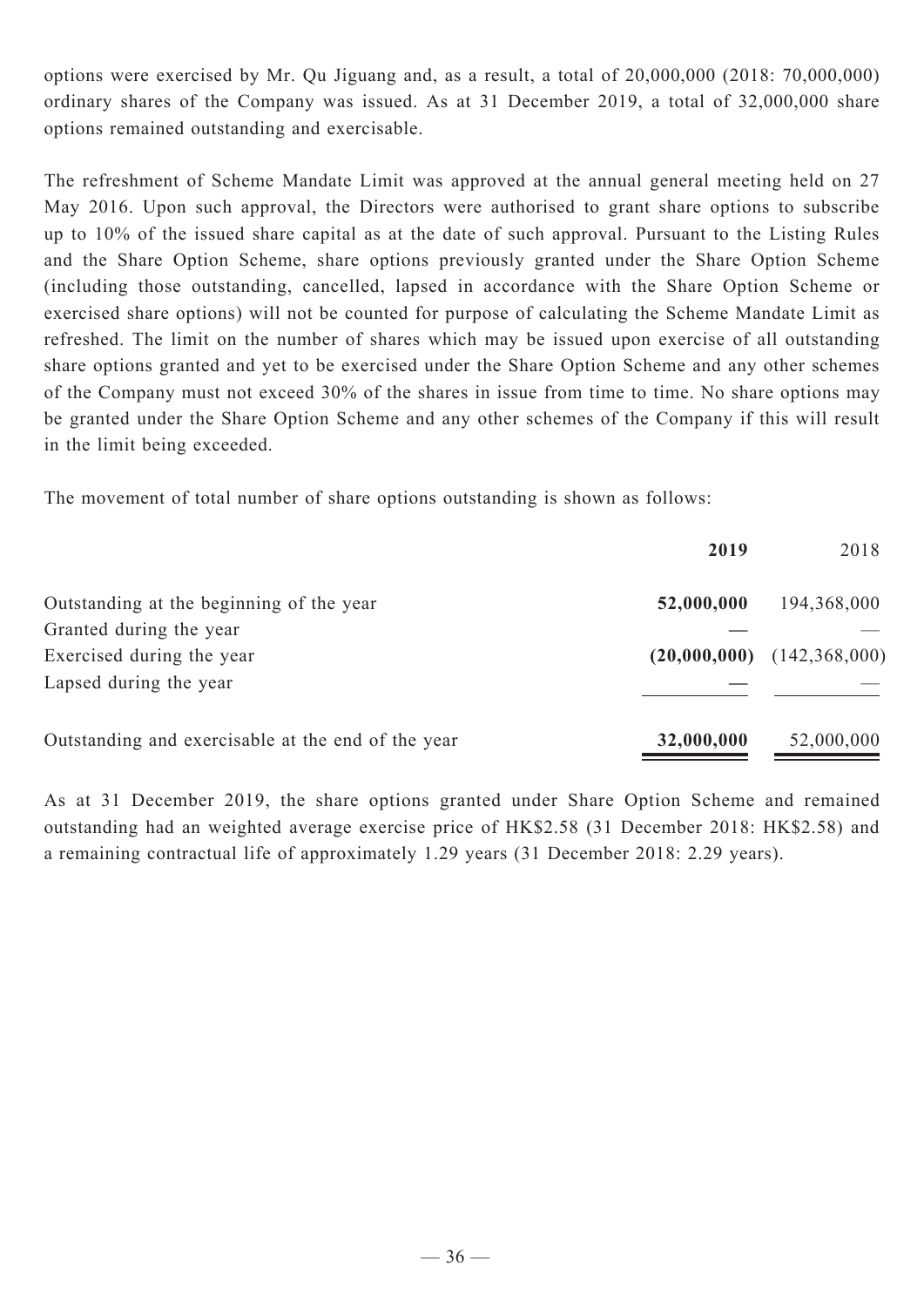The details of share options movements during the year ended 31 December 2019 are shown as follows:

| Name of<br><b>Director</b> | Date of<br>grant | <b>Exercise</b><br>Exercisable<br>price<br>period<br>per share |                                  | Number of share options       |                                 |                                  |            |
|----------------------------|------------------|----------------------------------------------------------------|----------------------------------|-------------------------------|---------------------------------|----------------------------------|------------|
|                            |                  |                                                                | Outstanding<br>at 1 Jan<br>2019  | Granted<br>during<br>the year | Exercised<br>during<br>the year | Outstanding<br>at 31 Dec<br>2019 |            |
| Mr. Qu<br>Jiguang          | 15 Apr 2016      | HK\$2.58                                                       | 15 Apr 2016<br>$-14$ Apr<br>2021 | 52,000,000                    | $\overline{\phantom{a}}$        | (20,000,000)                     | 32,000,000 |

Assuming that all share options outstanding as at 31 December 2019 are exercised, the Company will receive proceeds of approximately HK\$82,560,000.

## **RESTRICTED SHARE AWARD SCHEME**

The Company has adopted the Restricted Share Award Scheme on 27 December 2018 (the "Adoption Date"), pursuant to which existing Shares will be purchased by the trustee from the market out of cash contributed by the Group and be held on trust for the participants selected by the Board (the "Selected Participants") until such Shares are vested in the relevant Selected Participants in accordance with the terms of the Restricted Share Award Scheme. The purpose and objective of the Restricted Share Award Scheme are to provide the Selected Participants with an opportunity to acquire a proprietary interest in the Company, to encourage and retain such individuals to work with the Company, and to provide additional incentive for them to achieve performance goals. The Restricted Share Award Scheme shall terminate upon the expiry of the period of 10 years from the Adoption Date.

The Board may, from time to time, at its absolute discretion determine the number of restricted Shares to be granted and select any participant to be a Selected Participant with such vesting conditions as it may deem appropriate under the Restricted Share Award Scheme. Participants of the Restricted Share Award Scheme include any individual being an executive director, employee, officer of the Company or any subsidiary. The maximum number of Shares which the trustee may purchase with funds contributed by the Group amounts to 60,280,507 Shares, representing 2% of the Company's issued share capital as at the Adoption Date. The maximum number of Shares which may be granted to a Selected Participant at any one time or in aggregate may not exceed 1% of the issued share capital of the Company as at the Adoption Date, and the transactions involved shall be in compliance with the requirements of Chapter 14A of the Listing Rules if they fell under the definition of "connected transactions" in Chapter 14A of the Listing Rules.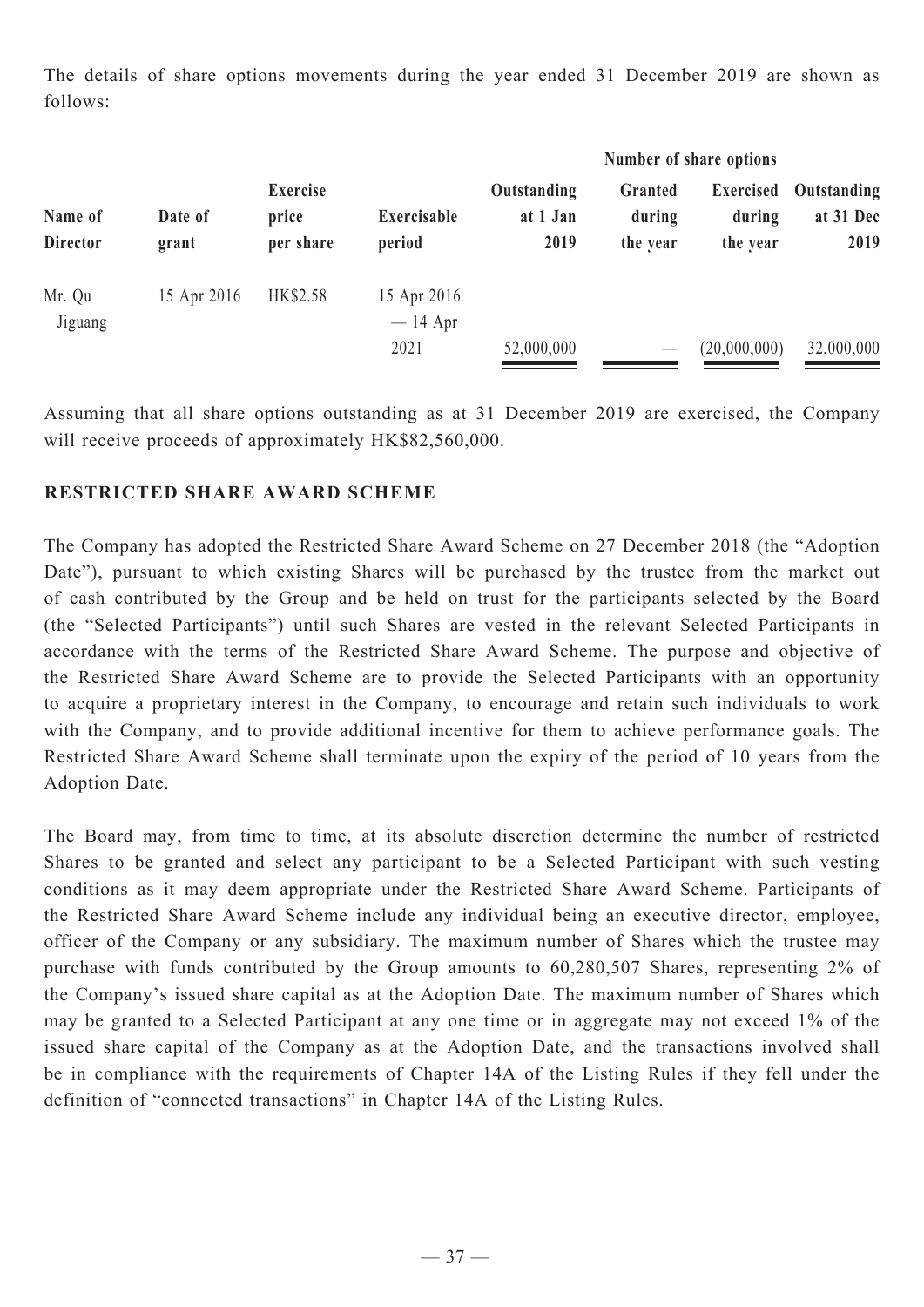As at 31 December 2019 and up to the date of this announcement, no Shares have been purchased by the trustee and no shares have been awarded to any Selected Participants pursuant to the Restricted Share Award Scheme since the Adoption Date.

## **SUFFICIENCY OF PUBLIC FLOAT**

Based on the information that is publicly available to the Company and within the knowledge of the Directors, it is confirmed that a sufficient public float of more than 25% of the issued capital of the Company has been maintained as at the latest practicable date, being 30 March 2020, and at all times during the year ended 31 December 2019.

## **Model Code for Securities Transactions by Directors**

The Company has adopted the Model Code for Securities Transactions by Directors of Listed Issuers as set out in Appendix 10 to the Listing Rules (the "Model Code"). Having made specific enquiry with all Directors, the Directors confirmed that they had complied with the required standard set out in the Model Code during the year ended 31 December 2019.

## **Corporate Governance Practices**

The Board is committed to maintaining a high standard of corporate governance. The Board believes that good corporate governance practices are essential for the growth of the Group and for safeguarding and maximizing shareholders' interests.

The Company has adopted various policies to ensure compliance with the code provisions of the Corporate Governance Code (the "CG Code") contained in Appendix 14 of the Rules Governing the Listing of Securities on the Stock Exchange of Hong Kong Limited (the "Listing Rules"). During the year ended 31 December 2019, the Company has complied with all applicable code provisions of CG Code except the followings:

Code provision A.2.1 stipulates that the roles of chairman and chief executive officer should be separate and should not be performed by the same individual. The Board appointed Mr. Qu Jiguang as the Chairman, who was responsible for the leadership and effective running of the Board. Mr. Qu Jiguang has also assumed the role as the chief executive officer of the Company, who was delegated with the responsibilities to lead the management implementing the business strategies of the Group. The Company believes that vesting both roles in Mr. Qu Jiguang will allow for more effective planning and execution of business strategies. As all major decisions are made in consultation with members of the Board, the Company believes that there is adequate balance of power and authority in place.

Code provision A.6.7 stipulates that, generally, independent non-executive directors and other nonexecutive directors should also attend general meetings to gain and develop a balanced understanding of the views of shareholders. For the annual general meeting of the Company held on 8 May 2019, Mr. Feng Hao (the non-executive director of the Company) and Mr. Wang Yibing (one of the independent non-executive directors of the Company) were unable to attend the meeting because they had more important business engagements on that day.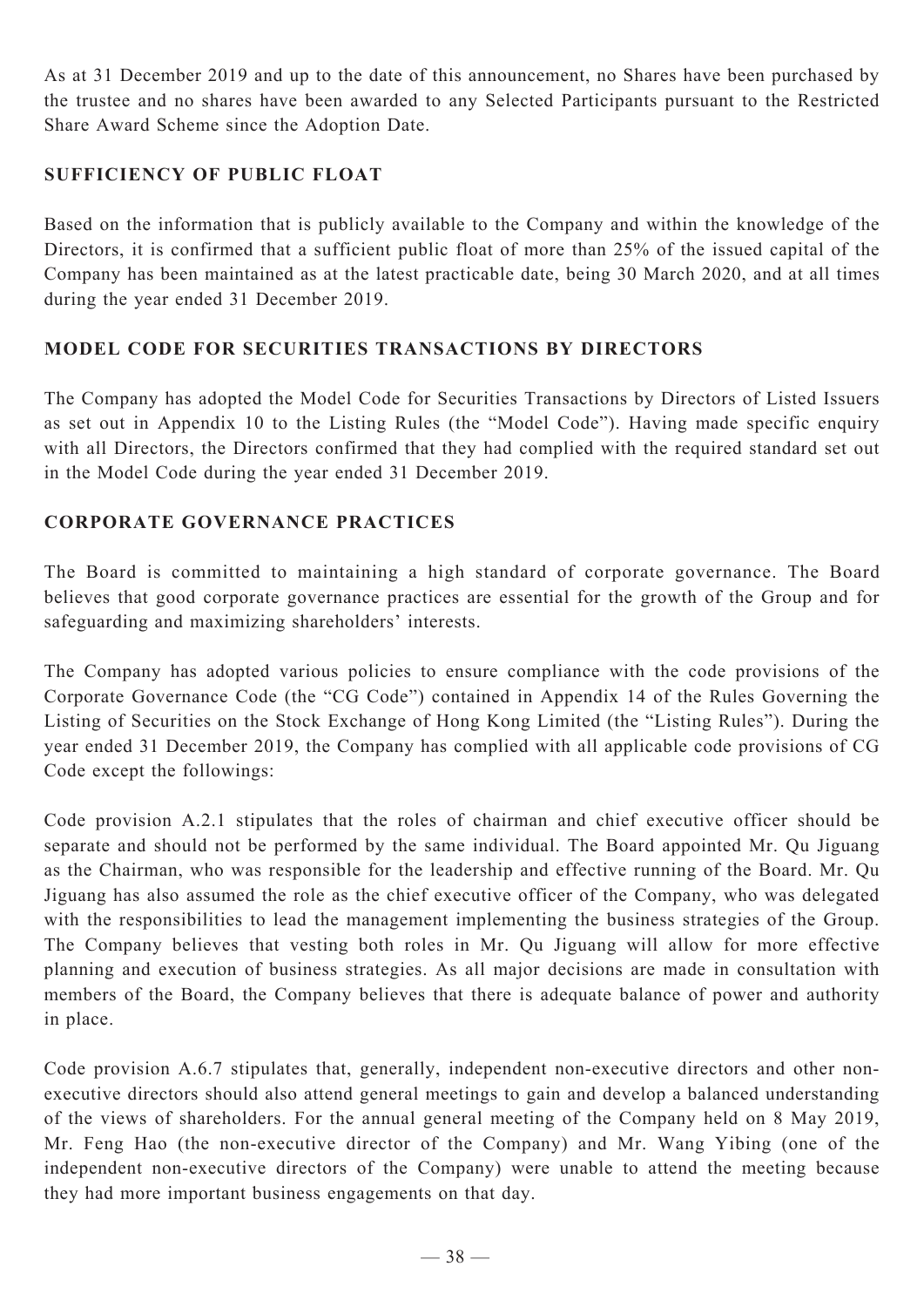## **AUDIT COMMITTEE**

The audit committee of the Company has reviewed the Group's annual results for the year ended 31 December 2019 in conjunction with the Group's external auditors.

The financial figures in respect of Group's consolidated statement of financial position, consolidated statement of profit or loss and other comprehensive income and the related notes thereto for the year ended 31 December 2019 as set out in the preliminary announcement have been compared by the Group's auditor, KPMG, Certified Public Accountants, to the amounts set out in the Group's audited consolidated financial statements for the year and the amounts were found to be in agreement. The work performed by KPMG in this respect did not constitute an audit, review or other assurance engagement in accordance with Hong Kong Standards on Auditing, Hong Kong Standards on Review Engagements or Hong Kong Standards on Assurance Engagements issued by the Hong Kong Institute of Certified Public Accountants and consequently no assurance has been expressed by the auditor.

### **DIVIDENDS**

The Company will consider paying dividends twice a year, which are interim dividend and final dividend. From time to time, the Board may declare interim dividend. Under normal business conditions, and subject to the approval by the shareholders in a general meeting, the Board may recommend final dividend to maintain a stable dividend payout ratio (defined as the aggregated amount of interim dividend and final dividend in each financial year divided by the Group's audited net profits attributable to the shareholders in that year) but there is no assurance that dividends will be paid in any particular amount for any given period. The Board may also declare special dividends in addition to such dividends, or consider the issuance of bonus shares on a basis permitted by the applicable laws and regulations as it considers appropriate.

For the year ended 31 December 2019, an interim dividend of HK\$0.05 per share was declared on 26 August 2019 and paid on 20 September 2019 (2018: HK\$0.04 per share). The Board recommended a final dividend of HK\$0.06 per share (2018: HK\$0.05 per share) which, together with the interim dividend of HK\$0.05 per share (2018: HK\$0.04 per share), will result in total dividends of HK\$0.11 per share for the year ended 31 December 2019 (2018: HK\$0.09 per share). The payment of the final dividend is subject to the approval in the forthcoming annual general meeting.

In order to qualify for the proposed final dividend to be approved at the forthcoming annual general meeting, all properly completed transfer forms, accompanied by the relevant share certificates, must be lodged with the Company's branch share registrar and transfer office in Hong Kong, Computershare Hong Kong Investor Services Limited at 17M Floor, Hopewell Centre, 183 Queen's Road East, Wanchai, Hong Kong by no later than 4:30 p.m., Wednesday, 27 May 2020 which is the Record Date for the proposed final dividend. The proposed final dividend is expected to be paid on or about Tuesday, 9 June 2020.